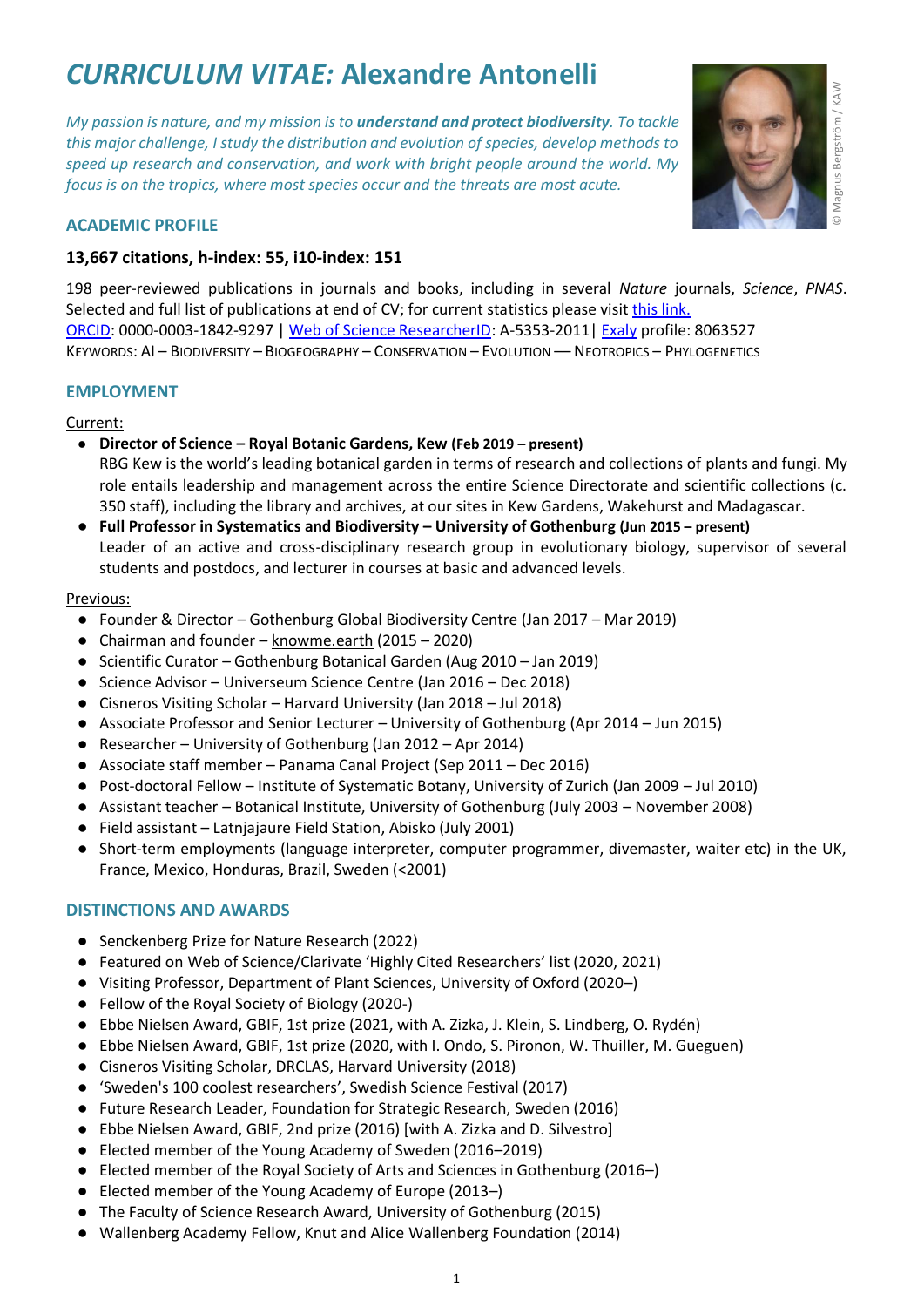## **EDUCATION**

- PhD, University of Gothenburg (Jul 2003 Nov 2008; awarded 03 Feb 2009). Title: "Spatiotemporal Evolution of Neotropical Organisms: New Insights into an Old Riddle".
- MSc, Biology, University of Gothenburg, Sweden (2003)
- Undergraduate studies in biology, University of Geneva (1997, 2 weeks)
- Undergraduate studies in biology, Universidade Estadual de Campinas, Brazil (1996, 6 months)

## **NEW TAXA NAMED**

- *Ciliosemina* Antonelli (Rubiaceae)
- *Ciliosemina pedunculata* (H.Karst.) Antonelli (Rubiaceae)
- *Ciliosemina purdieana* (Wedd.) Antonelli (Rubiaceae)
- *Cordiera montana* C. H. Perss., Delprete & Antonelli (Rubiaceae)
- In honour: *Siphocampylus antonellii* Lagom. & D. Santam. (Campanulaceae)
- In honour: *Camaridium antonellii* O.Pérez & Bogarín (Orchidaceae)

## **EDITORIAL POSITIONS**

- Main Editor for joint special issue in *New Phytologist* and *Plants, People, Planet* (2021–2023): Global Plant Diversity and Distribution (with Rafaël Govaerts, Eimear Nic Lughadha, Renske Onstein, Rhian Smith, Alexander Zizka)
- Guest Editor, *Proceedings of the National Academy of Sciences* (2020 2021)
- Main Editor for *[State of the World's Plants and Fungi](https://www.kew.org/science/state-of-the-worlds-plants-and-fungi)* (2020) (with Carolyn Fry, Paul Kersey, Hugh Pritchard, Monique Simmonds and Rhian Smith)
- Main Editor for special issue in *Plants, People, Planet* (2020): [Protecting and sustainably using the world's](https://nph.onlinelibrary.wiley.com/toc/25722611/2020/2/5) [plants and fungi](https://nph.onlinelibrary.wiley.com/toc/25722611/2020/2/5) (with Simon Hiscock, Sarah Lennon, Monique Simmonds, Rhian J. Smith, Bennett Young)
- Associate Editor, *Systematic Biology* (2015 present)
- Associate Editor, *Journal of Biogeography* (2015 2019)
- Associate Editor, *Journal of Systematics and Evolution* (2014 2020)
- Senior editor for book commissioned by Wiley: Hoorn, C., Perrigo, A. & Antonelli, A. (2018) *Mountains, Climate and Biodiversity*. Wiley-Blackwell, pp 544.
- Associate Editor, *Botanical Journal of the Linnean Society* (2011–2016)
- Associate Editor, *PhytoTaxa* (2011–2016)
- Main Editor for special volume of *Botanical Journal of the Linnean Society* (2012)[: Neotropical Plant Evolution:](https://onlinelibrary.wiley.com/toc/10958339/2013/171/1)  [Assembling the Big Picture](https://onlinelibrary.wiley.com/toc/10958339/2013/171/1) (with Toby Pennington, Colin Hughes and Michael Fay)

## **FUNDING AWARDED** (SELECTION; **c. €8.3M in last 8 years as PI, €8m as Co-I**)

## As Principal Investigator:

- Swedish Research Council; "Online Phylogenetics: Integrating genomic and single gene data in real time" (**€460,000**; 2020–2023)
- Kew Foundation; support package for developing an individual research programme at the Royal Botanic Gardens, Kew from philanthropic sources (**€1,738,000 – £1.5m**; 2019–2023)
- Biodiversity & Ecosystem Services in a Changing Climate; BioDem: Assessing the link between biodiversity and democracy; Co-applicants: Allison Perrigo, Alexander Zizka, Staffan Lindberg (**€14,000**; 2018–2019)
- Biodiversity & Ecosystem Services in a Changing Climate; Co-applicant: Allison Perrigo (**€40,000**; 2018–2019)
- Biodiversity and Ecosystem Services in a Changing Climate; postdoc grant; "Integrating past and future models to mitigate the impact of global change on biodiversity"; Co-applicants: Christine Bacon, Rutger Vos, Johan Ekroos, Niklas Wahlberg (**€13,000**; 2018–2020)
- University of Gothenburg, Faculty of Science Sabbatical Programme (**€110,000**; 2018–2019)
- Harvard University, David Rockefeller Center for Latin American Studies; guest professorship (**€22,000**; Jan-Jun 2018)
- Faculty of Sciences, University of Gothenburg; sabbatical program (**€110,000**; Jan-Jun 2018)
- Wenner-Gren Foundation; sabbatical program (**€13,000**; Jan-Jun 2018)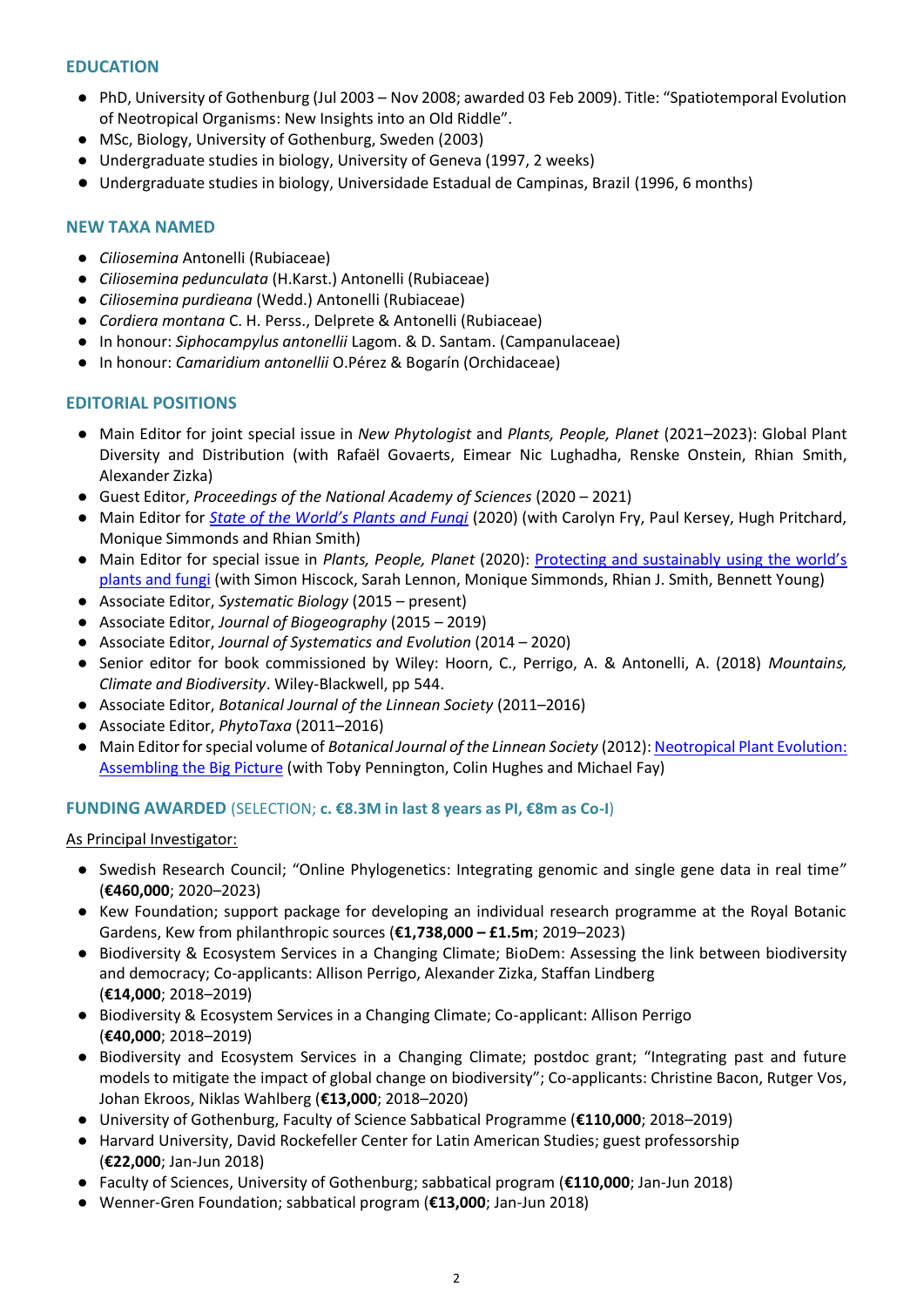- Swedish Foundation for Strategic Research, Future Research Leaders; "New tools to study and protect biodiversity" (**€1,130,000**; 2017–2021)
- Gothenburg Global Biodiversity Centre (**€165,000;** 2017-2019)
- Biodiversity and Ecosystem services in a Changing Climate (**€19,000**; 2017)
- Biodiversity and Ecosystem services in a Changing Climate (**€37,000**; 2016–2018)
- European Research Council Proof of Concept; "BioNote A crowdscience platform for identifying and learning about all species on Earth" (**€150,000**; 2016)
- SciLifeLab; "Testing Traditional Plant Knowledge with Phylogenomics" (**€28,000**; 2015)
- Swedish Research Council; "Assessing biodiversity: Beyond the taxonomic impediment" (**€377,000**; 2016–2019)
- Wallenberg Academy Fellowship; "The rise and fall of species" (**€706,000**; 2015–2020)
- Infrastructure grant, Faculty of Sciences, University of Gothenburg (**€38,000**; 2015)
- The Faculty of Sciences Research Award, University of Gothenburg (**€24,000**; 2015)
- Strategic funding from the University of Gothenburg (**€353,000**; 2015–2020)
- Gothenburg Centre for Advanced Studies in Science and Technology (**€5,000**; 2015)
- Infrastructure grant, Faculty of Sciences, University of Gothenburg (**€47,000**; 2014)
- SciLifeLab Bioinformatics Long-term Support (500 hours of bioinformatics support; "Next-Gen Phylogenetics")
- European Research Council Starting Grant; "The Past, Present and Future of Neotropical Biodiversity" (**€1,500,000**; 2013–2017)
- Strategic funding from the University of Gothenburg (**€354,000**; 2013–2017)
- Carl Tryggers Stiftelse for a post-doc and equipment (**€28,000**; 2013)
- Swedish Research Council; "Neotropical Diversification: When, Where and How?" (**€452,000**; 2012–2015)
- Carl Tryggers Stiftelse (**€31,000**) and Wenner-Gren (**€34,100**) for post-docs, The Johan & Jacob Söderbergs Foundation (**€11,000**); Helge Axson Johnson (**€5,700**) and Wilhelm and Martina Lundgren (**€1,360**) for sequencing; Adlebert Research Foundation (**€2,000**) and Wenner-Gren (**€1,360**) for travel (2012)
- Carl Tryggers Foundation (**€31,300**) for research; the Royal Society of Arts and Sciences in Göteborg (**€3,300**) for fieldwork; Längmanska Kulturfonden (**€3,300**) for conference costs; Martina Lundgren (**€360**) and Helge Axson Johnsons Foundation (**€3,300**) for equipment (2011)
- The Royal Swedish Academy of Sciences (**€16,900**) for fieldwork; The Royal Society of Arts and Sciences in Göteborg (**€4,100**) for fieldwork; Lars Hiertas Minne (**€2,750**) for equipment; Wenner-Gren (**€1,540**) for conference costs; Wilhelm and Martina Lundgren (**€1,650**) for research costs; Systematics Association (**€1,900**) for equipment (2010)

## As co-applicant:

- MISTRA, BIOPATH Pathways Towards an Efficient Alignment of the Financial System with the Needs of Biodiversity; led by Lund University (**€4.8m – SEK 50m**)
- European Research Council, Advanced Grant; main applicant Catherine Graham (**€2,500,000**)
- European Training Network/ITN H2020; main applicant Hugo de Boer (**€4,062,035**)
- Swedish Research Council; main applicant Christine Hansen (**€556,000**)
- Vinnova; main applicant Alexander Eiler (**€28,000**; 2017)
- Lundbeck foundation; main applicant Nina Rønsted (**€225,000**; 2015–2016)
- Carlsberg foundation; main applicant Nina Rønsted (**€175,000**; 2012–2013)
- Freja Stipendium; main applicant Nina Rønsted (**€309,000**; 2012–2013)
- National Natural Science Foundation of China; main applicant Qjang Zhang (**€27,200**; 2013-2015)
- Venezuelan Research Council; main applicant Mauricio Bermudez (**€54,000**; 2013–2015)

## **PEER REVIEWS COMPLETED**

*African Journal of Microbiology Research; American Journal of Botany; American Naturalist; Annals of Botany; Annali Botanici Fennici; AoB PLANTS; Applied Vegetation Science; Arthropod-Plant Interactions; Australian Journal of Botany; Biological Journal of the Linnean Society; Biological Reviews; Biotropica; Botanical Journal of the Linnean Society; BMC Biology; BMC Plant Biology; Brittonia; Cambridge University Press; Cladistics; Ecography; Ecology Letters; Evolution; Evolutionary Ecology; Elsevier Academic Press; Frontiers of Biogeography; Frontiers in Ecology and Evolution; Frontiers in Genetics; Gene; Geobiology; Geological Journal; Global Ecology and Biogeography; Heredity; Journal of Biogeography; Journal of Evolutionary Biology; Journal of Geography and Regional Planning; Landscape and Urban Planning; Methods in Ecology and Evolution; Molecular Ecology;*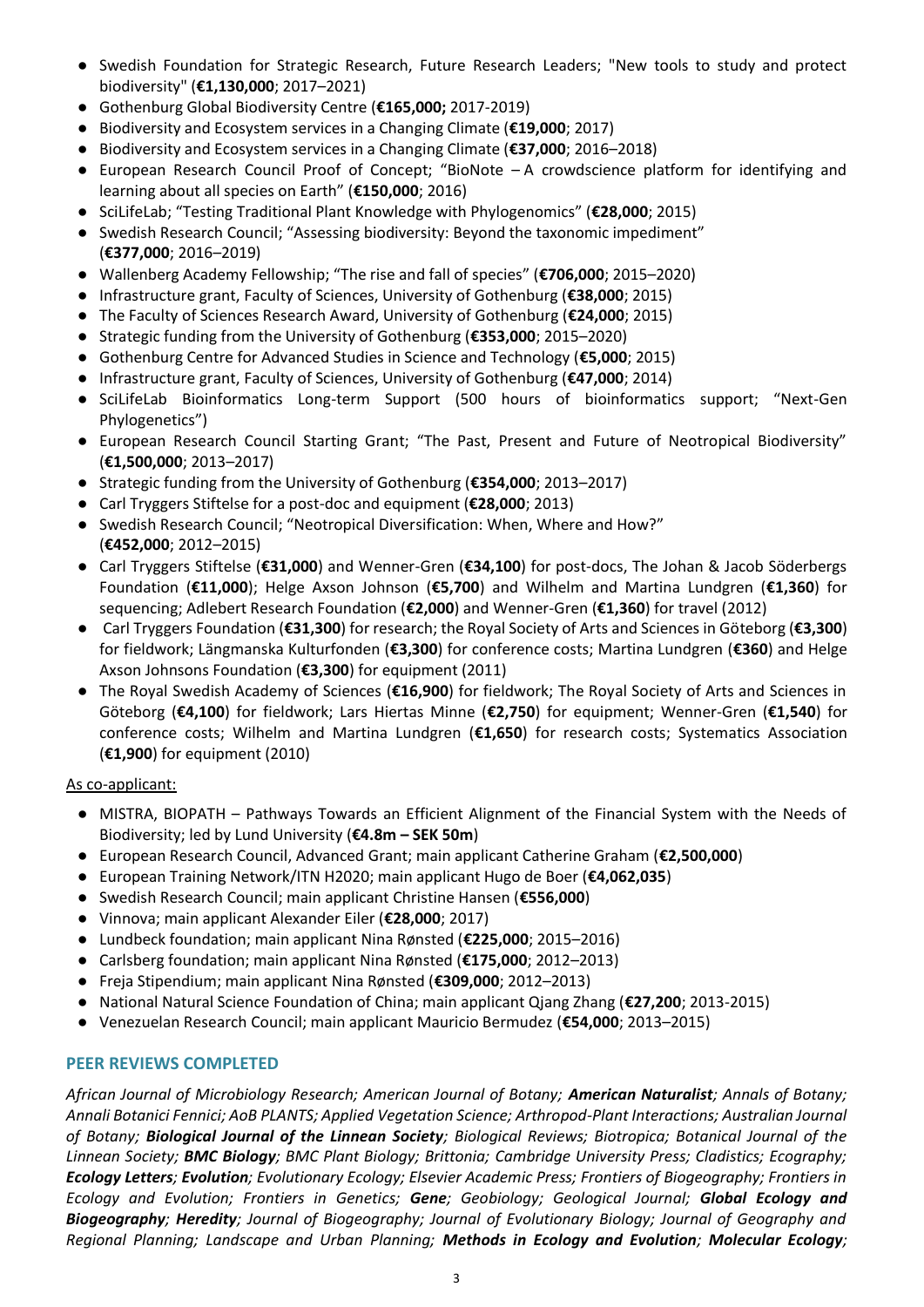*Molecular Ecology Resources; Molecular Phylogenetics and Evolution; Natur och Kultur; Nature; Nature Communications; Nature Ecology and Evolution; New Phytologist; Nordic Journal of Botany; Oecologia; Organisms Diversity and Evolution; Perspectives in Plant Ecology, Evolution and Systematics; PhytoTaxa; Plant Systematics and Evolution; PLoS Biology; PLoS One; Proceedings of the National Academy of Sciences of the USA; Proceedings of the Royal Society B; Quaternary Science Reviews; Regnum Vegetabile; Rodriguesia; Scientia Danica Series B; Scientific Reports; Science; Systematic Biology; Systematic Botany; Taxon; Trends in Ecology and Evolution.*

# **PRESENTATIONS** (full list available on request)

- **163** oral presentations at conferences, universities and other institutions around the world: **87** as invited speaker, **26** as invited keynote speaker, **3** as invited plenary speaker and **2** as invited panellist/participant. Many presentations available online, e.g., Half-Earth Day [\(27 Oct 2021\)](https://vimeo.com/639530173), Celebrating Botanic Gardens: Past, Present and Future [\(21 Oct 2021\)](https://www.youtube.com/watch?v=YZ7HPuN2dLQ&list=PLQF4XjqZizVU5HiCdDpLsXNevHkjPnI6t&index=4).
- **Over 110** popular science contributions (talks, popular science articles, public blogs, movies and a book)

# **TEACHING EXPERIENCE**

- Biodiversity loss: Challenges and Solutions. Introductory presentation. (Kew/QMUL MSc course; 2021)
- Biogeography: explaining the geographical distribution of organisms, In: Introduction to Evolutionary Biology, Harvard University, USA. (Invited recorded lecture; PhD course; 2021)
- Evolutionary Biogeography: Biodiversity Data from Field to Yield, Natal, Brazil (Course leader; PhD course; 2018)
- Biogeography, In: Plant Diversity and Evolution, Harvard University, USA. (Invited lecture; PhD course; 2018)
- Biogeography, University of Aarhus, Denmark (Invited lectures; PhD course; 2014, 2018)
- Biodiversity Data in Ecology and Biogeography (workshop), University of Kiel, Germany. Botanikertagung (with Alexander Zizka; 2017).
- Discovery club for 4th and 5th classes (c. 10–12 years-old), arranged by the Faculty of Sciences, University of Gothenburg (2016)
- MSc/PhD workshops: Academic Writing (2015 onwards)
- Diversity in Time and Space, Nordic Academy of Biodiversity and Systematic Studies (MSc/PhD course; 2015– 2017)
- Competition for 5th classes (~10/11 years-old): "Which plant is this?" Co-arrangement with Gothenburg Botanical Garden (2015– 2016)
- Annual course for teachers in Sustainable Development (ca. 70-100 students/lecture), Universeum Science Centre & University of Gothenburg (2014–present)
- BIO217: Evolutionary Biology, First cycle, University of Gothenburg (2014–2015)
- Photography for Biologists, University of Gothenburg (course leader together with Fredrik Plejel; PhD course; 2014)
- Molecular Dating, Natural History Museum of Denmark (PhD course; 2013, 2015)
- Biogeography and Macroecology, University of Aarhus, Denmark (PhD course; 2014)
- Advanced methods in Neotropical Biogeography. Center for the study of biodiversity in Amazonia, Kourou, French Guiana (PhD course; 10–12 October 2013)
- Phylogenetic Systematics and Molecular Dating, Natural History Museum of Denmark, Copenhagen (PhD course; 2013)
- DNA Barcoding, Uppsala University (Seminar at PhD course; 2012)
- Tropical Biodiversity, University of Gothenburg (Seminars at PhD course; 2010, 2012)
- Plant Diversity in the Tropics, Seminars in Gothenburg and field work in Ecuador (PhD course; 2010)
- Angiosperm Plant Families, University of Zurich (PhD course; 2009)
- Phylogeny and classification of Angiosperms, UNICAMP, Brazil (seminars at PhD course; 2008)
- Undergraduate courses: Floristics (basic and advanced levels), Biological Conservation, Ecology, Morphology & Systematics, Plant Diversity and Systematics, Systematic Biology. University of Gothenburg (2003–2008)

# **SUPERVISORY ROLES** (full list available on request)

- As main supervisor/mentor: 5 post-docs (current); 17 post-docs, 7 PhD students, 4 MSC students (previous)
- As co-supervisor/mentor: 7 PhD students (current); 33 PhD students, 8 MSc students (previous)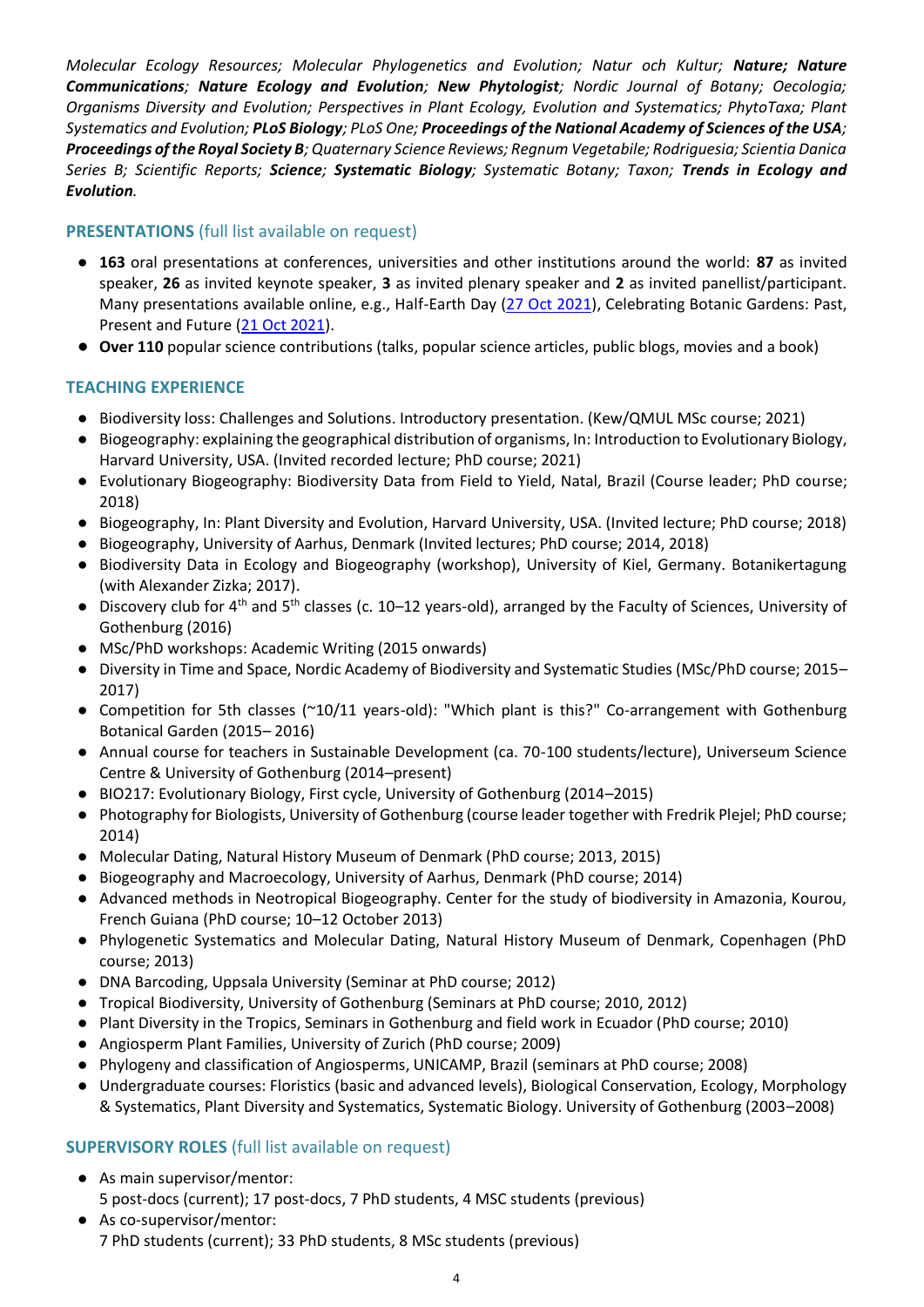## **POSTGRADUATE AND CAREER DEVELOPMENT COURSES**

- Coaching Your Team, Harvard University (2018)
- Delegating Responsibilities, Harvard University (2018)
- Making Feedback Work, Harvard University (2018)
- Fieldwork Safety and Best Practices, Harvard University (2018)
- Academic Leadership, Swedish Foundation for Strategic Research (2017–2021) [Extensive training programme in leadership in science and innovation, co-taught by the Swedish Defence University, including trips to study leadership in Singapore, China and Japan]
- Coaching in Academic Situations, University of Gothenburg (2015)
- Teaching and Learning in Higher Education: applied analysis, University of Gothenburg (2014)
- Supervision for the Experienced Supervisor in Third Cycle Education advanced level, University of Gothenburg (2013)
- Supervision in Postgraduate Programmes, advanced level, University of Gothenburg (2013)
- Teaching and Learning in Higher Education, basic level, University of Gothenburg (2012)
- Plant Systematics, University of Gothenburg (2007)
- Botanical Latin, University of Vienna (2006)
- Biogeography, University of Gothenburg (2006)
- Phylogenetic Systematics and Historical biogeography, University of Copenhagen (2005)
- Algae, University of Gothenburg (2005)
- Functional Plant Anatomy, (2005) University of Gothenburg
- Pedagogy, within Introductory course for PhD students (2004) University of Gothenburg
- Teaching science at undergraduate level (2003) University of Gothenburg
- Botanical nomenclature (2003) University of Gothenburg
- Plant geography (2003) University of Gothenburg
- Field ecology (2004) University of Gothenburg

#### **RESEARCH EXPERIENCE AND TECHNICAL SKILLS**

- Specimen collection, identification, and databasing (mainly plants; but also insects, lizards and frogs; totalling >2,000 own specimens)
- Extensive fieldwork in: **Brazil, western Amazonia** (2 weeks, July 2003); **Brazil, Atlantic rainforest and Cerrado** (8 weeks, December 2003–February 2004); **Costa Rica** (2 weeks, September 2005); **Panama** (2 weeks, September 2005); **Dominican Republic** (2 weeks, 2016); September 2005); **Sweden, Georgia, Austria, Greece** [Crete] (2 weeks each, 2005); **Iceland** (2004); **Switzerland** (2009–2010); **Ecuador** (2 weeks, 2010); **Brazil, central Amazonia** (2 weeks, August 2010); **Australia, Queensland** (1 week, July 2011); **Mexico, central highlands** (2 weeks, August 2011); **Brazil, pampas** (1 week, November 2011); **Uruguay** (2 days, November 2011); **Japan** (2 weeks, August 2012); **USA, Florida** (1 week, January 2013); **Colombia, Chocó and Andes** (3 weeks, April 2013); **Andes and eastern Colombia** (2 weeks, January 2014); **French Guiana** (2 weeks, October 2013); **Brazil, cerrado** (1 week, April 2014); **Peru, Andes and Amazon** (3 weeks, April 2014); **Bolivia, Andes** (2 weeks, October 2015); **Chile, Central and Southern** (3 weeks, January 2016); **South Africa** (2 weeks, August-September 2016); **Mozambique** (2 weeks, October-November 2017); **Panama** (4 days, April 2018); **Madagascar** (2 weeks, October-November 2019); **Tanzania** (8 days, June 2019); **Colombia** (2 weeks, January 2020); **Brazil** (2 weeks, January 2022).
- Further species identification of plants through herbarium work at UEC (Brazil); SCZ (Panama); HUA (Colombia); JBSD (Dominican Republic); InBio (Costa Rica); S, GB (Sweden); P (France); K, RBGE (U.K.); MA (Spain); TBI (Georgia); Z, G (Switzerland); L, U (Netherlands); QCA (Ecuador).
- Extensive experience in **laboratory techniques**, including extracting, amplifying and sequencing DNA using Sanger techniques
- Currently leading several projects employing **high-throughput next-generation sequencing** (NGS) techniques, including hybrid sequence capture, transcriptomes, full genomes, ultra-conservative elements
- Botanical **nomenclature and taxonomy**; species descriptions and taxonomic circumscriptions
- **Phylogenetic inference** and phylogenetic comparative methods
- Extensive experience (co-) leading **bioinformatic projects** (SUPERSMART, supersmartR, SECAPR, SpeciesGeoCoder, CoordinateCleaner, sampbias, PyRate, Infomap Bioregions, knowme.earth, raxmlGUI, iucn sim, Bio-Dem, restez, phylotaR, outsider, wege); see details at http://antonelli-lab.net/software/
- Extensive experience using a large number of **programs and scripts in evolution and ecology**, including phylogenetic inference, biogeographic analyses and molecular dating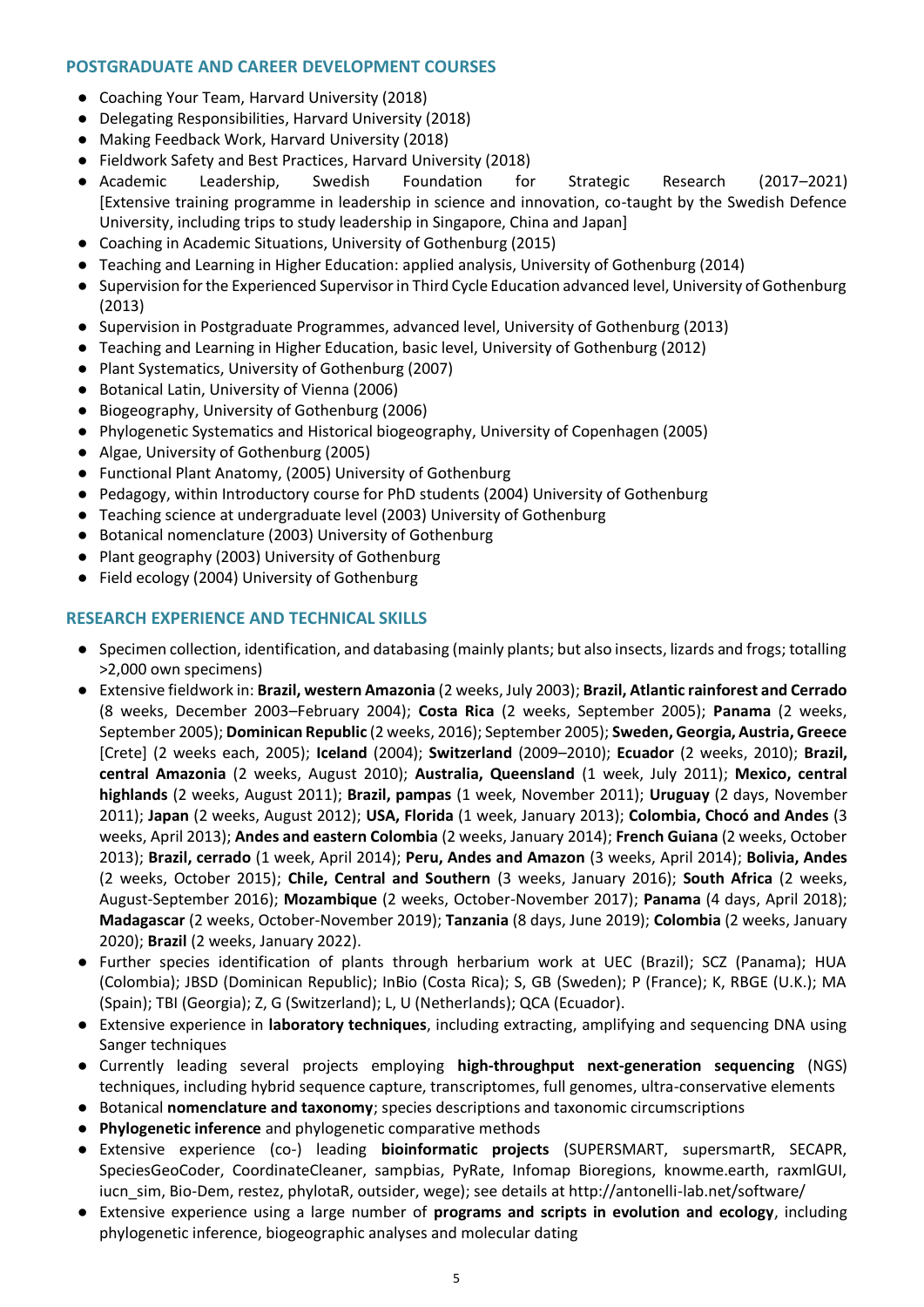● Intermediate knowledge of **programming** (R, Perl, python)

# **EXPERT ADVISORY ROLES**

#### Grant and prize evaluations:

- Swedish Foundation for Strategic Research, Future Research Leaders programme (2022)
- German Research Foundation DFG (2011,2022)
- Knut and Alice Wallenberg (Project Grants; assessments for University of Gothenburg) (2021)
- European Research Council ERC (Consolidator Grants) (2021)
- German Centre for Integrative Biodiversity Research (iDiv) (sDiv Flexible Synthesis Projects) (2021)
- Volkswagen Foundation (2020)
- European Research Council ERC (Synergy Grants) (2019)
- Natural Environment Research Council NERC, UK; Standard Grants (2019)
- TALENT Doctoral Fellowship Programme, Denmark (2019)
- L'Oréal-Unesco For Women in Science (Research prize) (2016, 2018)
- Marsden Fund, New Zealand Royal Society (Research Grants) (2018)
- National Science Foundation, USA (Research Grants) (2016, 2018)
- German Centre for Integrative Biodiversity Research (iDiv) (2018)
- Chilean National Science and Technology Commission (2017)
- The Natural Environment Research Council of the UK (NERC) (2017)
- The Royal Society, UK (2017)
- The Netherlands Organisation for Scientific Research (NWO) (2017)
- Ebbe Nielsen Challenge, Global Biodiversity Information Facility (2017)
- PhD proposal, State University of Feira de Santana (2016)
- German Council of Science and Humanities (Wissenschaftsrat), Federal Ministry of Education and Research BMBF (National Roadmap for Research Infrastructures) (2016)
- Czech Science Foundation (Research Grants) (2019, 2016)
- European Research Council ERC (Advanced Grants) (2015)
- Danish Council for Independent Research (Natural Sciences, Biology panel; Advanced Projects; evaluating c. 35–50 applications / year) (appointed member 2014–2017; Chair of Panel, 2017)
- The Research Foundation Flanders, the Netherlands (2016)
- American Association for the Advancement of Science (AAAS) (2014)
- Executive Agency for Higher Education, Research, Development and Innovation Funding (Environmental protection and management) (2014)
- Swedish Research Council: expert Swedish representative for new VR / FORMAS / CAPES programme in Climate Change Challenges between Sweden and Brazil (2014)
- Swedish Research Council: Invited external evaluator, SciLifeLab (2015)
- National Research Council of Romania (moderator in Biology & Ecology) (2012)
- National Geographic Society (2011, 2012, 2014, 2017)

## Evaluation of theses and promotions:

- PhD, Felipe Freitas, University of São Paulo, Brazil (2021) [referee]
- PhD, Alexandre Rejaud, University of Toulouse, France (2021) [opponent]
- Promotion to Research Director, Dr Olivier Hardy, Free University of Brussels, Belgium (2020) [referee]
- PhD, Cecilia Fonseca Fiorini, University of Minas Gerais, Brazil (2020) [referee]
- PhD, Mariana Braga, University of Stockholm, Sweden (2019) [opponent]
- PhD, Diego Bogarín, University of Leiden, Netherlands (2019) [referee]
- Promotion to Associate Professor, Dr Malik Al-Ajlouni, University of Jordan (2019) [referee]
- Promotion to Curator, Dr Richard Ree, Chicago Field Museum, USA (2018) [referee]
- Promotion to Professor, Dr Spyros Sfenthourakis, University of Cyprus (2018) [referee]
- Promotion to Associate Professor, Dr Erin Tripp, University of Colorado, USA (2018) [referee]
- PhD, Patrick Strutzenberger, University of Vienna, Austria (2018) [committee]
- PhD, Maitreya Sil, Indian Institute of Science, Bengaluru, India (2018) [committee]
- PhD, Pedro Luiz Silva de Miranda, University of Edinburgh, UK (2018) [committee]
- PhD, Théo Gaboriau, University of Montpellier, France (2018) [committee]
- PhD, M. Sathya, Pondicherry University, India (2018) [committee] (planned)
- Promotion to DSc, Andimuthu Ramachandran, Anna University, India (2018) [referee]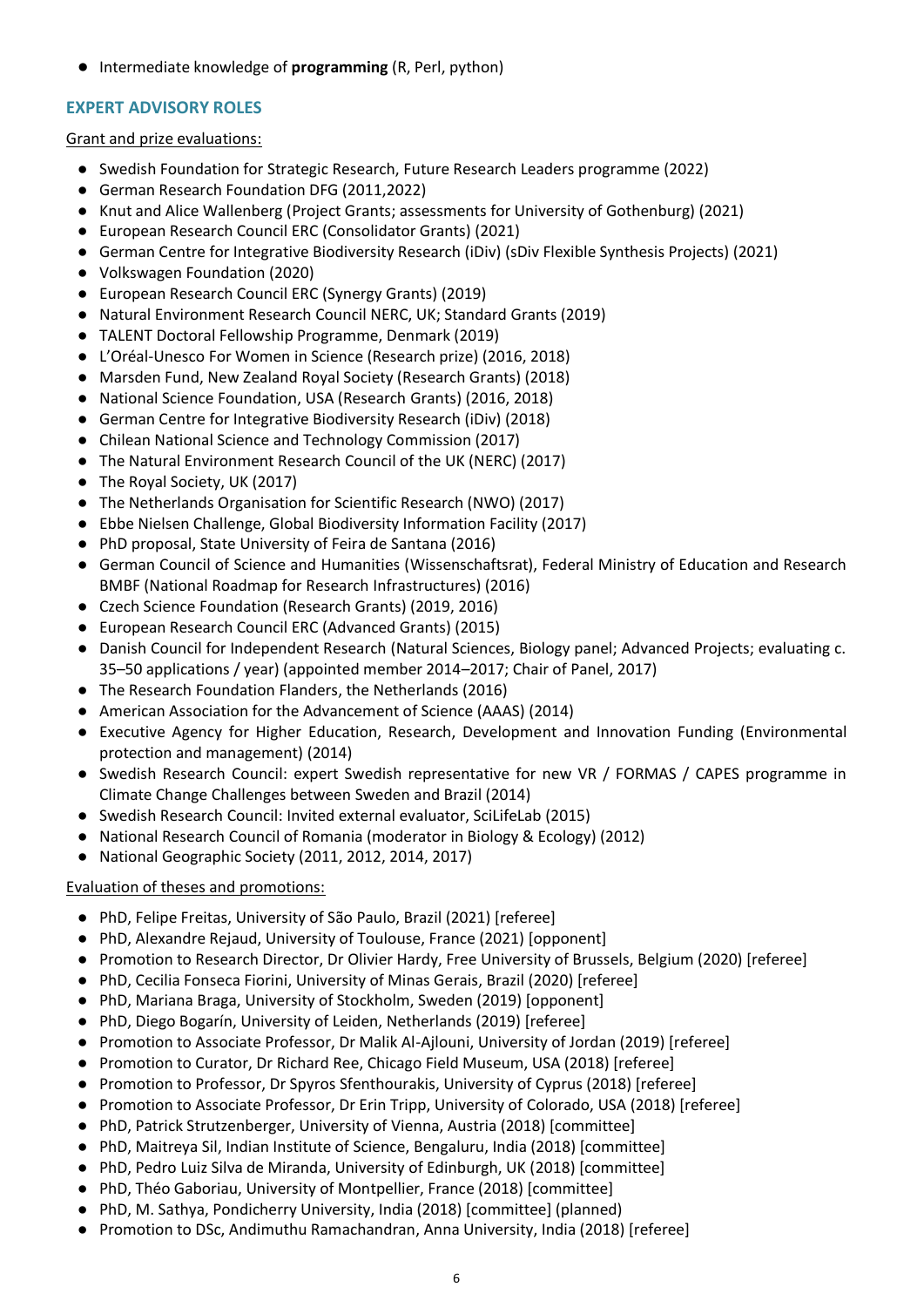- PhD, Julien Troudet, University of Sorbonne, France (2017) [committee]
- PhD, Jana Ebersbach, Leipzig University, Germany (2017) [committee]
- Promotion to Senior Lecturer, Dr Kyle Dexter, The University of Edinburgh, UK (2017) [referee]
- PhD, Hugh Burley, University of New South Wales, Australia (2017) [committee]
- PhD, Fabian Roger, University of Gothenburg (2017) [committee]
- PhD, Brigitte Nyirambangutse, University of Gothenburg (Dec 2016) [committee]
- Promotion to Professor, Dr Arthur Bos, American University in Cairo (2016) [referee]
- PhD, Brigitte Nyirambangutse, University of Gothenburg (Dec 2016) [committee]
- Promotion to Professor (Habilitation), Dr Jerome Murienne, CNRS, France (Nov 2015) [referee]
- PhD, Gwendolyn Peyre. Barcelona University (May 2015) [opponent]
- PhD, Léa Bardon. University of Toulouse (May 2015) [opponent]
- PhD, Anna Runemark. University of Lund (May 2012) [committee]
- PhD, Wolf L. Eiserhardt. University of Aarhus (Sep 2011) [opponent]
- MSc, Mats Töpel. University of Gothenburg (2003) [opponent]

## Commissions of trust:

- Reviewer, Scientific Council of Natural and Engineering Sciences, Swedish Research Council (2022)
- External assessor, Faculty recruitment, Harvard University (2022)
- Member of Advisory Board, Milkyware / Give One, Sweden (2021–)
- External Evaluator for the position as Professor of Plant Systematics and Evolution, University of Vienna (2021)
- Member of Science Advisory Board, Naturalis Biodiversity Centre, The Netherlands (2020–)
- Expert Reviewer, The Dasgupta Review on the Economics of Biodiversity commissioned by the Treasury of the United Kingdom (2020)
- Member of the Defra Group Evidence, Science and Analysis Committee (GESAC) (2020–)
- Member of the Science Advisory Committee for the Swedish Biodiversity Data Infrastructure (2019–)
- Expert Reviewer, Special Report on the Ocean and Cryosphere in a Changing Climate (SROCC) by the United Nations Intergovernmental Panel on Climate Change (UN IPCC) (2019)
- Strategic Advisor, Plants, People, Planet (New Phytologist Trust (2019–)
- Panellist, "The Gordon Goodman Memorial Lecture 2018". Stockholm Environment Institute, Royal Swedish Academy of Sciences, Stockholm (25 Sep 2018)
- Co-PI and Deputy Theme Coordinator ("Identifying efficient strategies for biodiversity conservation under the combined pressures from climate change and land use change"). BECC programme - Biodiversity and Ecosystem services in a Changing Climate
- Member of collaboration committee between the University of Gothenburg and Gothenburg Botanical Garden (1 Jul 2017 – 30 Jun 2020)
- Member of reference board, Swedish National Infrastructure for Computing (SNIC) / UGOT
- Member of reference board, project 'Medicinareberget' (University of Gothenburg; 2015–2016)
- Member of nomination committee, Swedish Systematics Association (2015–2016)
- Regular consultant for PhD evaluations and grant writing workshops at GU
- Founder (2011) and coordinator, NNB Network for Neotropical Biogeography; joined in 2018 with the Red Latinoamericana para el Estudio de la Biogeografía Neotropical
- Moderator, "The Societal Value of Science". University of Gothenburg (Dec 2011)
- Member of Advisory Board for science education, Faculty of Sciences at University of Gothenburg (2010 current)
- Appointed member of Swedish network for pedagogic development in higher education (2013 current)
- Appointed member of Supervisor Panel, University of Gothenburg (2014 current)
- Appointed member of Advisory Board, University Library (2005–2008)
- Appointed member of 'Dots to Surfaces' Task Force, Global Biodiversity Information Facility (2015–onwards)
- Treasurer, Silverkällan Housing Society (2004–2007)

# **HOSTING OF GUEST RESEARCHERS AND STUDENTS (>1 month)**

- Marcelo Tejedor. Centro Nacional Patagonico, Argentina (Professor; Nov 2016 Jul 2017)
- Renato de Mello-Silva. Universidade de São Paulo (Professor; Mar Apr 2014)
- Léa Bardon. University of Toulouse (PhD student; Nov 2013 Feb 2014)

## **EVENT ORGANISATION**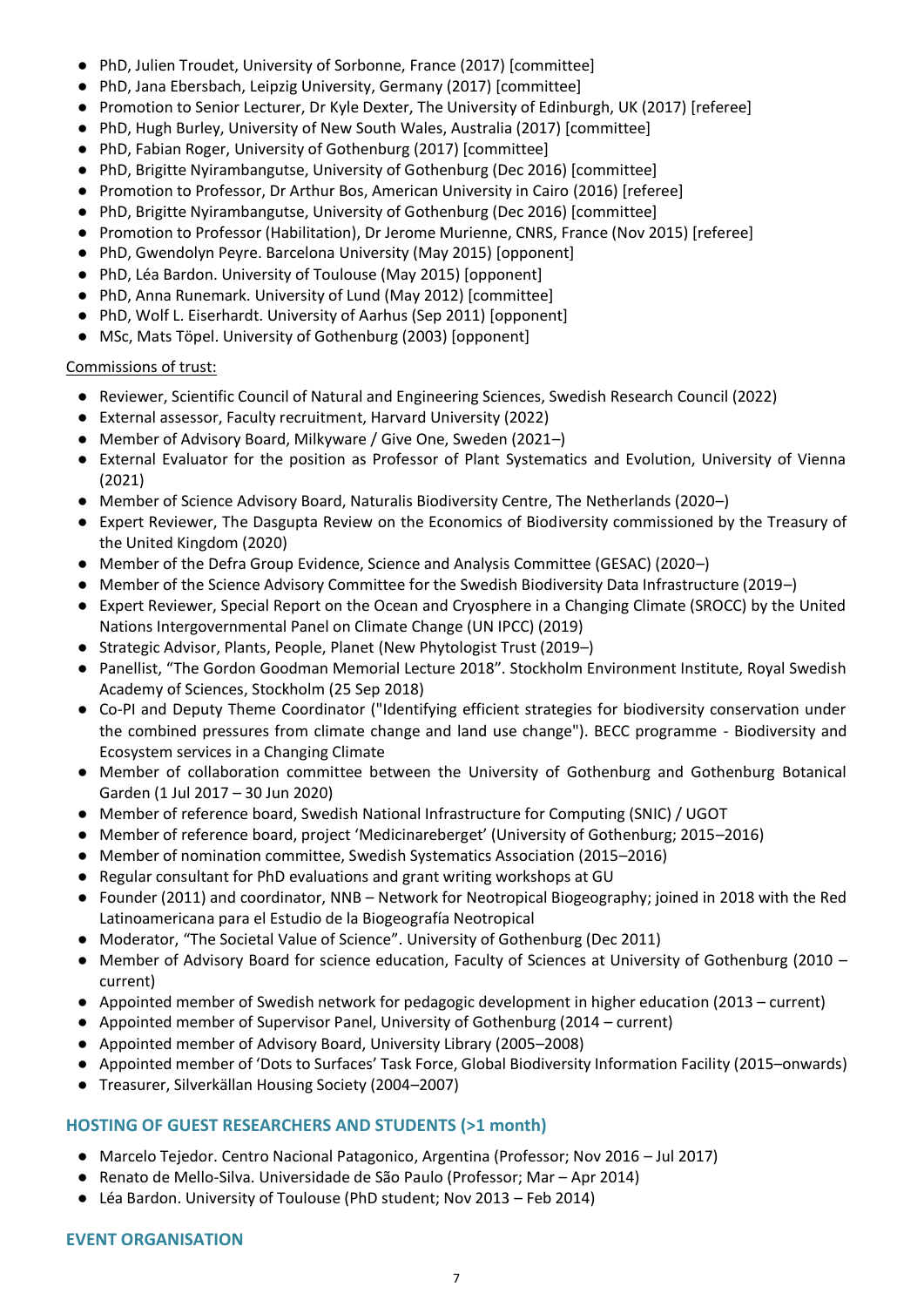- Co-organiser, workshop: Why biodiversity matters: Plants and Animals Acrosss Natural Systems in Brazil. Harvard University (Virtual workshop; 29 October 2021).
- Host, conference "Reforestation for Biodiversity, Carbon Capture and Livelihoods", Royal Botanic Gardens, Kew (Virtual event, 4400 registered participants; February 2021; with Kate Hardwick, Paul Smith and others)
- Host, conference "State of the World's Plants and Fungi", Royal Botanic Gardens, Kew (Virtual event, 3300 registered participants; September 2020)
- Second main organiser, symposium "Frontiers in parametric biogeography", Evolution, Guarujá, Brazil (June 2015; with James Albert)
- Co-organiser, Swedish Systematics Meeting. Gothenburg (Nov 2014)
- Co-organiser, 15th Nordic Meeting on Tropical Botany, Copenhagen (13–15 Aug 2014; with Nina Rønsted, Mette Wenøe and others)
- Second main organiser, 2nd Meeting of the Network for Neotropical Biogeography, Miami (14 Jan 2013; with Christine Bacon)
- Session organiser, Neotropical Biogeography, International Biogeographic Society meeting, Florida (9–13 January 2013; with Catherine Graham, Daniel Gavin)
- Main organiser, 14th Nordic Meeting on Tropical Botany, Göteborg (6-8 Aug 2012; with Claes Persson, Roger Eriksson, Rosemeri Morokawa)
- Main organiser, symposium "Neotropical Plant Evolution: Assembling the Big Picture", 18<sup>th</sup> International Botanical Congress, Melbourne, Australia (23–30 Jul 2011; with Toby Pennington, Colin Hughes)
- Second main organiser, conference on Niche Evolution, University of Zurich (2–3 Jul 2009; with Peter Linder, Rafael Wüest)
- Co-organiser, Swedish Systematics Meeting. Gothenburg (Nov 2010)
- Co-organiser, Symposium "Cenozoic plants and biosphere surrounding them". International Palynological Conference, Tokyo, Japan (23–30 Aug 2012; with Carina Hoorn, Andre Pardo)
- Main organiser, exhibition 'Orchid Extravaganza', Gothenburg Botanical Garden (2011; 2012)
- Main organiser, exhibition 'Desert Life (Succulents and cacti), Gothenburg Botanical Garden (2012)
- Co-organiser, exhibition 'A fair and organic Christmas', Gothenburg Botanical Garden (2010) (with Mats Havström)
- Co-organiser, exhibition 'Threats to Amazonia", Gothenburg Botanical Garden (2011; with Friends of the Earth)
- Many workshops (including bi-annual lab meetings with c. 20 people each time) at the Department of Biological and Environmental Sciences, GU, together with students and post-docs
- Co-organiser in "Floristics competition", an annual outreach activity between GU and the Botanical garden for 5th-grade students (c. 11 years old) (2015– onwards)

## **INNOVATIONS AND ENTREPRENEURSHIP**

- CAPTAIN Technologies Ltd., co-founder; <https://www.captain-project.net/> (2022 current)
- Know Earth AB Innovation company. Founder (2015) and Chairman (2015 2020). Products: Knowme.earth – *A mobile platform for logging, identifying, and sharing information about all species on Earth;* Nyckelpigeförsöket – *A school app for integrating image recognition of ladybirds, using neural networks.*

#### **MEDIA COVERAGE AND OUTREACH**

- Hundreds of interviews for newspapers, magazines, radio, TV in many countries
- Media engagement during COP26, including multiple news and radio interviews (live interviews on BBC News 24, BBC World, Times Radio, BBC Radio SVT, Globo, Global News, BBC Radio Scotland & Ouest France) and two SciDev debates[: What developing countries need from COP26](https://www.scidev.net/global/multimedia/debate-what-developing-countries-need-from-cop26/) and Climate finance 'critical for developing [countries' at COP26](https://www.scidev.net/global/news/climate-finance-critical-for-developing-countries-at-cop26/)
- [Hay Festival appearance](https://www.hayfestival.com/p-18792-alexandre-antonelli.aspx?skinid=16) to promote *The Hidden Universe: Adventures in Biodiversity.*
- Panel debates: [The Youth Earth Talk,](https://www.senckenberg.de/en/pressemeldungen/youth-earth-talk-forests-for-future/) Senckenberg Society for Nature Research (29 Apr 2022); Living Nature: [Art, Science and Indigenous Knowledge.](https://www.bl.uk/events/living-nature-art-science-and-indigenous-knowledge) British Library (28 Oct 2021); Film Festival, Gothenburg Science Festival (04 May 2022).
- '[The rise and fall of Neotropical diversity](https://academic.oup.com/botlinnean/article/199/1/8/6407097?searchresult=1)', in the *Botanical Journal of the Linnean Society's* [high-impact](https://academic.oup.com/botlinnean/pages/highly_cited)  [research collection](https://academic.oup.com/botlinnean/pages/highly_cited) as the 'most discussed' paper of 2020 and 2021*.*
- *'*Ten golden rules for reforestation*'* paper (2021) generated 184 pieces of media coverage (including Sky News and BBC Radio, and 18 international media pieces) with a circulation of 115,600,000 'opportunities to see'.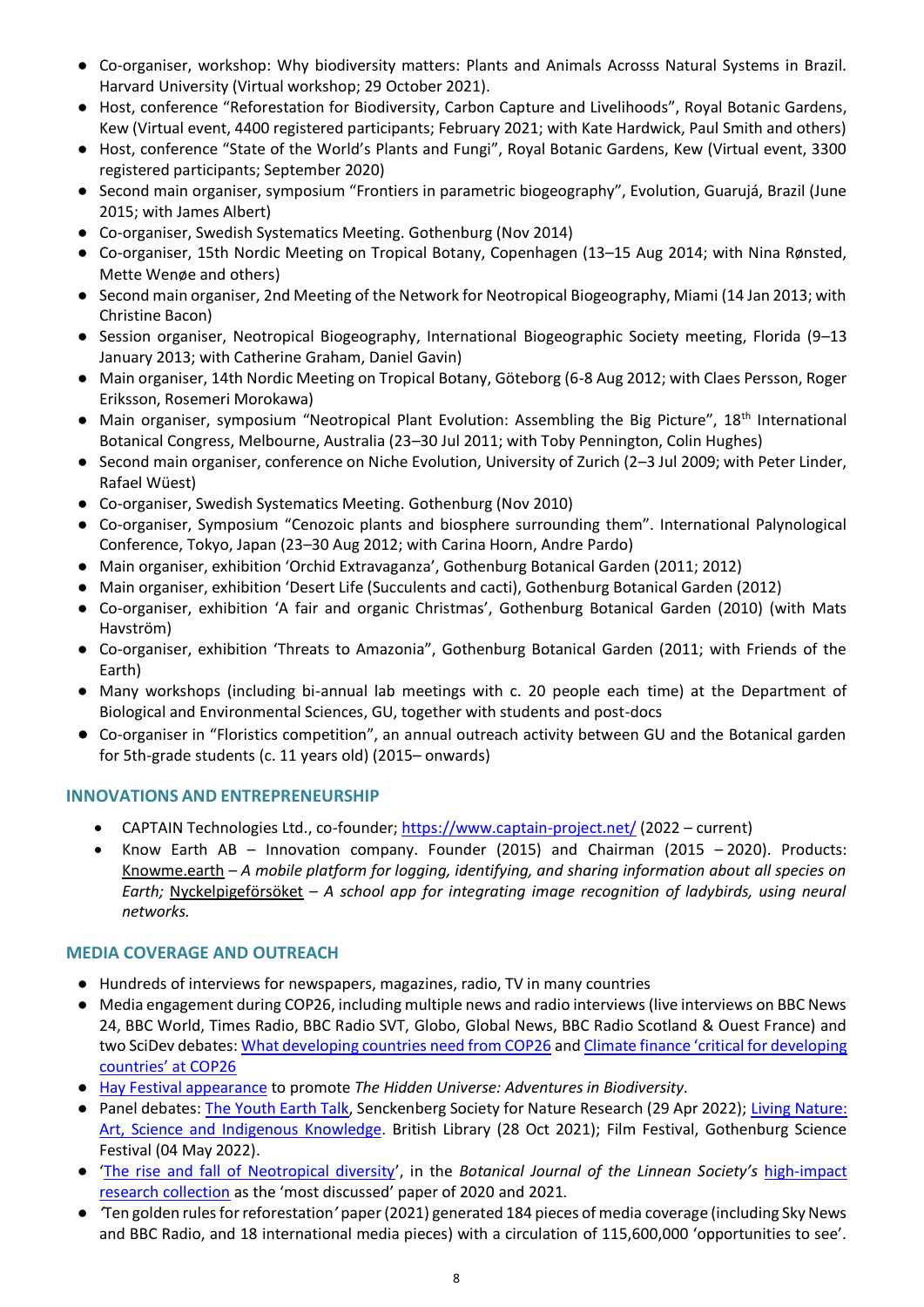Articles included: BBC News online [\(26 Jan 2021\)](https://www.bbc.co.uk/news/science-environment-55795816); Sky News online [\(26 Jan 2021\)](https://news.sky.com/story/scientists-set-out-10-golden-rules-for-reforestation-amid-tree-planting-warnings-12199193); The Times [\(26 Jan 2021\)](https://www.thetimes.co.uk/article/planting-wrong-trees-can-be-at-root-of-climate-issues-gcwq07kh5); The Telegraph [\(26 Jan 2021\)](https://www.telegraph.co.uk/environment/2021/01/26/wrong-trees-wrong-places-can-do-harm-good-warns-kew-study/); BBC Newsround [\(26 Jan 2021\)](https://www.bbc.co.uk/newsround/55797551); Daily Mail [\(26 Jan 2021](https://www.dailymail.co.uk/sciencetech/article-9186553/Scientists-urge-right-tree-right-place-approach-restoring-forests.html)). Global Change Biology's most downloaded article of 2021.

- Media coverage of release of RBG Kew's *Science Strategy 2021–2025*: Edinburgh Evening News (29 Sept 2021); Business Green [\(28 Sept 2021\)](https://www.hortweek.com/rbg-kew-launches-new-science-strategy-stop-biodiversity-loss/parks-and-gardens/article/1728718); Edie (28 Sept 2021); Horticulture Week (28 Sept 2021); Research Professional News [\(28 Sept 2021\)](https://researchprofessionalnews.com/rr-news-uk-charities-and-societies-2021-9-kew-focuses-science-strategy-on-tackling-biodiversity-loss/); HortWeek.com [\(27 Sept 2021\)](https://protect-eu.mimecast.com/s/xC7JCBPyrHVEqZvuWBDKe).
- *State of the Worlds Plants and Fungi 2020* generated 214 pieces of UK coverage reaching 349m people and over 90 pieces of international coverage.
- Article in The Conversation: Director of Science at Kew: it's time to decolonise botanical collections ([Jun 2020\)](https://theconversation.com/director-of-science-at-kew-its-time-to-decolonise-botanical-collections-141070) had 48,442 readers worldwide and also received 929 reactions on Facebook (921 positive).
- Debate article in Aftonbladet [\(25 Dec 2021\)](https://www.aftonbladet.se/debatt/a/Kze2de/gor-storskalig-skada-pa-miljon-brottslig-overallt): [Make large-scale damage to the](https://www.aftonbladet.se/debatt/a/Kze2de/gor-storskalig-skada-pa-miljon-brottslig-overallt) environment criminal [everywhere.](https://www.aftonbladet.se/debatt/a/Kze2de/gor-storskalig-skada-pa-miljon-brottslig-overallt)
- Article in *The Guardian* co-authored with Pella Thiel (23 June, 2021)*:* [Ecocide must be listed alongside](https://www.theguardian.com/environment/commentisfree/2021/jun/22/ecocide-must-be-listed-alongside-genocide-as-an-international-aoe)  [genocide as an international crime](https://www.theguardian.com/environment/commentisfree/2021/jun/22/ecocide-must-be-listed-alongside-genocide-as-an-international-aoe)
- Six interviews conducted as part of appearance at [Hay Festival,](https://www.hayfestival.com/kew-partnership) Cartagena, Colombia, 2 February 2020: (Publisher Weekly/ Boston Globe; Hay Today TV; Canal Sur tv and online; Nexos, Mexico; El Tiempo daily newspaper)
- 21-minute documentary "Searching for Nature's Miraculous Medicines" shown on Swedish National Television SVT 2 (12, 14 and 16 Mar 2018).
- Radio interviews: BBC World Service (9 Apr 2022); Swedish Radio programmes: Amazonas' collapse (13 April [2022\)](https://sverigesradio.se/avsnitt/amazonas-kollaps), food biodiversity [\(6 Mar 2022\)](https://sverigesradio.se/avsnitt/fixar-du-det-har-minst-10-arter-pa-tallriken), Humboldt [\(17 Feb 2022\)](https://sverigesradio.se/avsnitt/bildningsbyran-tanka-mot-strommen-alexander-von-humboldt-en-ny-natursyn); BBC Radio Scotland (2 Nov 2021); BBC Radio 6 Music (2 Nov 2021); Talk Radio (31 Oct 2021); Times Radio (31 Oct 2021); BBC Radio [\(26 June 2021\)](https://protect-eu.mimecast.com/s/aP0hC00B8i2rX5vFpB7pa); Times Radio [\(26 Jan 2021\)](https://protect-eu.mimecast.com/s/564rCmYPqfjNn1oiODaer); LBC Radio (26 Jan 2021); Swedish National Radio P1 (11 Aug 2021[; 26 Jan 2021\)](https://protect-eu.mimecast.com/s/gvXGCql9Qi8j5LyFrTovL); Swedish National Radio P4 (26 Jan 2021); Swedish National Radio (26 Jan 2021); Swedish National Radio P1 [\(16 Jan](https://sverigesradio.se/avsnitt/1638691)  [2021](https://sverigesradio.se/avsnitt/1638691) - host for popular 'Naturmorgon'; 27 August 2019; [29 Jan 2019;](https://sverigesradio.se/sida/avsnitt/1226825?programid=412) 31 Oct 2018; 30 Mar 2017; 3 March 2017; 29 Dec 2016, 13 Aug 2015), Radio Canada [\(1 Nov 2020\)](https://ici.radio-canada.ca/premiere/emissions/les-annees-lumiere); BBC World News [\(12 Sept 2020\)](https://www.bbc.co.uk/sounds/play/w172x7czmg92m9d); BBC Radio 4 [\(24 Apr 2020\)](https://www.bbc.co.uk/sounds/play/m000hmgx); Swedish Radio P1 [\(2 Jan 2020\)](https://sverigesradio.se/sida/artikel.aspx?programid=438&artikel=7377414) BBC Radio 4, Today Programme [\(14 Oct 2019\)](https://www.bbc.co.uk/sounds/play/m00099yk), BBC Radio Scotland, Good Morning Scotland [\(14 Oct 2019\)](https://www.bbc.co.uk/sounds/play/m0009bld), BBC World Service Radio (23 Sep 2019), BBC London Radio (1 Sep 2019), BBC Radio Wales [\(25 Aug 2019;](https://www.bbc.co.uk/sounds/play/m0007x10) [27 Aug 2019\)](https://www.bbc.co.uk/sounds/play/m0007xjc), CBC Radio News, Canada (9 April, 2017[; 30 Aug](https://www.cbc.ca/news/interview-alexandre-antonelli-1.5266589)  [2019\)](https://www.cbc.ca/news/interview-alexandre-antonelli-1.5266589); Swedish Radio P1 (27 August 2019; [29 Jan 2019;](https://sverigesradio.se/sida/avsnitt/1226825?programid=412) 29 Dec 2016, 13 Aug 2015, 3 March 2017, 30 Mar 2017, 31 Oct 2018), P4 (20 Nov 2017, 29 Dec 2016, 30 Sept 2016, 02 July 2010, 10 May 2011, 9 Jun 2011, 15 Feb 2012, 28 Apr 2012, 26 Jun 2012), Radio France Internationale [\(Nov 2018\)](http://br.rfi.fr/europa/20181202-brasil-mundoo-botanico-alexandre-antonelli)
- Video interviews: Living Nature 2021 Flourishing Diversity [\(9 Nov 2021\)](https://www.youtube.com/watch?v=yUPqS7eBqNM); Global News [\(3 Nov 2021\)](https://globalnews.ca/video/8347809/cop26-whats-needed-for-leaders-climate-commitments-to-be-accomplished/,cop26-whats-needed-for-leaders-climate-commitments-to-be-accomplished); World War Zero [\(2 Nov 2021\)](https://www.youtube.com/watch?v=1h1pLQo4CmI&feature=emb_imp_woyt); BBC News 24/BBC Word TV (2 Nov 2021); SVT (2 Nov 2021); Globo (2 Nov 2021); urplay.se [\(Nov 2021\)](https://urplay.se/program/223558-bildningsbyran-tanka-mot-strommen-alexander-von-humboldt-en-ny-natursyn); CGTN The Agenda [\(9 Oct 2021\)](https://newseu.cgtn.com/news/2021-10-09/The-view-from-Kew-40-of-plant-species-threatened-with-extinction-14cn9wpkbL2/index.html); Cosmic Shambles Network – Science Shambles (12 Sept [2021\)](https://youtu.be/hJXmDwuJbzM); BBC London [\(1 Sept 2021](https://www.bbc.co.uk/iplayer/episode/m000z982/bbc-london-evening-news-01092021) – State of the World's Trees); Repórter Eco ([20 Oct 2020\)](https://www.youtube.com/watch?v=Nvk-EvnJLVA&feature=youtu.be); My News (Brazil; [6 Oct 2019\)](https://m.youtube.com/watch?v=Kz-g_UZwZmw), BOTANISKA TRÄDGÅRDSPODDEN [\(26 Aug 2021\)](https://botaniskatradgardspodden.libsyn.com/avsnitt-55-upptck-den-biologiska-mngfalden-idag); Sky News (24 Aug 2019); BBC World News (30 Aug 2019); Brazilian national TV O Globo [\(29 Jun 2019\)](https://g1.globo.com/jornal-hoje/noticia/2019/06/29/jardim-botanico-real-de-londres-reune-mais-de-oito-milhoes-de-itens.ghtml); TV Cultura [\(Feb 2019\)](https://www.youtube.com/watch?v=eAA5s7Ikm8c&feature=youtu.be&fbclid=IwAR07oXiKR81XzSahBpBe0hPbxl_CKioLHOi2VExk6DdP0eu25qCp0brVCfU); Swedish TV SVT (19 Nov 2017); Swedish TV SVT 1 (31 May 2017; 10-min documentary), SVT 1 (8 Nov 2010), University of Gothenburg [\(2016\)](https://youtu.be/-wcezd8bZ3Q), Wallenberg Foundation (2016).
- Interviews, expert commentary, and features on research and profile in journals, newspapers, magazines and websites. Examples: [5x15](https://www.5x15.com/events/5x15-5-speakers-15-minutes-each-june-2022) (June 2022); Dagens Nyheter [\(27 May 2022,](https://www.dn.se/vetenskap/50-ar-av-miljoloften-sverige-brister-i-3-av-4-fall) [29 May 2022\)](https://www.dn.se/vetenskap/allt-fler-lander-stodjer-lag-mot-miljomord-men-inte-sverige/); Senckenberg Prize coverage (April/May 2022; [sencekenberg.de:](https://www.senckenberg.de/en/pressemeldungen/senckenberg-prize-2022-the-world-of-forests/) [Alpha Galileo;](https://www.alphagalileo.org/en-gb/Item-Display/ItemId/220539?returnurl=https://www.alphagalileo.org/en-gb/Item-Display/ItemId/220539) [Frankfurter Rundschau;](https://www.fr.de/frankfurt/auszeichnung-fuerumweltengagement-91514824.html) [nachrichten.idw](https://nachrichten.idw-online.de/2022/04/29/senckenberg-preis-2022-die-welt-der-waelder/?groupcolor=4)[online.de;](https://nachrichten.idw-online.de/2022/04/29/senckenberg-preis-2022-die-welt-der-waelder/?groupcolor=4) [frankfurt-live.com;](https://www.frankfurt-live.com/youth-earth-talk--ndash-forests-for-future-142437.html) [Frankfurter Neue Presse;](https://www.fnp.de/hessen/biologe-und-umweltschuetzerin-erhalten-senckenberg-preise-zr-91512634.html) [Weinheimer Nachrichten;](https://www.wnoz.de/Biologe-und-Umweltschuetzerin-erhalten-Senckenberg-Preise-05219cd0-0ec4-41fc-b571-d59a48cb5fe5-ds) [NTV Germany;](https://www.n-tv.de/regionales/hessen/Biologe-und-Umweltschuetzerin-erhalten-Senckenberg-Preise-article23300186.html) 1&1 Internet AG; RTL News; [t-online.de;](https://www.t-online.de/region/frankfurt-am-main/news/id_92104060/biologe-und-umweltschuetzerin-erhalten-senckenberg-preise.html) [Münchner Merkur;](https://www.merkur.de/deutschland/hessen/biologe-und-umweltschuetzerin-erhalten-senckenberg-preise-zr-91512634.html) [Gießener Allgemeine;](https://www.giessener-allgemeine.de/hessen/biologe-und-umweltschuetzerin-erhalten-senckenberg-preise-zr-91512634.html) [Werra Rundschau;](https://www.werra-rundschau.de/hessen/biologe-und-umweltschuetzerin-erhalten-senckenberg-preise-zr-91512634.html) [Waldeckische Landeszeitung;](https://www.wlz-online.de/nordhessen/biologe-und-umweltschuetzerin-erhalten-senckenberg-preise-zr-91512634.html) [Hessische/Niedersächsische Allgemeine \(HNA\);](https://www.hna.de/hessen/biologe-und-umweltschuetzerin-erhalten-senckenberg-preise-zr-91512634.html) [Wetterauer Zeitung;](https://www.wetterauer-zeitung.de/hessen/biologe-und-umweltschuetzerin-erhalten-senckenberg-preise-zr-91512634.html) [Hanauer](https://www.hanauer.de/hessen/biologe-und-umweltschuetzerin-erhalten-senckenberg-preise-zr-91512634.html)  [Anzeiger;](https://www.hanauer.de/hessen/biologe-und-umweltschuetzerin-erhalten-senckenberg-preise-zr-91512634.html) [Frankfurter Rundschau online;](https://www.fr.de/hessen/biologe-und-umweltschuetzerin-erhalten-senckenberg-preise-zr-91512634.html) [ZEIT online;](https://www.zeit.de/zustimmung?url=https%3A%2F%2Fwww.zeit.de%2Fnews%2F2022-04%2F30%2Fbiologe-und-umweltschuetzerin-erhalten-senckenberg-preise) [DIE WELT;](https://www.welt.de/regionales/hessen/article238471869/Biologe-und-Umweltschuetzerin-erhalten-Senckenberg-Preise.html) [sueddeutsche.de;](https://www.sueddeutsche.de/leben/auszeichnungen-frankfurt-am-main-biologe-und-umweltschuetzerin-erhalten-senckenberg-preise-dpa.urn-newsml-dpa-com-20090101-220430-99-104489) [Oberhessische Presse;](https://www.op-marburg.de/Mehr/Hessen/Panorama/Biologe-und-Umweltschuetzerin-erhalten-Senckenberg-Preise) Rhein-Main-Zeitung - Faz; [FAZ.net;](https://zeitung.faz.net/faz/rhein-main/2022-04-30/optimismus-der-tat/753995.html) [Bild.de;](https://www.bild.de/regional/frankfurt/frankfurt-aktuell/in-frankfurter-paulskirche-maffay-kriegt-musikpreis-79929912.bild.html) [Informations Dienst Wissenschaft](https://idw-online.de/de/news792756) +25 print articles); La Repubblica [\(19 April 2022\)](https://www.repubblica.it/green-and-blue/2022/04/19/news/intelligenza_artificiale_aree_protette_piante_biodiversita-343442255/); Corriere delle Alpi [\(19 April\)](https://corrierealpi.gelocal.it/green-and-blue/2022/04/19/news/intelligenza_artificiale_aree_protette_piante_biodiversita-343442255/); La Tribuna di Treviso [\(19 April 2022\)](https://tribunatreviso.gelocal.it/green-and-blue/2022/04/19/news/intelligenza_artificiale_aree_protette_piante_biodiversita-343442255/); Il Mattino di Padova [\(19 April 2022\)](https://mattinopadova.gelocal.it/green-and-blue/2022/04/19/news/intelligenza_artificiale_aree_protette_piante_biodiversita-343442255/); The Guardian [\(31 Dec 2021\)](https://www.theguardian.com/environment/2019/dec/31/biodiversity-hopes-and-fears-for-the-next-10-years-aoe); Piauí [\(Feb 2022\)](https://piaui.folha.uol.com.br/materia/no-jardim-real/); Forskning & Framsteg [\(14 Oct 2021\)](https://fof.se/artikel/allt-tyder-pa-att-naturen-haller-pa-att-flippa-ur); Transform magazine (Dec/Jan 21/22); Aftonbladet [\(25 Dec 2021\)](https://www.aftonbladet.se/debatt/a/Kze2de/gor-storskalig-skada-pa-miljon-brottslig-overallt); Pesquisa FAPESP [\(3 Dec 2021\)](https://revistapesquisa.fapesp.br/politica-climatica-avanca-ainda-que-a-passos-lentos/); focali.se (22 Nov 2021); IEMA's World War Zero magazine ([2 Nov 2021\)](https://worldwarzero.com/magazine/2021/11/cop26-talks-alexandre-antonelli-royal-botanic-gardens-kew/?emci=bd67ce1d-b53c-ec11-9820-c896653b26c8&emdi=b0a59a9a-c43c-ec11-9820-c896653b26c8&ceid=10674024); Ouest France [\(2 Nov 2021\)](https://www.ouest-france.fr/environnement/cop26-le-monde-promet-encore-de-ne-plus-massacrer-ses-forets-2e0b4790-3c01-11ec-8a6d-f0133bb020c0); Delo (Slovenia) [\(2](https://www.delo.si/novice/svet/po-voditeljih-so-na-vrsti-pogajalci/)  [Nov 2021\)](https://www.delo.si/novice/svet/po-voditeljih-so-na-vrsti-pogajalci/);University of Gothenburg [\(28 Oct 2021\)](https://www.gu.se/nyheter/hoppas-pa-resultat); SciDev.net [\(21 Oct 2021\)](https://www.scidev.net/global/news/climate-finance-critical-for-developing-countries-at-cop26/); ALLT OM TRÄDGÅRD (Oct 2021); En Foque, ABC Spain (30 Aug 2021); ABC, Spain [\(27 Aug 2021\)](https://www.abc.es/sociedad/abci-kew-garden-jardin-botanico-enf-202108272021_reportaje.html); Pesquisa FAPESP [\(5 Sept 2021\)](https://revistapesquisa.fapesp.br/acredito-que-conferencias-hibridas-presenciais-e-virtuais-podem-ser-um-legado-positivo-da-pandemia/); Época Negócios (17 Feb 2021); Guardian [\(8 Dec 2020](https://www.theguardian.com/games/2020/dec/08/a-video-game-garden-the-delights-of-virtual-botany) - video game garden); El Tiempo [\(3 Nov 2020\)](https://www.eltiempo.com/vida/ciencia/explican-las-migraciones-desiguales-entre-los-mamiferos-de-america-546326); Pesquisa FAPESP [\(15 Oct 2020\)](https://revistapesquisa.fapesp.br/plantas-e-fungos-ameacados/); Smithsonian Magazine [\(9 Oct 2020\)](https://www.smithsonianmag.com/smart-news/nearly-half-south-americas-mammals-came-north-america-new-research-may-explain-why-180976035/); New York Times [\(8 Oct 2020\)](https://www.nytimes.com/2020/10/08/science/mammals-south-america-extinction.html?action=click&auth=login-google&module=Well&pgtype=Homepage§ion=Science); The Conversation [\(6 Oct 2020\)](https://stri.si.edu/story/asymmetrical-exchange); Smithsonian website (6 Oct 2020); Courthouse News Service [\(5 Oct 2020\)](https://www.courthousenews.com/when-north-and-south-america-met-northern-mammals-won/); New Scientist (29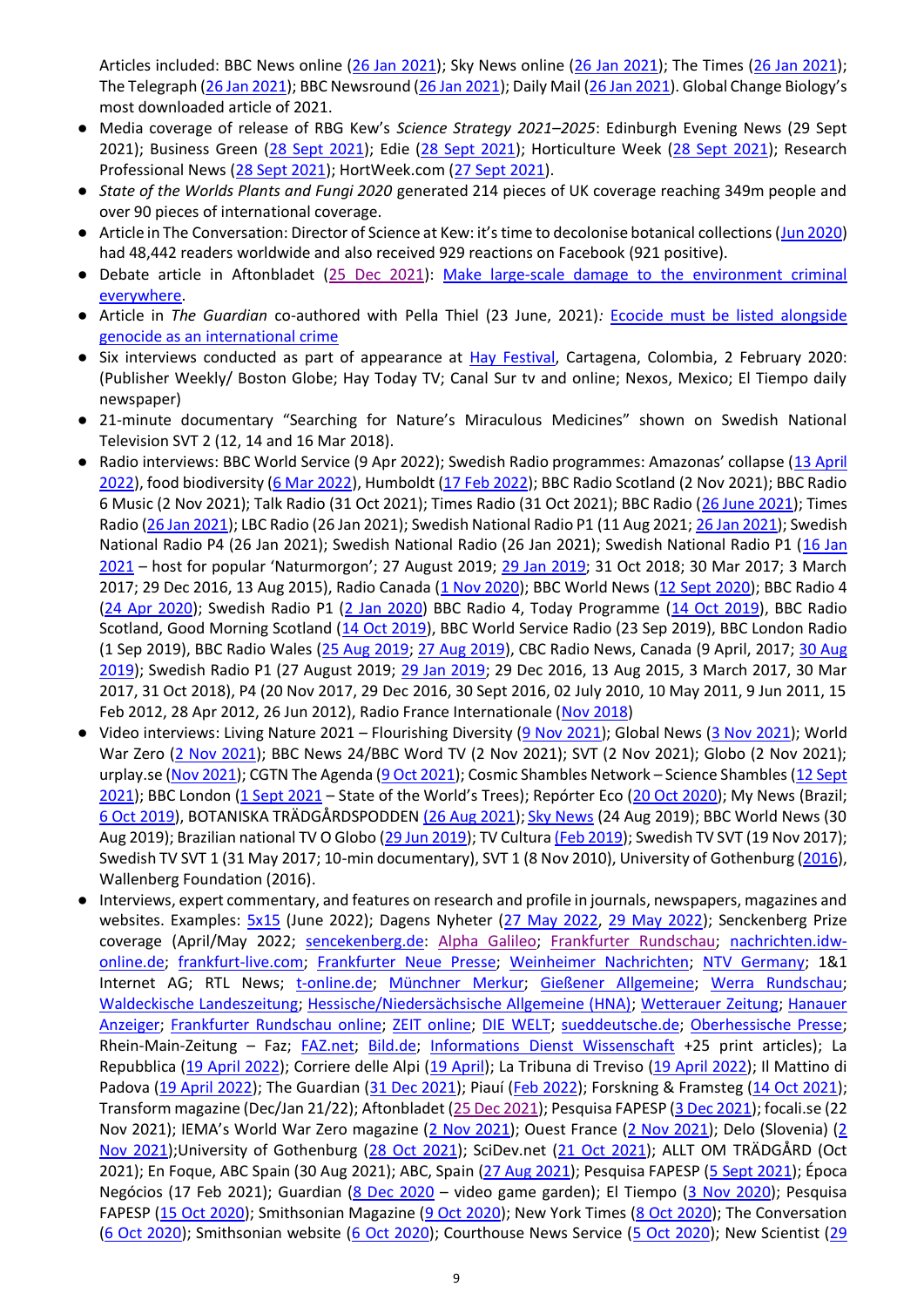[Sept 2020\)](https://www.newscientist.com/article/2255632-nearly-half-of-all-plants-could-be-wiped-out-in-age-of-extinction/); Pesquisa FAPESP [\(23 Jul 2020\)](https://revistapesquisa.fapesp.br/outra-origem-das-especies/); BBC News [\(27 June 2020\)](https://www.bbc.co.uk/news/science-environment-53197650); Pesquisa FAPESP [\(24 June 2020\)](https://revistapesquisa.fapesp.br/outra-origem-das-especies/); Horticulture Week [\(24 June 2020\)](https://www.hortweek.com/kew-science-director-calls-end-imperialist-perspective-plant-discovery/parks-and-gardens/article/1687325); GQ, Brazil [\(22 Mar 2020\)](https://gq.globo.com/Prazeres/noticia/2020/03/noe-das-plantas.html); BBC News [\(20 Jan 2020\)](https://www.bbc.co.uk/news/science-environment-51068816); The Guardian [\(31 Dec](https://www.theguardian.com/environment/2019/dec/31/biodiversity-hopes-and-fears-for-the-next-10-years-aoe)  [2019\)](https://www.theguardian.com/environment/2019/dec/31/biodiversity-hopes-and-fears-for-the-next-10-years-aoe); TAB, Brazil [\(21 Nov 2019\)](https://tab.uol.com.br/noticias/redacao/2019/11/21/cientista-brasileiro-lidera-o-cofre-do-fim-do-mundo-na-inglaterra.htm); Kew Magazine (Autumn 2019, pp 50–51, "Man on a Mission"); Al Jazeera [\(24 Aug 2019\)](https://www.aljazeera.com/news/2019/08/brazil-bolsonaro-sends-army-fight-amazon-fires-190823215538767.html); First Post [\(24 Aug 2019\)](http://bit.ly/2L7qm1Y); The Straits Times [\(24 Aug 2019\)](http://bit.ly/30OXMYw); CNBC [\(23 Aug 2019\)](https://cnb.cx/32iD5om); Express (23 [Aug 2019\)](http://bit.ly/2UcKnHj); London Economic [\(23 Aug 2019\)](http://bit.ly/32eGRPh); Sky News [\(30 June 2019\)](https://news.sky.com/story/wildlife-app-will-encourage-children-to-help-build-species-database-11751672); O Globo [\(27 Jan 2019,](https://oglobo.globo.com/sociedade/sucesso-cientifico-depende-da-colaboracao-diz-biologo-brasileiro-23404161) [2 Aug 2019\)](https://oglobo.globo.com/sociedade/jardim-botanico-do-reino-unido-vai-contribuir-para-reconstrucao-do-acervo-do-museu-nacional-23849689?fbclid=IwAR3JsBYWgKPi_2a8ayB_Ghho5rydBhBB71E9pMe1IQcyfz4h_lvcZ-V0t1w); Independent [\(6 May 2019\)](https://www.independent.co.uk/environment/un-biodiversity-report-2019-human-future-nature-food-green-farming-waste-action-a8901776.html); The Times [\(7 May 2019\)](https://www.thetimes.co.uk/article/rich-countries-must-halt-consumption-un-extinction-report-warns-gdvkdbzs2); The Ecologist [\(7 May 2019\)](https://theecologist.org/2019/may/07/action-needed-stop-biodiversity-collapse); AFP [\(7 May 2019\)](https://www.afp.com/en/news/3954/save-nature-save-ourselves-un-report-pleads-doc-1g61qw2); BBC [\(5](https://www.bbc.com/news/science-environment-48104037?SThisFB&fbclid=IwAR0N1AoIVpJLb1mvm53r1YlrrpeFc6cnhqew8vEsez25gKn1Vja5QixBVdo)  [May 2019\)](https://www.bbc.com/news/science-environment-48104037?SThisFB&fbclid=IwAR0N1AoIVpJLb1mvm53r1YlrrpeFc6cnhqew8vEsez25gKn1Vja5QixBVdo); Oeco [\(31 Mar 2019\)](https://www.oeco.org.br/reportagens/conheca-o-brasileiro-que-comanda-o-maior-jardim-botanico-do-mundo/); Richmond & Twickenham Times (23 Mar 2019); BBC (22 Mar 2019); Canal Londres [\(Feb 2019\)](https://www.youtube.com/watch?v=YV0sucfNlC8&feature=youtu.be); Valor Econômico (Feb 2019); France 24 (Feb 2019); Valor Econômico [\(11 Feb 2019](https://www.valor.com.br/internacional/6112137/reino-unido-sob-apreensao-espera-do-brexit) and [18 Feb 2019\)](https://www.valor.com.br/internacional/6122843/brasileiro-assume-meca-dos-botanicos-do-mundo); Revista FAPESP (Jan 2019 [in Portuguese](https://revistapesquisa.fapesp.br/2019/01/10/alexandre-antonelli-a-frente-da-ciencia-dos-jardins-reais/) and [English\)](https://revistapesquisa.fapesp.br/en/2019/06/26/alexandre-antonelli-at-the-forefront-of-science-in-royal-gardens/); Svenska Dagbladet (29 Dec 2016; 16 Jul 2018); ETC (Jan 2019); Allers Trädgård (Jan 2019); O Globo Sociedade (27 Jan 2019); Terra da Gente [\(13 Dec](https://g1.globo.com/sp/campinas-regiao/terra-da-gente/noticia/2018/12/13/brasileiro-vai-comandar-o-maior-jardim-botanico-do-mundo.ghtml)  [2018\)](https://g1.globo.com/sp/campinas-regiao/terra-da-gente/noticia/2018/12/13/brasileiro-vai-comandar-o-maior-jardim-botanico-do-mundo.ghtml); Unicamp magazine [\(30 Nov 2018\)](http://www.unicamp.br/unicamp/noticias/2018/12/03/da-unicamp-para-o-maior-jardim-botanico-do-mundo); Harvard Gazette [\(July 23 2018\)](https://news.harvard.edu/gazette/story/2018/07/study-says-rainforests-gave-birth-to-worlds-most-varied-tropical-region/); Smithsonian Magazine (November 2018); WWF Eko 2 (2018); Biologen nr 4 (2018); Extrakt.se [\(12 Feb 2018\)](http://www.extrakt.se/biologisk-mangfald/vi-forskare-har-ett-ansvar/), GU Magazine [\(Feb 2019;](https://issuu.com/universityofgothenburg/docs/guj1-2019english) April 2016, Front page and ['monthly profile'](https://issuu.com/universityofgothenburg/docs/gu-journalen2-2016) interview; [Dec 2016;](https://issuu.com/universityofgothenburg/docs/guj6-2016/16) [Oct 2018,](https://issuu.com/universityofgothenburg/docs/guj4-2018eng) Back cover); GBIF Science Review 2016, Daily Mail, Science Daily, Times of India, IBC World News (Aug 2015); Scientific American (15 Jun 2012); Curie (April 2014); Bionews (19 Feb 2011); Naturvetenskapliga utbildningar 2014–2015 (Nov 2013); Fauna & Flora (Jan 2011); Naturvetaren (Dec 2010); Allt om Trädgård (Nov 2018, Oct 2015, Mar 2017); Hemträdgården (Aug 2010); Göteborgs Direkt (30 Dec 2016); Dagens Industri / Framtidens Forskning (29 Jun 2017); Göteborgs Posten (15 Nov 2018, Aug 2015, 09 Jun 2009, 02 Jul 2010, 10 May 2011, 5 Mar 2012, 2 Apr 2012, 25-26 Jun 2012, 25 August 2012, 15 Sep 2012, 28 Feb 2013, 14 May 2013, 30 Nov 2015, 8 Jan 2017); Wermlands-posten (28 Feb 2012); University of Gothenburg's journal GUspegel (nr 1, 2009); the Faculty of Science's magazine (nr 1, 2009; 2015; front page: http://sciencefacultymagazine.se/alla-nummer/); Metro (10 May 2011, 25 Apr 2012, Nov 2015); Biodiverse (Nov 2006); Kreativa Rum (May 2008); Aftonbladet (28 Apr 2012); Gullheden (Sep 2012); Wired.com [May 2016]).

- Featured seven times in Science magazine in the columns "Editor's Choice" (in text and images), in the Editorial: Science 324: 1366 (2009), Science 330: 153 (2010), Science 332: 15 (2011), Science (19 July 2013), Science 348: 6236 (2015), Science 350: 6260 (2015, plus a related Science podcast), and in "News" [\(7 May](https://www.sciencemag.org/news/2019/05/landmark-analysis-documents-alarming-global-decline-nature)  [2019;](https://www.sciencemag.org/news/2019/05/landmark-analysis-documents-alarming-global-decline-nature) 20 Apr 2016). BBC podcast (BBC World Service, 23 Sep 2019) [Climate Action: Should we plant more](https://www.bbc.co.uk/programmes/w3csy786)  [trees?](https://www.bbc.co.uk/programmes/w3csy786) Ritter et al. (2019) one of the top 100 downloaded ecology papers for Scientific Reports in 2019.
- ['Sommar i P1'](https://sverigesradio.se/avsnitt/alexandre-antonelli-sommarprat-2021): 1.5h-long programme on Swedish National Radio on the topic of the great silent extinction of species and how we can save biodiversity (11 August 2021), reviewed and praised by several newspapers such as [Dagens Nyheter](https://www.dn.se/kultur/maria-gunther-alla-borde-hora-alexandre-antonellis-forsvar-for-den-biologiska-mangfalden/) and [Svenska Dagbladet](https://www.svd.se/10-guldkorn-har-ar-arets-basta-sommarpratare)
- Week-long program on orchids with Swedish Radio P4, 14–18 Mar 2011.
- Popular science presentation on the Open TV Channel
- Featured in popular science book[s Den uppfinningsrika planeten:](https://www.nok.se/titlar/a7/den-uppfinningsrika-planeten/) biomimikry och naturens lösningar på vår tid (Fredrik Moberg, 2021); an[d Forskardrömmar:](https://fritanke.se/bokhandel/bocker/forskardrommar/) Berättelser för nyfikna barn (Fri Tanke, 2021).
- Featured online several times by *Frontiers in Biogeography* (Vol. 1, Nr. 1, September 2009), Science Daily, Expertsvar, Scientific Blogging, Yuba Net, Allt om Vetenskap, Forskning.se, Sundweb, YouTube (via ScientificStation.com), Wissenschaft-online.de, GBIF Science Review (2016)
- *Science Advances* paper (2020) in the 99th percentile of [High Attention Score](https://scienceadvances.altmetric.com/details/89489993) compared to outputs of the same age
- *Ecology Letters* paper (2019) highlighted in *Nature Sustainability* (2); Aug 2019
- PNAS-paper (2015) featured in many newspapers and TV items around the world
- *Science* paper (2010) featured in over 65 newspapers worldwide, including personal interviews with several
- *PNAS* paper (2009) featured in over 30 newspapers in Latin America and Europe
- Cover images of journals: *Proceedings of the Royal Society Series B*, *Journal of Systematics and Evolution*, *Communicative & Integrative Biology*, *Systematic Biology*, among others.
- New Phytologist Trust You Tube Channel, [Testing traditional plant knowledge using genomic tools](https://www.youtube.com/watch?v=4negClkVilk) (14 Oct 2019)
- HS Talks. Biomedical and Life Sciences Collection. Biogoegraphy: Explaining the geographical distribution of [organisms.](https://hstalks.com/t/4539/biogeography-explaining-the-geographical-distribut/?biosci)
- Nobel talks: skype discussion with school children at the Nobel Museum in Stockholm about life as a researcher (24, 25 Jan 2019)
- Expedition Mundus: Game played with children from the 7-9 grades to understand and discuss the scientific process. Gothenburg Science Festival (9 & 16 May 2017; with the Young Academy of Sweden)
- Science Café: Can we trust research? with the Young Academy of Sweden & Kirsten Knudsen (12 May 2017)
- Science Café, Kew Science Festival (25–26 May 2019)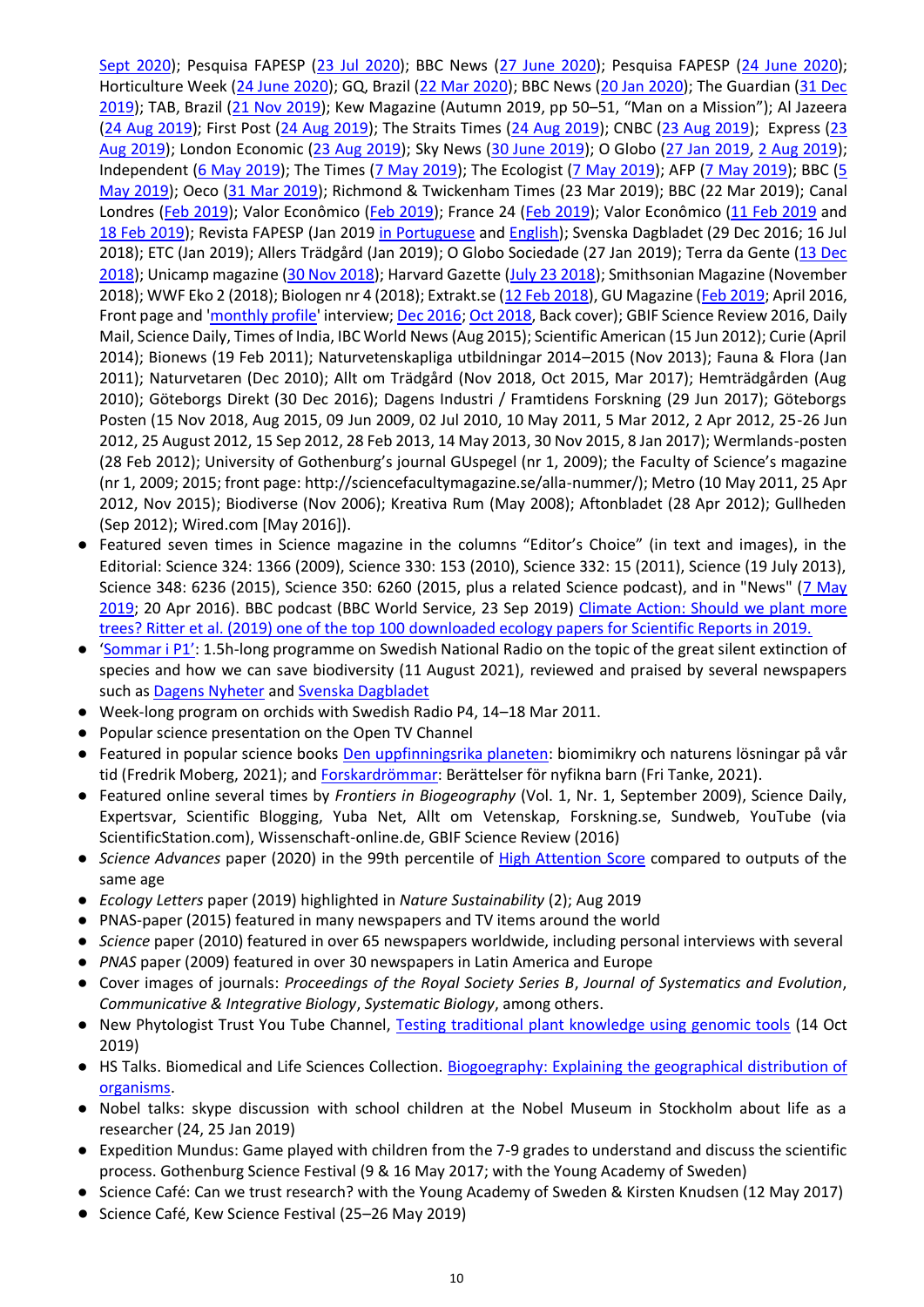#### **FILM PRODUCTION**

- Farooq, H., **Antonelli, A.** (2018)[. Where does Neotropical biodiversity come from?](https://www.facebook.com/GothenburgGlobalBiodiversityCentre/videos/443184162792760/) 1-minute popular scientific summary of results from the Antonelli *et al.* 2018 study in PNAS.
- **Antonelli, A.** (2013). French Guiana [Snapshots from a biological expedition.](http://www.youtube.com/watch?v=AwEaf6bi8Gc)
- **Antonelli, A.** (2012). Desert life [among cacti and succulents](http://youtu.be/uyOQ7uyvgGc) (in Swedish)
- [New tools to understand and protect biodiversity.](https://youtu.be/yvGdschX_Pk) (5 min) Popular science presentation of a project funded by the Swedish Foundation for Strategic Research. Presented in [English](https://strategiska.se/en/?p=2349&preview=true) an[d Swedish.](https://strategiska.se/?p=15622&preview=true) (Apr 2019)
- [Searching for nature's miracu](https://www.svtplay.se/video/17267226/vetenskapens-varld/vetenskapens-varld-sasong-28-liv-pa-mars)lous medicines. 21-minute documentary shown on Swedish National Television SVT 2, on 12, 14 and 16 Mar 2018 (by AlphaFilm, with Nina Rønsted and others)
- **The Quest for Cinchona**: [Short version](http://vimeo.com/108911524) (3 min) | [Full version](https://vimeo.com/229138364) (24 min) (by AlphaFilm, with Nina Rønsted and others; Nov 2017)
- **The Rise and Fall of Species**[. Swedish version](https://youtu.be/ACzK1BaPcrQ) [| English version:](https://youtu.be/zW6cipeWM_w) (by Mediabruket; Apr 2016)
- Never stop asking [become a scientist!](https://youtu.be/-wcezd8bZ3Q) (by University of Gothenburg, Feb 2016; [in Swedish)
- [The past, present and future of Neotropical biodiversity](http://vimeo.com/110472497) (by AlphaFilm, Oct 2014)

#### **PERSONAL DETAILS**

- Born in Campinas, Brazil, August 15, 1978
- Brazilian, Swedish and Italian citizenships
- Married, three children (Parental leave: c. 9 months, 2004 2012)
- Languages spoken: Portuguese, Swedish, English, Spanish, French (fluent); German, Italian, Botanical Latin (basic level)

#### **PERSONAL INTERESTS**

Trail running and orienteering; reading popular science books; gardening and carpentering; collecting, mounting and identifying insects; photographing and filming; cooking and baking; and spending time with friends.

## **CONTACT DETAILS**

Royal Botanic Gardens, Kew, Jodrell Laboratory, Kew Road, Richmond, Surrey, TW9 3DS

Tel: +44 (0)7384 877664 | [a.antonelli@kew.org](mailto:a.antonelli@kew.org) | [www.kew.org](http://www.kew.org/) | [http://antonelli-lab.net](http://antonelli-lab.net/)  GGBC[: http://ggbc.gu.se](http://ggbc.gu.se/) | Twitter: [@ggbc\\_gu](https://twitter.com/GGBC_GU) | Instagram: antonelli\_lab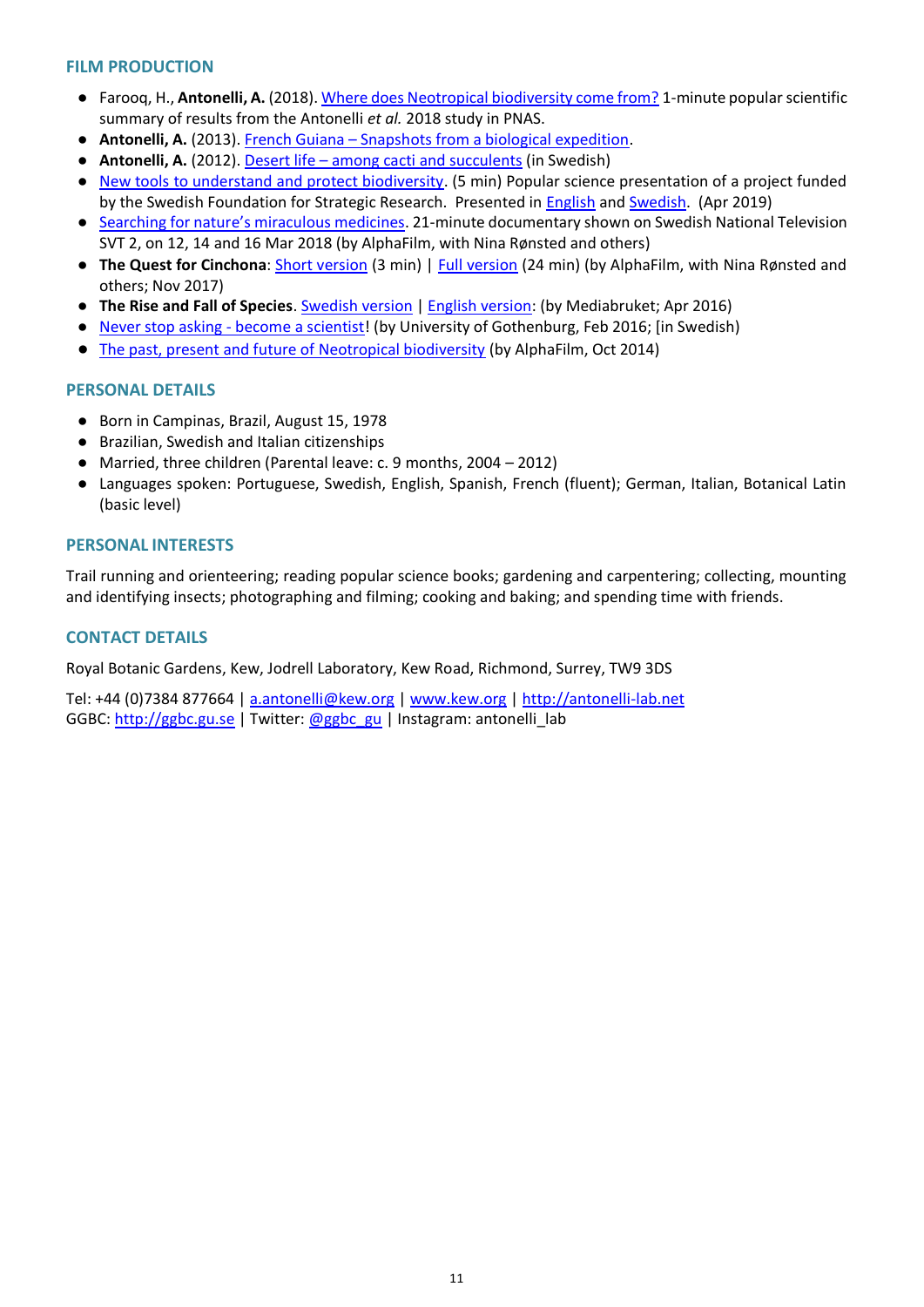## **PUBLICATIONS**

Bibliometric information: [Source: **Google Scholar**. For current citation statistics, please visit[: http://tiny.cc/antonelli\)](http://tiny.cc/antonelli)]

- Total number of peer-reviewed publications: **198**
- Total number of citations: **13,667**
- $\bullet$  h-index: 55
- i10-index: 153

#### Ten selected research papers

- 1. Silvestro, D., Goria, S., Sterner, T., **Antonelli, A.** (2022). Improving biodiversity protection through artificial intelligence. *Nature Sustainability*. DOI[: https://doi.org/10.1038/s41893-022-00851-6](https://doi.org/10.1038/s41893-022-00851-6)
- 2. Di Sacco, A., Hardwick, K., Blakesley, D., Brancalion, P.H.S., Breman, E., Cecilio Rebola, L., Chomba, S., Dixon, K., Elliott, S., Ruyonga, G., Shaw, K., Smith, P., Smith, R.J., **Antonelli, A.** (2021). Ten golden rules for reforestation to optimize carbon sequestration, biodiversity recovery and livelihood benefits. *Global Change Biology* 27: 1328–1348. DOI[: https://doi.org/10.1111/gcb.15498](https://doi.org/10.1111/gcb.15498)
- *3.* Condamine, F.L., Silvestro, D., Koppelhus, E.B., **Antonelli, A.** (2020). The rise of angiosperms pushed conifers to decline during global cooling. *Proceedings of the National Academy of Sciences of the USA* 117(46): 28867– 28875. DOI:<https://doi.org/10.1073/pnas.2005571117>
- 4. Zizka, A., Antunes Carvalho, F., Calvente, A., Rocio Baez-Lizarazo, M., Cabral, A., Coelho, J.F.R., Colli-Silva, M., Fantinati, M.R., Fernandes, M.F., Ferreira-Araújo, T., Gondim Lambert Moreira, F., Santos, N.M.C., Santos, T.A.B., dos Santos-Costa, R.C., Serrano, F.C., Alves da Silva, A.P., de Souza Soares, A., Cavalcante de Souza, P.G., Calisto Tomaz, E., Vale, V.F., Vieira, T.L., **Antonelli, A**. (2020). No one-size-fits-all solution to clean GBIF. *PeerJ* 8: e9916. DOI:<https://doi.org/10.7717/peerj.9916>
- 5. Farooq, H., Azevedo, J.A.R., Soares, A., **Antonelli, A.**, Faurby, S. (2020). Mapping Africa's biodiversity: More of the same is just not good enough. *Systematic Biology*: syaa090. DOI: <https://doi.org/10.1093/sysbio/syaa090>
- 6. Faurby, S., Silvestro, D., Werdelin, L., **Antonelli, A.** (2020). Brain expansion in early hominins predicts carnivore extinctions in East Africa. *Ecology Letters* 23(3): 537–544. DOI:<https://doi.org/10.1111/ele.13451>
- 7. **Antonelli, A.**, Zizka, A., Antunes Carvalho, F., Scharn, R., Bacon, C.D., Silvestro, D., Condamine, F.L. (2018). Amazonia is the primary source of Neotropical biodiversity. *Proceedings of the National Academy of Sciences of the USA* 115(23): 6034–6039. DOI:<https://doi.org/10.1073/pnas.1713819115>
- 8. **Antonelli, A.**, Kissling, W.D., Flantua, S.G.A., Bermúdez, M.A., Mulch, A.M., Muellner-Riehl, A.N., Kreft, H., Linder, H.P., Badgley, C., Fjeldså, J., Fritz, S.A., Rahbek, C., Herman, F., Hooghiemstra, H., Hoorn, C. (2018). Geological and climatic influences on mountain biodiversity. *Nature Geoscience* 11(10): 718–725. DOI: [10.1038/s41561-018-0236-z](https://doi.org/10.1038/s41561-018-0236-z)
- 9. Vilhena, D., **Antonelli, A.** (2015). A network approach for identifying and delimiting biogeographical regions. *Nature Communications* 6*:* 6848*.* DOI:<https://doi.org/10.1038/ncomms7848>
- 10. Hoorn, C., Wesselingh, F.P., ter Steege, H., Stadler, T., I. Sanmartín, Sanchez-Meseguer, A., Anderson, C.L., Jaramillo, C.M., Bermudez, C., Figueiredo, J.D., Riff, F.R., Negri, H. Hooghiemstra, J. Lundberg, T. Sarkinen, A. Mora, **Antonelli, A.** (2010). Amazonia through time: Andean uplift, climate change, landscape evolution, and biodiversity. *Science* 330: 927–931. DOI:<https://doi.org/10.1126/science.1194585>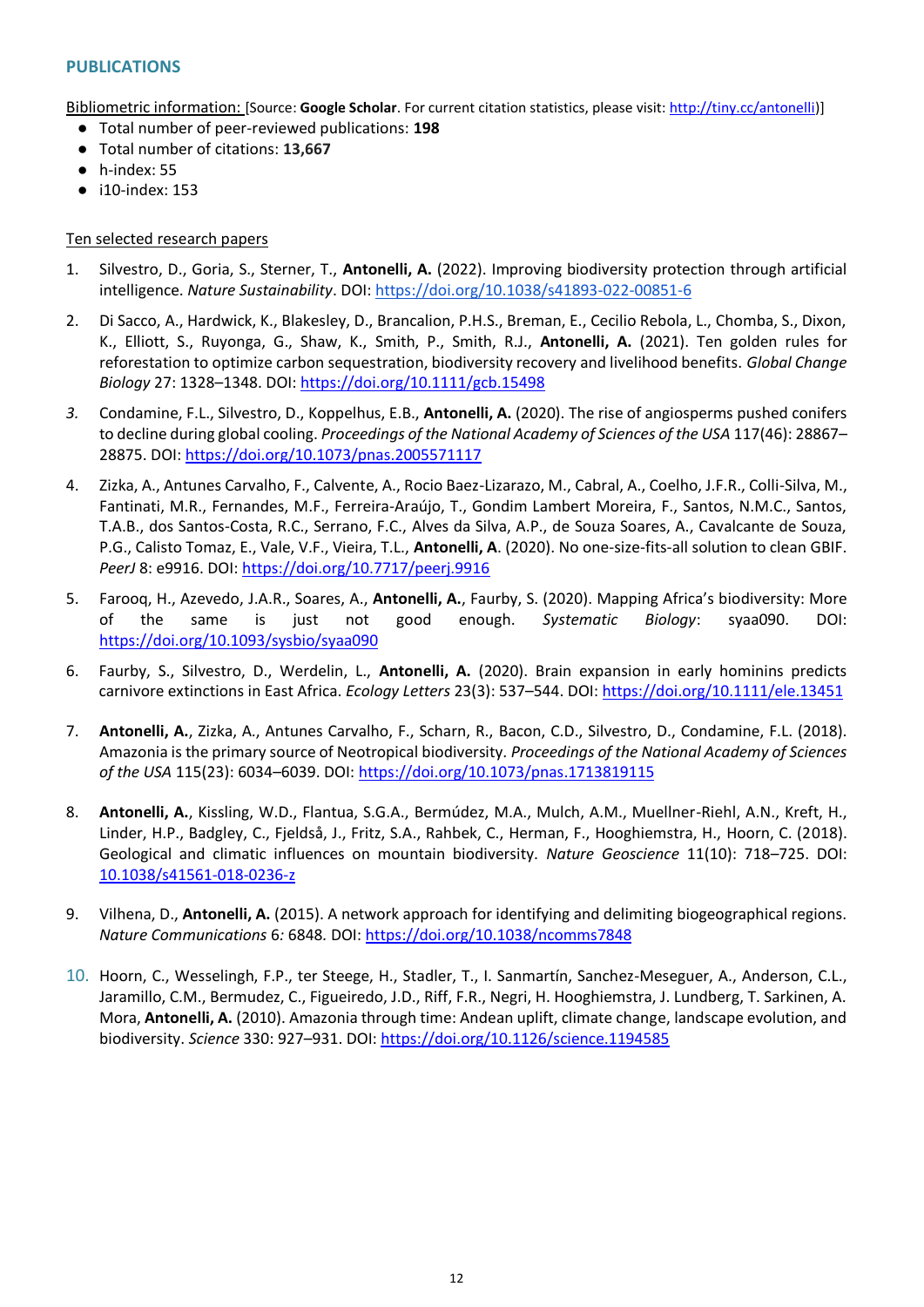#### Original articles in scientific journals (Peer-reviewed)

- 1. Przelomska, N. et al. (In press). Revised species delimitation in the giant water lily genus *Victoria* (Nymphaeaceae) confirms a new species and has implications for its conservation. *Frontiers in Plant Science*.
- 2. Tietje, M. et al. (In press). Global variation in diversification rate and species richness are unlinked in plants. *Proceedings of the National Academy of Science*.
- 3. Scharn, R. et al. (In press). Limited decadal growth of mountain birch saplings has minor impact on surrounding tundra vegetation. *Ecology and Evolution.*
- 4. Lagomarsino, L. et al. (In press). Increased resolution in the face of conflict: phylogenomics of the Neotropical bellflowers (Campanulaceae: Lobelioideae), a rapid plant radiation. *Annals of Botany*.
- 5. Cano, Á., Stauffer, F.W., Andermann, T., Liberal, I.M., Zizka, A., Bacon, C.D., Lorenzi, H., Christe, C., Töpel, M., Perret, M., **Antonelli, A.** (2022). Recent and local diversification of Central American understorey palms. *Global Ecology and Biogeography*. DOI:<https://doi.org/10.1111/geb.13521>
- 6. Calió, M.F., Thode, V.A., Bacon, C.D., Silvestro, D., **Antonelli, A.**, Lohmann, L.G. (2022). Spatio-temporal evolution of the catuaba clade in the Neotropics: Morphological shifts correlate with habitat transitions. *Journal of Biogeography*, 49(6): 1086-1098. DOI: <https://doi.org/10.1111/jbi.14368>
- 7. Andermann, T., **Antonelli, A.**, Barrett, R.L., Silvestro, D. (2022). Estimating alpha, beta and gamma diversity through deep learning. *Frontiers in Plant Science:* 13:839407. DOI[: https://doi.org/10.3389/fpls.2022.839407](https://doi.org/10.3389/fpls.2022.839407)
- 8. Si, X., Cadotte, M.W., Davies, T.J., **Antonelli, A.**, Ding, P., Svenning, J.-C., Faurby, S. (2022). Phylogenetic and functional clustering illustrate the roles of adaptive radiation and dispersal filtering in jointly shaping late-Quaternary mammal assemblages on oceanic islands. *Ecology Letters*, 25: 1250–1262. DOI: <https://doi.org/10.1111/ele.13997>
- 9. Klimeš, A., Simova, I., Zizka, A., **Antonelli, A.,** Herben, T. (2022). The ecological drivers of growth form evolution in flowering plants. *Journal of Ecology.* DOI: <https://doi.org/10.1111/1365-2745.13888>
- 10. Meneses, L., Martinez, Y.Y., **Antonelli, A.**, Gareca, E.E. (2022). Good news for habitat restoration projects: *Eucalyptus* does not inhibit the germination of *Polylepis*. *Restoration Ecology*: e13651. <https://doi.org/10.1111/rec.13651>
- 11. Silvestro, D., Goria, S., Sterner, T., **Antonelli, A.** (2022). Improving biodiversity protection through artificial intelligence. *Nature Sustainability*. DOI[: https://doi.org/10.1038/s41893-022-00851-6](https://doi.org/10.1038/s41893-022-00851-6)
- 12. Belluardo, F., Scherz, M.D., Santos, B., Andreone, F., **Antonelli, A.**, Glaw, F., Muñoz-Pajares, A.J., Randrianirina, J.E., Raselimanana, A.P., Vences, M., Crottini, A. (2022). Molecular taxonomic identification and species-level phylogeny of the narrow-mouthed frogs of the genus *Rhombophryne* (Anura: Microhylidae: Cophylinae) from Madagascar. Systematics and Biodiversity, 20(1), 1-13. DOI: <https://doi.org/10.1080/14772000.2022.2039320>
- 13. Ferreira, P. de Lima, Batista, R., Andermann, T., Groppo, M., Bacon, C.D., **Antonelli, A.** (2022). Target sequence capture of Barnadesioideae (Compositae) demonstrates the utility of low coverage loci in phylogenomic analyses. *Molecular Phylogenetics and Evolution*, 169: 107432. DOI[:](https://doi.org/10.1016/j.ympev.2022.107432) <https://doi.org/10.1016/j.ympev.2022.107432>
- 14. Meneses, L., Martinez, Y.Y., **Antonelli, A**., Gareca, E.E. (2022). Good news for habitat restoration projects: *Eucalyptus* does not inhibit the germination of *Polylepis*. *Restoration Ecology*: e13651. DOI[:](https://doi.org/10.1111/rec.13651) <https://doi.org/10.1111/rec.13651>
- 15. Gustafsson, A.L.S, Gussarova, G., Borgen, L., Ikeda, H., **Antonelli, A.**, Marie-Orleach, L., Suda, J., Rieseberg, L.H., Brochmann, C. (2022). Rapid evolution of postzygotic reproductive isolation is widespread in Arctic plant lineages. *Annals of Botany* 129(2): 171-184. DOI[: https://doi.org/10.1093/aob/mcab128](https://doi.org/10.1093/aob/mcab128)
- 16. Damasco, G., Anhalt, M., Perdiz, R. O., Wittmann, F., de Assis, R. L., Schöngart, J. Piedade, M.T.F., Bacon, C.D., **Antonelli, A.**, Fine, P. V. A. (2022). Certification of açaí agroforestry increases the conservation potential of the Amazonian tree flora. Agroforestry Systems, 96(2): 407-416. DOI: [https://doi.org/10.1007/s10457-021-](https://doi.org/10.1007/s10457-021-00727-2) [00727-2](https://doi.org/10.1007/s10457-021-00727-2)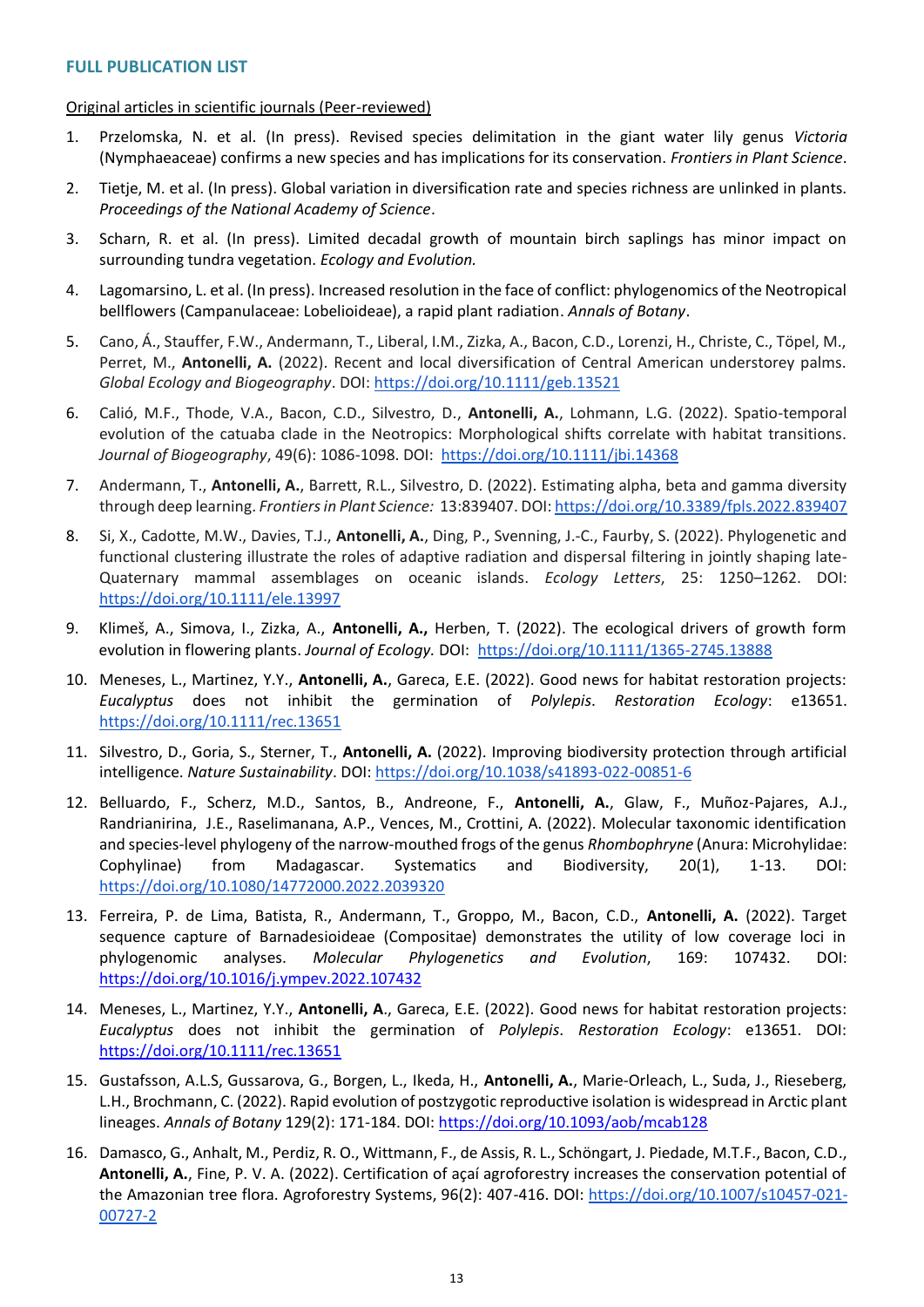- 17. Pérez-Escobar, O.A., Zizka, A., Bermúdez, M.A., Meseguer, A.S., Condamine, F.L., Hoorn, C., Hooghiemstra, H., Pu, Y., Bogarín, D., Boschman, L.M., Pennington, R.T., **Antonelli, A.**, Chomicki, G. (2022). The Andes through time: evolution and distribution of Andean floras. *Trends in Plant Science.* DOI: <https://doi.org/10.1016/j.tplants.2021.09.010>
- 18. Tedersoo, L. et al. (2021). The Global Soil Mycobiome consortium dataset for boosting fungal diversity research. *Fungal Diversity* 111: 573–588. DOI:<https://doi.org/10.1007/s13225-021-00493-7>
- 19. Henniges, M., Powell, R., Mian, S., Stace, C., Walker, K., Gornall, R., Christenhusz, M., Brown, M., Twyford, A., Hollingsworth, P., Jones, L., de Vere, N., **Antonelli, A.**, Leitch, A., Leitch, I. (2022). A taxonomic, genetic and ecological data resource for the vascular plants of Britain and Ireland. *Scientific Data* 9: 1. DOI: <https://doi.org/10.1038/s41597-021-01104-5>
- 20. Daru, B., Davies, T., Willis, C., Meineke, E., Ronk, A., Zobel, M., Pärtel, M., **Antonelli, A.**, Davis, C. (2021). Widespread homogenization of plant communities in the Anthropocene. *Nature Communications* 12: 6983. DOI:<https://doi.org/10.1038/s41467-021-27186-8>
- 21. Farooq, H., Bero, C., Guilengue, Y., Elias, C., Massingue, Y., Mucopote, I., Nanvonamuquitxo, C., Marais, J., **Antonelli, A.**, Faurby, S. (2021). Species perceived to be dangerous are more likely to have distinctive local names. *Journal of Ethnobiology and Ethnomedicine* 17: 69. DOI: [https://doi.org/10.1186/s13002-021-00493-](https://doi.org/10.1186/s13002-021-00493-6) [6](https://doi.org/10.1186/s13002-021-00493-6)
- 22. Bredin, Y.K., Hess, L.L., Scabin, A.B., Dunthorn, M., Haugaasen, T., Peres, C.A., Nilsson, H.R., **Antonelli, A.**, Ritter, C.D. (2021). Above- and below-ground biodiversity responses to the prolonged flood pulse in centralwestern Amazonia, Brazil. Environmental DNA 4(3): 533–548. DOI[: https://doi.org/10.1002/edn3.268.](https://doi.org/10.1002/edn3.268)
- 23. Bacon, C.D., Gutiérrez-Pinto, N., Flantua, S., Castellanos, D., Jaramillo, C., Pennington, R.T., **Antonelli, A.** (2021). The seasonally dry tropical forest species *Cavanillesia chicamochae* has a middle Quaternary origin. *Biotropica* 54(1)91–99. DOI[: https://doi.org/10.1111/btp.13031](https://doi.org/10.1111/btp.13031)
- 24. Torres Jiménez, M.F., Prata, E., Zizka, A., Cohn-Haft, M., de Oliveira, A., Emilio, T., Chazot, N., Couvreur, T., Mogue Kamga, S., Sonke, B., Cano, A., Collevatti, R., Kuhnhauser, B., Baker, W.J., **Antonelli, A.**, Bacon, C.D. (2021). Molecular phylogenetics of the palm tribe Lepidocaryeae (Calamoideae: Arecaceae) and description of a new species of *Mauritiella*. *Systematic Botany* 46(3): 863–874. DOI: <https://doi.org/10.1600/036364421X16312067913543>
- 25. Sayol, F., Cooke, R.S.C., Pigot, A.L., Blackburn, T.M., Tobias, J.A., Steinbauer, M.J., **Antonelli, A.**, Faurby, S. (2021). Loss of functional diversity through anthropogenic extinctions of island birds is not offset by biotic invasions. *Science Advances* 7(46): eabj5790. DOI:<https://doi.org/10.1126/sciadv.abj5790>
- 26. Ribeiro, P.G., Torres Jiménez, M.F., Andermann, T., **Antonelli, A.**, Bacon, C.D., Matos-Maraví, P. (2021). A bioinformatic platform to integrate target capture and whole genome sequences of various read depths for phylogenomics. *Molecular Ecology* 30: 6021– 6035*.* DOI[: https://doi.org/10.1111/mec.16240](https://doi.org/10.1111/mec.16240)
- 27. Zizka, A., Rydén, O., Edler, D., Klein, J., Perrigo, A., Silvestro, D., Jagers, S.C., Lindberg, S.I., **Antonelli, A.** (2021). Bio-Dem, a tool to explore the relationship between biodiversity data availability and socio-political conditions in time and space. *Journal of Biogeography* 48: 2715–2726. DOI: <https://doi.org/10.1111/jbi.14256>
- 28. Cowell, C., Paton, A., Borrell, J.S., Williams, C., Wilkin, P., **Antonelli, A.**, Baker, W.J., Buggs, R., Fay, M.F., Gargiulo, R., Grace, O.M., Kuhnhäuser, B.G., Woudstra, Y., Kersey, P.J. (2021). Uses and benefits of digital sequence information from plant genetic resources: lessons learnt from botanical collections. *Plants People Planet.* DOI:<https://doi.org/10.1002/ppp3.10216>
- 29. Ferreira, P.L., **Antonelli, A.**, Groppo, M. (2021). Touch me carefully: a step towards understanding morphological diversity in the South American spiny sunflowers (Compositae, Barnadesioideae). Phytotaxa 518(2). DOI[: https://doi.org/10.11646/phytotaxa.518.2.3](https://doi.org/10.11646/phytotaxa.518.2.3)
- 30. **Antonelli, A.**, Clarkson, J.J., Kainulainen, K., Maurin, O., Brewer, G.E., Davis, A.P., Epitawalage, N., Livshultz, T., Persson, C., Pokorny, L., Straub, S.C.K., Struwe, L., Zuntini, A.R., Forest, F., Baker, W.J. (2021). Settling a family feud: a high-level phylogenomic framework for the Gentianales based on 353 nuclear genes and partial plastomes. *American Journal of Botany* 108(7): 1143-1165*.* DOI[: https://doi.org/10.1002/ajb2.1697](https://doi.org/10.1002/ajb2.1697)*.*
- 31. Pérez-Escobar, O.A., Bellott, S., Przelomska, N.A.S., Flowers, J.M., Nesbitt, M., Ryan, P., Gutaker, R.M., Gros-Balthazard, M., Wells, T., Kuhnhäuser, B.G., Schley, R., Bogarin, D., Dodsworth, S., Diaz, R., Lehmann, M.,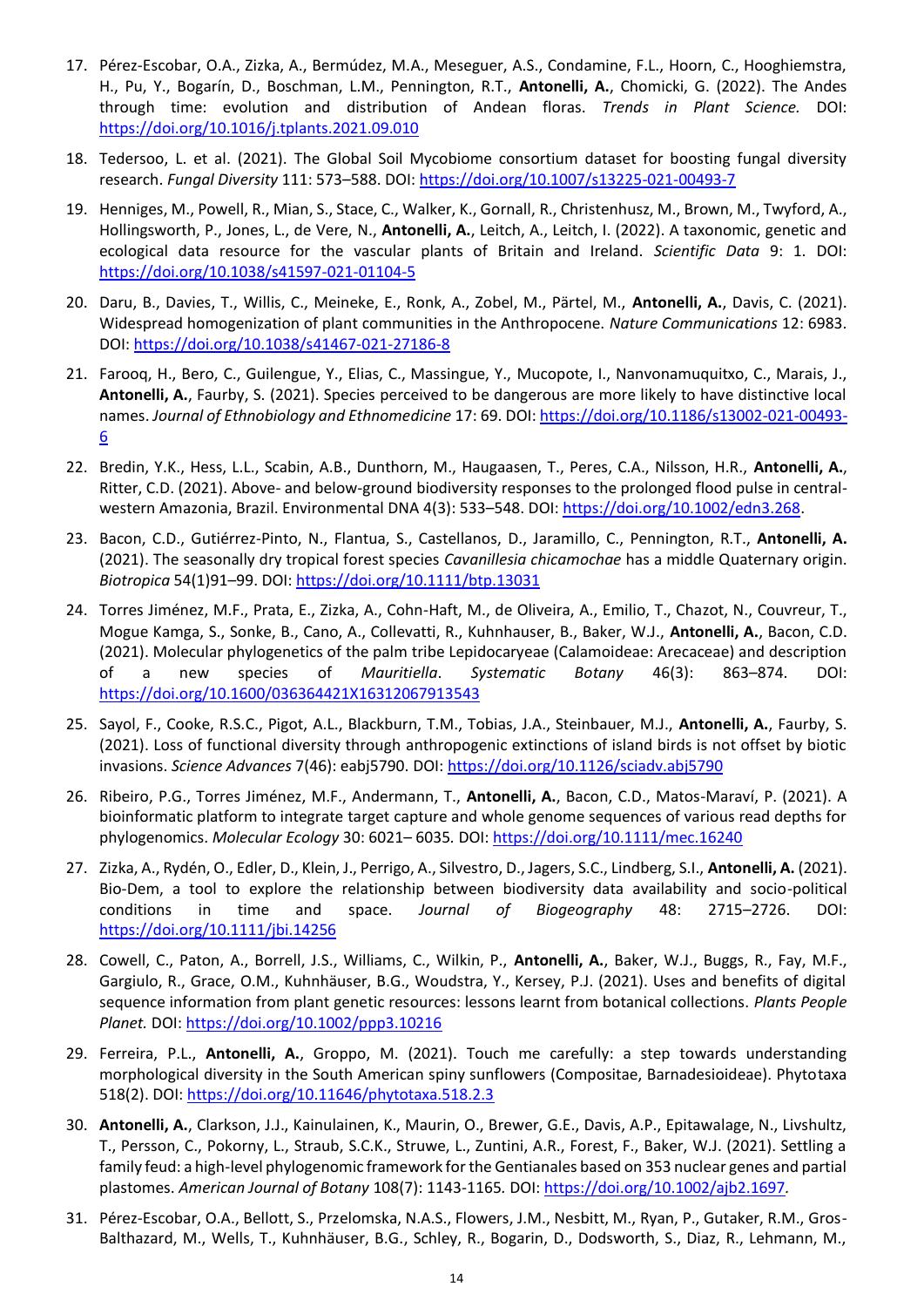Petoe, P., Eiserhardt, W.L., Preick, M., Hofreiter, M., Hajdas, I., Purugganan, M., **Antonelli, A.**, Gravendeel, B., Leitch, I.J., Torres Jiménez, M.F., Papadopulos, A.S.T., Chomicki, G., Renner, S.S., Baker, W.J. (2021). Molecular clocks and archaeogenomics of a Late Period Egyptian date palm leaf reveal introgression from wild relatives and add timestamps on the domestication. *Molecular Biology and Evolution* 38(10): 4475–4492. <https://doi.org/10.1093/molbev/msab188>

- 32. Eriksson, J.S., Bacon, C.D., Bennett, D.J., Pfeil, B. E., Oxelman, B., **Antonelli, A**. (2021). Gene count from target sequence capture places three whole genome duplication events in *Hibiscus* L. (Malvaceae)*. BMC Ecology and Evolution* 21(1): 107. DOI[: https://doi.org/10.1186/s12862-021-01751-7](https://doi.org/10.1186/s12862-021-01751-7)
- 33. Bacon, C.D., Roncal, J., Andermann, T., Barnes, C.J., Balsev, H., Gutiérrez-Pinto, N., Morales, H., Núñez-Avelleneda, L.A., Tunarosa, N., **Antonelli, A.** (2021). Genomic and niche divergence in an Amazonian palm complex. *Botanical Journal of the Linnean Society:* boab012. DOI: <https://doi.org/10.1093/botlinnean/boab012>
- 34. Scharn, R., Little, C.J., Bacon, C.D., Alatalo, J.M., **Antonelli**, **A.**, Björkman, M.P., Molau, U., Nilsson, H., Björk, R.G. (2021). Decreased soil moisture due to warming drives phylogenetic diversity and community transitions in the tundra. *Environmental Research Letters* 16(6): 064031. DOI: [https://doi.org/10.1088/1748-](https://doi.org/10.1088/1748-9326/abfe8a) [9326/abfe8a](https://doi.org/10.1088/1748-9326/abfe8a)
- 35. Azevedo, J.A.R., de C. Nogueira, C., **Antonelli, A.**, Faurby, S. (2021). Contrasting patterns of phylogenetic turnover in amphibians and reptiles are driven by environment and geography in Neotropical savannahs. *Journal of Biogeography* 48: 2008–2021. DOI:<https://doi.org/10.1111/jbi.14131>
- 36. Matos-Maraví, P., Wahlberg, N., Freitas, A.V.L., Devries, P., **Antonelli, A.**, Penz, C.M. (2021). Mesoamerica is a cradle and the Atlantic Forest is a museum of Neotropical butterfly diversity: Insights from the evolution and biogeography of *Brassolini* (Lepidoptera: Nymphalidae). *Biological Journal of the Linnean Society*: blab034. DOI[: https://doi.org/10.1093/biolinnean/blab034](https://doi.org/10.1093/biolinnean/blab034)
- 37. Baucon, A., de Carvalho, C.N., Felletti, F., Tosadori, G., **Antonelli, A.** (2021). Small-world dynamics drove Phanerozoic divergence of burrowing behaviors. *Geology* 49(6): 748–752. DOI: <https://doi.org/10.1130/G48523.1>
- 38. Serna-Sánchez, M.A., Pérez-Escobar, O.A., Bogarín, D., Torres Jiménez, M.F., Alvarez-Yela, A.C., Arcila, J.E., Hall, C.F., de Barros, F., Pinheiro, F., Dodsworth, S., Chase, M.W., **Antonelli, A.**, Arias, T. (2021). Plastid phylogenomics resolves ambiguous relationships within the orchid family and provides a solid timeframe for biogeography and macroevolution. *Scientific Reports* 11: 6858*.* DOI: [https://doi.org/10.1038/s41598-021-](https://doi.org/10.1038/s41598-021-83664-5) [83664-5](https://doi.org/10.1038/s41598-021-83664-5)
- 39. Duarte Ritter, C.D., Forster, D., Azevedo, J.A.R., **Antonelli, A.**, Nilsson, R.H., Trujillo, M.E., Dunthorn, M. (2021). Assessing biotic and abiotic interactions of microorganisms in Amazonia through co-occurrence networks and DNA metabarcoding. *Microbial Ecology.* DOI:<https://doi.org/10.1007/s00248-021-01719-6>
- 40. Grace, O.M., Pérez-Escobar, O.A., Lucas, E.J., Vorontsova, M.S., Lewis, G.P., Walker, B.E., Lohmann, Lúcia G., Knapp, S., Wilkie, P., Sarkinen, T., Darbyshire, I., Nic Lughadha, E., Monro, A., Woudstra, Y., Demissew, S., Muasya, A. M., Díaz, S., Baker, W.J., **Antonelli, A.** (2021). Botanical monography in the Anthropocene. *Trends in Plant Science* 26(5): 433–441*.* DOI:<https://doi.org/10.1016/j.tplants.2020.12.018>
- 41. Silvestro, D., Bacon, C.D., Ding, W., Zhang, Q., Donoghue, P.C.J., **Antonelli, A.**, Xing, Y. (2021). Fossil data support a pre-Cretaceous origin of flowering plants. *Nature Ecology and Evolution* 5: 449–457*.* DOI: <https://doi.org/10.1038/s41559-020-01387-8>
- 42. Di Sacco, A., Hardwick, K., Blakesley, D., Brancalion, P.H.S., Breman, E., Cecilio Rebola, L., Chomba, S., Dixon, K., Elliott, S., Ruyonga, G., Shaw, K., Smith, P., Smith, R.J., **Antonelli, A.** (2021). Ten golden rules for reforestation to optimize carbon sequestration, biodiversity recovery and livelihood benefits. *Global Change Biology* 27: 1328–1348. DOI[: https://doi.org/10.1111/gcb.15498](https://doi.org/10.1111/gcb.15498)
- 43. Zizka, A., **Antonelli, A.**, Silvestro, D. (2021). sampbias, a method for quantifying geographic sampling biases in species distribution data. *Ecography* 44(1): 25–32. DOI:<https://doi.org/10.1111/ecog.05102>
- 44. Farooq, H., Azevedo, J.A.R., Soares, A., **Antonelli, A.**, Faurby, S. (2020). Mapping Africa's biodiversity: More of the same is just not good enough. *Systematic Biology*: syaa090. DOI: <https://doi.org/10.1093/sysbio/syaa090>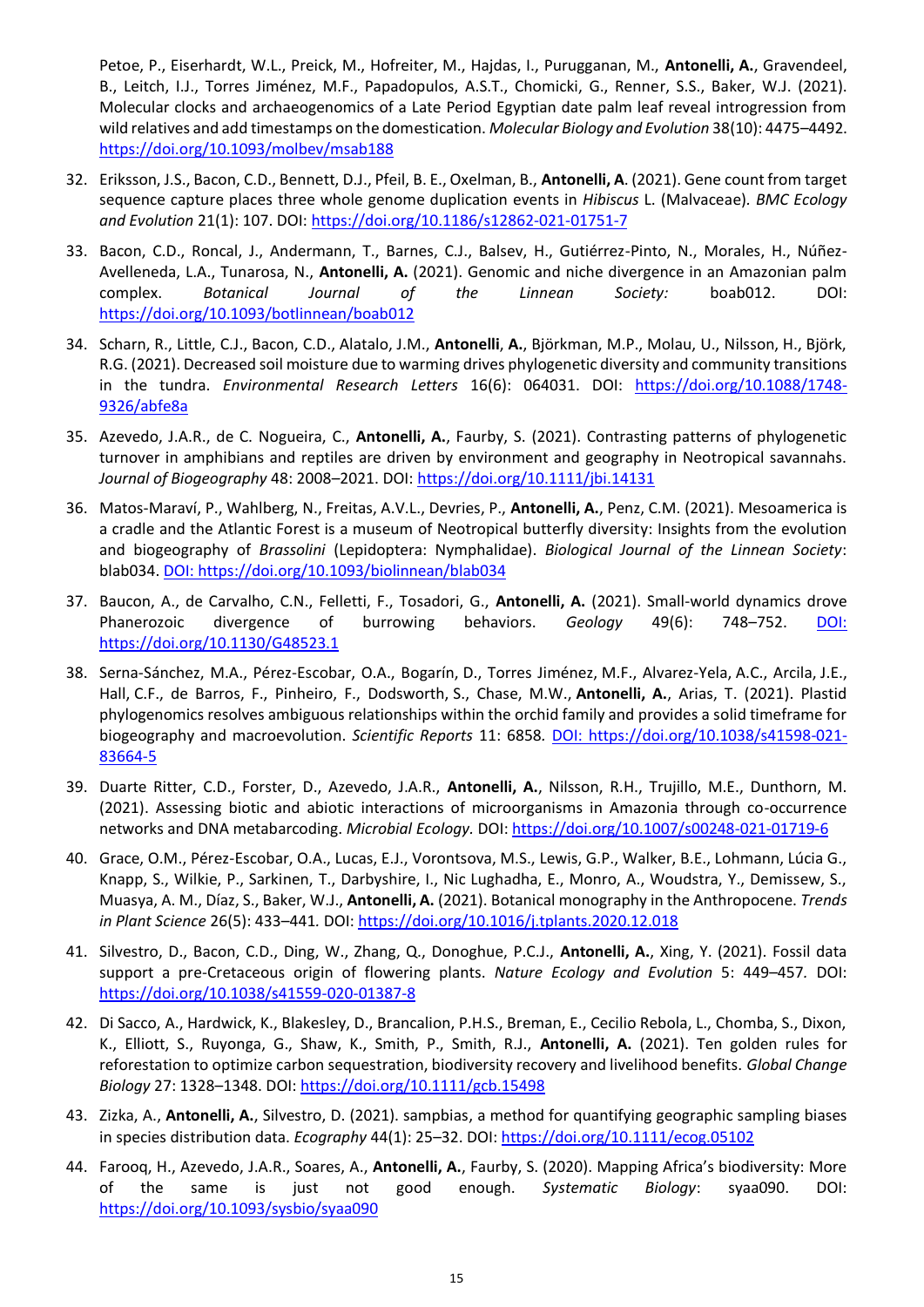- 45. Gomes, D.F., Azevedo, J., Murta-Fonseca, R., Faurby, S., **Antonelli, A.**, Passo, P. (2020). Taxonomic revision of the genus *Xenopholis* Peters, 1869 (Serpentes: Dipsadidae): Integrating morphology with ecological niche. PLOS ONE 15(12): e0243210. DOI[: https://doi.org/10.1371/journal.pone.0243210](https://doi.org/10.1371/journal.pone.0243210)
- 46. Sayol, F., Steinbauer, M.J., Blackburn, T.M., **Antonelli, A**., Faurby, S. (2020). Anthropogenic extinctions conceal widespread evolution of flightlessness in birds. *Science Advances* 6(49): eabb6095. DOI: <https://doi.org/10.1126/sciadv.abb6095>
- 47. Andermann, T., Faurby, S., Cooke, R., Silvestro, D., **Antonelli, A.** (2020). iucn\_sim: A new program to simulate future extinctions based on IUCN threat status. *Ecography* 44: 162–176*.* DOI: [http://dx.doi.org/10.1111/ecog.05110](https://protect-eu.mimecast.com/s/wSDvCwKl0uG28KyIqD51e)
- 48. Condamine, F.L., Silvestro, D., Koppelhus, E.B., **Antonelli, A.** (2020). The rise of angiosperms pushed conifers to decline during global cooling. *Proceedings of the National Academy of Sciences of the USA* 117(46): 28867– 28875. DOI:<https://doi.org/10.1073/pnas.2005571117>
- 49. Edler, D., Klein, J., **Antonelli, A**., Silvestro, D. (2020). raxmlGUI 2.0: a graphical interface and toolkit for phylogenetic analyses using RAxML. *Methods in Ecology and Evolution* 12: 373–377. DOI: <https://doi.org/10.1111/2041-210X.13512>
- 50. Carrillo, J.D. Faurby, S., Silvestro, D., Zizka, A., Jaramillo, C., Bacon, C.D., **Antonelli, A**. (2020). Disproportionate extinction of South American mammals drove the asymmetry of the Great American Biotic Interchange. *Proceedings of the National Academy of Sciences of the USA*: 202009397*.* DOI: <https://doi.org/10.1073/pnas.2009397117>
- 51. Zizka, A., Antunes Carvalho, F., Calvente, A., Rocio Baez-Lizarazo, M., Cabral, A., Coelho, J.F.R., Colli-Silva, M., Fantinati, M.R., Fernandes, M.F., Ferreira-Araújo, T., Gondim Lambert Moreira, F., Santos, N.M.C., Santos, T.A.B., dos Santos-Costa, R.C., Serrano, F.C., Alves da Silva, A.P., de Souza Soares, A., Cavalcante de Souza, P.G., Calisto Tomaz, E., Vale, V.F., Vieira, T.L., **Antonelli, A**. (2020). No one-size-fits-all solution to clean GBIF. *PeerJ* 8: e9916. DOI:<https://doi.org/10.7717/peerj.9916>
- 52. Andermann, T., Faurby, S., Turvey, S.T., **Antonelli, A.**, Silvestro, D. (2020). The past and future human impact on mammalian diversity. *Science Advances* 6 (36)*:* eabb2313. DOI:<https://doi.org/10.1126/sciadv.abb2313>
- 53. Chen, S-C., **Antonelli, A.**, Udayangani, L. (2020). Trade-off between seed dispersal in space and time. *Ecology Letters* 23(11): 1635–1642*.* DOI:<https://doi.org/10.1111/ele.13595>
- 54. Pironon, S., Borrell, J.S., Ondo, I., Douglas, R., Phillips, C., Khoury, C.K., Kantar, M.., Fumia, N., Soto Gomez, M., Viruel, J., Govaerts, R., Forest, F., **Antonelli, A.** (2020). Toward unifying global hotspots of wild and domesticated biodiversity. *Plants* 9(9): 1128. DOI:<https://doi.org/10.3390/plants9091128>
- 55. Neves, B., Kessous, I.M., Moura, R.L., Couto, D.R., Zanella, C.M., **Antonelli, A.**, Bacon, C.D., Salgueiro, F., Costa, A. F. (2020). Pollinators drive floral evolution in an Atlantic Forest genus. *AoB PLANTS* 12(5): plaa046. DOI: <https://doi.org/10.1093/aobpla/plaa046>
- 56. Farooq, H., Anderson, J., Belluardo, F., Nanvonamuquitxo, C., Bennett, D., Moat, J., Soarse, A., Faurby, S., **Antonelli, A.** (2020). Wege: A new metric for ranking locations for biodiversity conservation. *Diversity and Distributions* 26(11): 1456–1466*.* DOI:<http://dx.doi.org/10.1111/ddi.13148>
- 57. Pimiento, C., Bacon, C.D., Silvestro, D., Hendy, A., Jaramillo, C., Zizka, A., Meyer, X., **Antonelli, A.** (2020). Selective extinction against redundant species buffers functional diversity. *Proceedings of the Royal Society B: Biological Sciences* 287(1931): 20201162. DOI:<https://doi.org/10.1098/rspb.2020.1162>
- 58. Ritter, C.D., Dunthorn, M., Anslan, S., de Lima, V.X., Tedersoo, L., Nilsson, R.H., **Antonelli, A.** (2020). Advancing biodiversity assessments with environmental DNA: Long-read technologies help reveal the drivers of Amazonian fungal diversity. *Ecology and Evolution* 10(14): 7509–7524. DOI: <http://dx.doi.org/10.1002/ece3.6477>
- 59. Daru, B.H., Farooq, H., **Antonelli, A**., Faurby, S. (2020). Endemism patterns are scale dependent. *Nature Communications* 11: 2115. DOI:<https://doi.org/10.1038/s41467-020-15921-6>
- 60. Helmstetter, A.J., Kamga, S.M., Bethune, K., Lautenschläger, T., Zizka, A., Bacon, C.D., Wieringa, J.J., Stauffer, F., **Antonelli, A.**, Sonké, B., Couvreur, T.L.P. (2020) Unravelling the phylogenomic relationships of the most diverse African palm genus *Raphia* (Calamoideae, Arecaceae). *Plants* 9(4): 549. DOI: <https://doi.org/10.3390/plants9040549>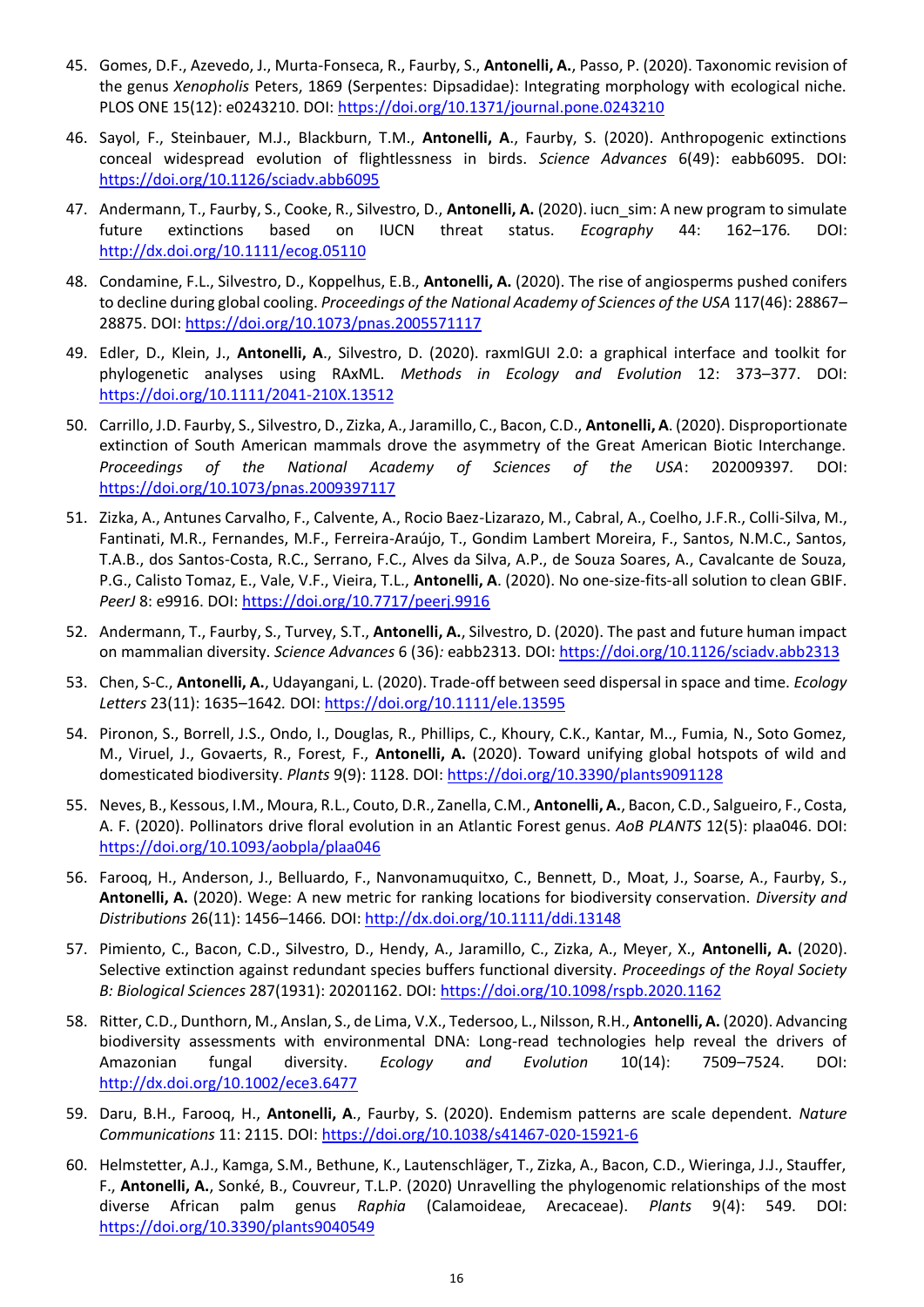- 61. Bennett, D.J., Hettling, G.H., Silvestro, D., Vos, R., **Antonelli. A.** (2020). outsider: Install and run programs, outside of R, inside of R. J*ournal of Open Source Software* 5(45): 2038. DOI: <https://doi.org/10.21105/joss.02038>
- 62. Carvalho-Sobrinho, J.G., Pennington, R.T., Queiroz, L.P., Alcantara, S., Baum, D.A., Bacon, C.D., **Antonelli, A.** (2020). Transitions between biomes are common and directional in Bombacoideae (Malvaceae). *Journal of Biogeography* 47(6): 1310–1321. DOI:<https://doi.org/10.1111/jbi.13815>
- 63. Andermann, T., Torres Jiménez, M.F., Matos-Maraví, P., Batista, R., Blanco-Pastor, J.L., Gustafsson, A.L.S., Kistler, L., Liberal, I.M., Oxelman. B., Bacon, C.D., **Antonelli, A.** (2020). A guide to carrying out a phylogenomic target sequence capture project. *Frontiers in Genetics* 10: 1407. DOI: [https://doi:10.3389/fgene.2019.01407](about:blank)
- 64. Bakker, F.T., **Antonelli, A.**, Clarke, J.A., Cook, J.A., Edwards, S.V., Ericson, P.G.P., Faurby, S., Ferrand, N., Gelang, M., Gillespie, R.G., Irestedt, M., Lundin, K., Larsson, E., Matos-Maraví, P., Müller, J. von Proschwitz, T., Roderick, G.K., Schliep, A., Wahlberg, N., Wiedenhoeft, J., Källersjö, M. (2020). The Global Museum: natural history collections and the future of evolutionary science and public education. *PeerJ* 8: e8225. DOI: <https://doi.org/10.7717/peerj.8225>
- 65. Batista, R., Olsson, U., Andermann, T., Aleixo, A., Cherem Ribas, A., **Antonelli, A**. (2020). Phylogenomics and biogeography of the world's thrushes (Aves, *Turdus*): New evidence for a more parsimonious evolutionary history. *Proceedings of the Royal Society B* 287: 20192400. DOI:<http://dx.doi.org/10.1098/rspb.2019.2400>
- 66. Faurby, S., Silvestro, D., Werdelin, L., **Antonelli, A.** (2020). Brain expansion in early hominins predicts carnivore extinctions in East Africa. *Ecology Letters* 23(3): 537–544. DOI:<https://doi.org/10.1111/ele.13451>
- 67. Canales, N.A., Nikolaj T., Hansen, G., Cornett, C., Walker, K., Driver, F., **Antonelli, A.**, Maldonado, C., Nesbitt, M., Barnes, C.J., Rønsted, N. (2020). Historical chemical annotations of *Cinchona* bark collections are comparable to results from current day high-pressure liquid chromatography technologies. *Journal of Ethnopharmacology* 249: 112375. DOI[: https://doi.org/10.1016/j.jep.2019.112375](https://doi.org/10.1016/j.jep.2019.112375)
- 68. Pérez-Escobar, O.A., Lucas, E., Jaramillo, C., Monro, A., Morris, S.K., Bogarín, D., Greer, D., Dodsworth, S., Aguilar-Cano, J., Sanchez Meseguer, A., **Antonelli, A.** (2019). The origin and diversification of the hyperdiverse flora in the Chocó biogeographic region. *Frontiers in Plant Science* 10: 1328. DOI: <https://doi.org/10.3389/fpls.2019.01328>
- 69. Heiden, G., **Antonelli, A.**, Pirani, J.R. (2019). A novel phylogenetic infrageneric classification of *Baccharis* (Asteraceae: Astereae), a highly diversified American genus. *Taxon*. DOI[: https://doi.org/10.1002/tax.12128](https://doi.org/10.1002/tax.12128)
- 70. Neves, B., Zanella, C.M., Kessous, I.M., Uribbe, F.P., Salgueiro, F., Bered, F., **Antonelli, A.**, Bacon, C.D., Costa, A.F. (2019). Drivers of bromeliad leaf and floral bract variation across a latitudinal gradient in the Atlantic Forest. *Journal of Biogeography* 47(1): 261–274. DOI[: https://doi.org/10.1111/jbi.13746](https://doi.org/10.1111/jbi.13746)
- 71. Ritter, C.D., Faurby, S., Bennett, D.J., Naka, L.N., ter Steege, H., Zizka, A., Haenel, Q., Nilsson, R.H., **Antonelli, A.** (2019). The pitfalls of biodiversity proxies: Differences in richness patterns of birds, trees and understudied diversity across Amazonia. *Scientific Reports* 9: 19205. DOI[: https://doi.org/10.1038/s41598-019-55490-3](https://doi.org/10.1038/s41598-019-55490-3)
- 72. Azevedo, J.A.R., Guedes, T.B., de C. Nogueira, C., Passos, P., Sawaya, R.J., Prudente, A.L.C., Barbo, F.E., Strüssmann, C., Franco, F.L., Arzamendia, V., Giraudo, A.R., Argôlo, A.J.S., Jansen, M., Zaher, H., Tonini, J.F.R., Faurby, S.\*, **Antonelli, A.** (2019). Museums and cradles of diversity are geographically coincident for narrowly distributed Neotropical snakes. *Ecography* 42: 1–12. DOI[: 0.1111/ecog.04815](https://onlinelibrary.wiley.com/doi/epdf/10.1111/ecog.04815)
- 73. Da Silva, E. A., de Araujo, H.F.P., Aleixo, A., **Antonelli, A.**, Fernandes, A.M. (2019). The effects of climate change on the distribution of South American antbirds (*Thamnophilus punctatus* complex) as affected by niche divergences and contact zone interactions between species. *Journal of Ornithology* 161: 229–241. DOI: [https://doi.org/10.1007/s10336-019-01721-3.](https://doi.org/10.1007/s10336-019-01721-3) Full text link[: https://rdcu.be/bSbSM](https://rdcu.be/bSbSM)
- 74. Morais, E.B., Schönenberger, J., Conti, E., **Antonelli, A.**, Szövényi, P. (2019). Orthologous nuclear markers and new transcriptomes that broadly cover the phylogenetic diversity of Acanthaceae. *Applications in Plant Sciences* 7(9): e11290. DOI[: https://doi.org/10.1002/aps3.11290](https://doi.org/10.1002/aps3.11290)
- 75. Rahbek, C., Borregaard, M.K., **Antonelli, A.,** Colwell, R.K., Holt, B.G., Nogues-Bravo, D., Rasmussen, C.M.Ø., Richardson, K., Rosing, M.T., Whittaker, R.J., Fjeldså, J. (2019). Building mountain diversity: geological and evolutionary processes. *Science* 365(6458): 1114–1119*.* DOI: [https://doi.org/](https://doi.org/10.1126/science.aax0151)[10.1126/science.aax0151](https://doi.org/10.1126/science.aax0151)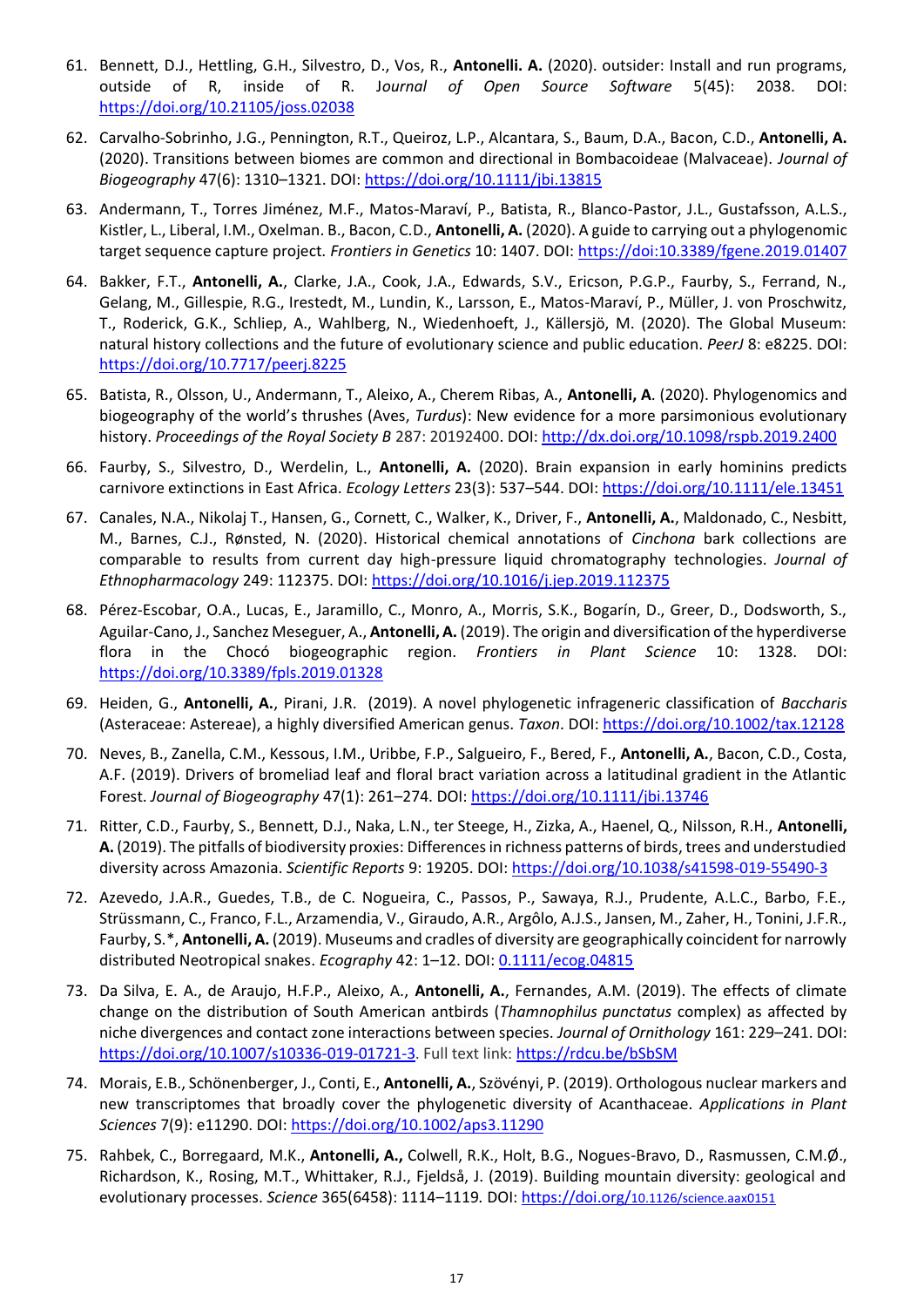- 76. Ritter, C.D., Zizka, A., Barnes, C., Nilsson, R.H., **Antonelli, A**. (2019). Locality or habitat? Exploring predictors of biodiversity in Amazonia. *Ecography* 41: 1–13. DOI:<https://doi.org/10.1111/ecog.03833>
- 77. Silvestro, D., **Antonelli, A.,** Salamin, N., Meyer, X. (2019). Improved estimation of macroevolutionary rates from fossil data using a Bayesian framework. *Paleobiology* 45(4): 546–570*.* DOI: <https://doi.org/10.1017/pab.2019.23>
- 78. Bernal, R., Bacon, C.D., Baslev, H., Hoorn, C., Bourlat, S.J., Tuomisto, H., Salamanca, S., van Manen, M.T., Romero, I., Sepulchre, P., **Antonelli, A.** (2019). Could coastal plants in western Amazonia be relicts of past marine incursions? *Journal of Biogeography* 46: 1749–1759*.* DOI:<https://doi.org/10.1111/jbi.13560>
- 79. Bernardo-Madrid, R., Calatayud, J., González-Suarez, M., Rosvall, M., Lucas, P.M., **Antonelli, A**., Rueda, M., Revilla, E. (2019). Human activity is altering the world's zoogeographical regions. *Ecology Letters* 22(8): 1297– 1305. DOI[: https://doi.org/10.1111/ele.13321](https://doi.org/10.1111/ele.13321)
- 80. Amorim, B.S., Vasconcelos, T.N.C., Souza, G., Alves, M., **Antonelli, A.**, Lucas, E**.** (2019). Advanced understanding of phylogenetic relationships, morphological evolution and biogeographic history of the mega-diverse plant genus *Myrcia* and its relatives (Myrtaceae: Myrteae). *Molecular Phylogenetics and Evolution* 138: 65–88.<https://doi.org/10.1016/j.ympev.2019.05.014>
- 81. Zizka, A., Silvestro, D., Andermann, T., Azevedo, J., Duarte Ritter, C., Edler, D., Farooq, H., Herdean, A., Ariza, M., Scharn, R., Svanteson, S., Wengström, N., Zizka, V., **Antonelli, A.** (2019). CoordinateCleaner: standardized cleaning of occurrence records from biological collection databases. *Methods in Ecology and Evolution* 10: 744–751. DOI:<https://doi.org/10.1111/2041-210X.13152>
- 82. Barrett, C.F., McKain, M., Brandon, S., Xue-Jun, G., Yuqu, Z., **Antonelli, A.**, Bacon, C. (2019). Ancient polyploidy and genome evolution in palms. *Genome Biology and Evolution* 11(5): 1501–1511. DOI: <https://doi.org/10.1093/gbe/evz092>
- 83. ter Steege, H., Mota de Oliveira, S., Pitman, N.C.A., Sabatier, D., **Antonelli, A.**, Andino, J.E.G., Aymard, G.A., Salomão, R.P. (2019). Towards a dynamic list of Amazonian tree species. *Nature Scientific Reports* 9: 3501. DOI:<https://doi.org/10.1038/s41598-019-40101-y>
- 84. Matos-Maraví, P., Wahlberg, N., **Antonelli, A.,** Penz, C.M. (2019). Species limits in butterflies (Lepidoptera: Nymphalidae): Reconciling classical taxonomy with the multispecies coalescent. *Systematic Entomology.* DOI: <https://doi.org/10.1111/syen.12352>
- 85. **Antonelli, A.,** Zizka, A., Antunes Carvalho, F., Scharn, R., Bacon, C.D., Silvestro, D., Condamine, F.L. (2018). Amazonia is the primary source of Neotropical biodiversity. *Proceedings of the National Academy of Sciences of the USA* 115(23): 6034–6039. DOI:<https://doi.org/10.1073/pnas.1713819115>
- 86. Bennett, D.J., Hettling, H., Silvestro, D., Vos, R. and **Antonelli, A.** (2018). restez: Create and query a local copy of GenBank in R. *Journal of Open Source Software* 3(31) 1102. DOI: <https://doi.org/10.21105/joss.01102>
- 87. Andermann, T., Fernandes, A., Olsson, U., Töpel, M., Pfeil, B., Oxelman, B., Aleixo, A., Faircloth, B.C., **Antonelli, A.** (2018). Allele phasing greatly improves the phylogenetic utility of ultraconserved elements. *Systematic Biology* 68: 32–46. DOI[: https://doi.org/10.1093/sysbio/syy039](https://doi.org/10.1093/sysbio/syy039)
- 88. Ritter, C.D., Zizka, A., Roger, F., Tuomisto, H., Barnes, C., Barnes, C., Nilsson, R.H., **Antonelli, A.** (2018). Highthroughput metabarcoding reveals the effect of physicochemical soil properties on soil and litter biodiversity and community turnover across Amazonia. *PeerJ* 6: e5661. DOI:<https://doi.org/10.7717/peerj.5661>
- 89. Bennett, D.J., Hettling, H., Silvestro, D., Zizka, A., Bacon, C.D., Faurby, S., Vos, R.A., **Antonelli, A.** (2018). phylotaR: An automated pipeline for retrieving orthologous DNA sequences from GenBank in R. *Life* 8: 20. doi[: 10.3390/life8020020](about:blank)
- 90. Andermann, T., Cano, Á., Zizka, A., Bacon, C.D., **Antonelli, A.** (2018). SECAPR A bioinformatics pipeline for the rapid and user-friendly processing of targeted enriched Illumina sequences, from raw reads to alignments. *PeerJ* 6: e5175. DOI[: https://doi.org/10.3390/life8020020](https://doi.org/10.3390/life8020020)
- 91. Bacon CD, Velásquez-Puentes FJ, Hoorn, C., **Antonelli A.** (2018). Iriarteeae palms tracked the uplift of Andean Cordilleras. *Journal of Biogeography* 45(7): 1653–1663. DOI:<https://doi.org/10.1111/jbi.13350>
- 92. Faurby, S., **Antonelli, A.** (2018). Evolutionary and ecological success is decoupled in mammals. *Journal of Biogeography* 45(10): 2227–2237. DOI[: https://doi.org/10.1111/jbi.13411](https://doi.org/10.1111/jbi.13411) **[Editors' Choice]**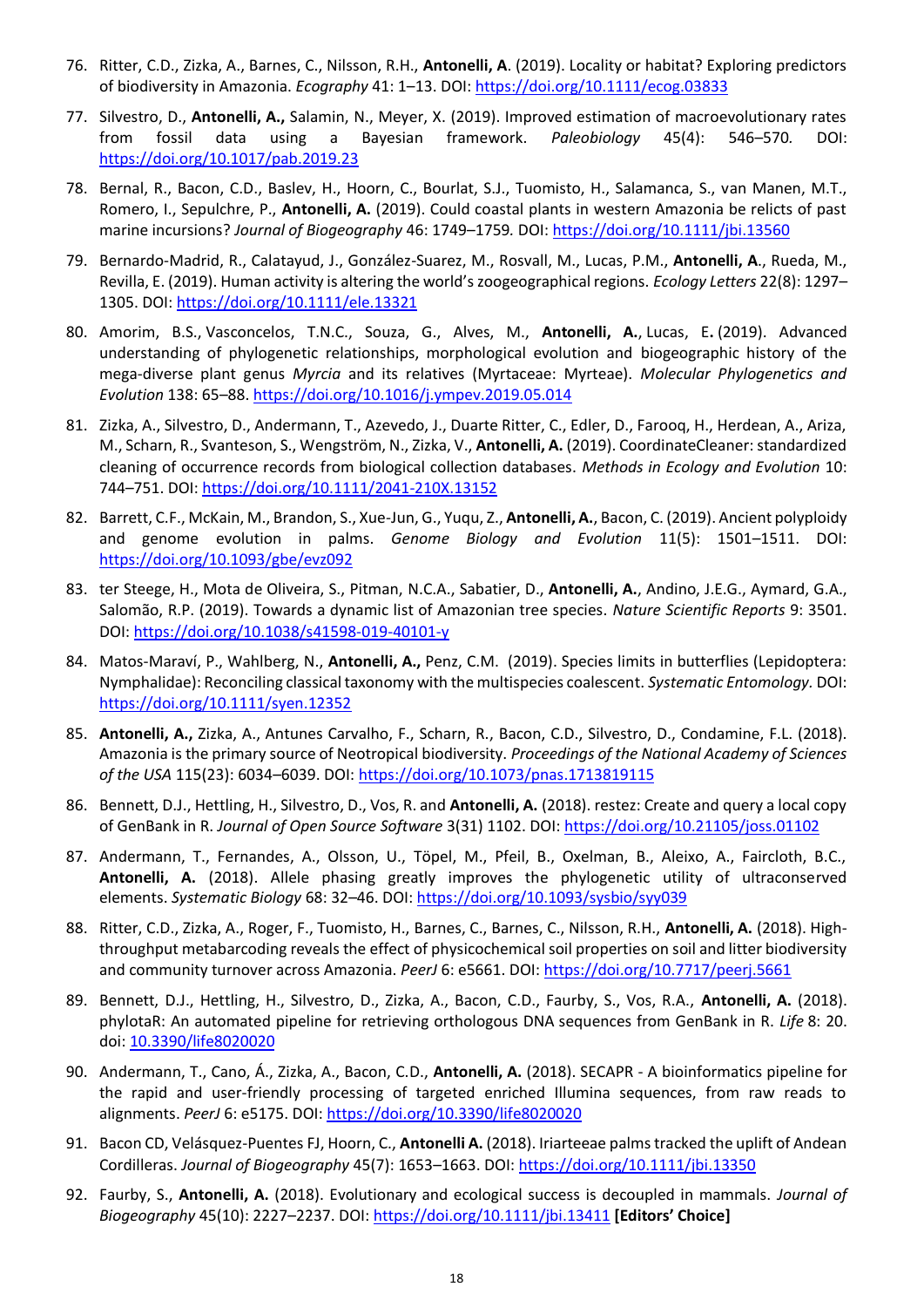- 93. Silvestro, D., Tejedor, M.F., Serrano-Serrano, M.L., Loiseau, O., Rossier, V., Rolland, J., Zizka, A., Höhna, A., **Antonelli, A.,** Salamin,N. (2018). Early arrival and climatically linked geographic expansion of New World monkeys from tiny African ancestors. *Systematic Biology* 68(1): 78–92*.* DOI: <https://doi.org/10.1093/sysbio/syy046>
- 94. Muscarella, R., Bacon, C.D., Faurby, S., **Antonelli, A.**, Munch-Christiansen, S., Svenning, J.-C., Balslev, H. (2018). Soil fertility and flood regime are correlated with phylogenetic structure of Amazonian palm communities. *Annals of Botany* 123: 641–655*.* DOI:<https://doi.org/10.1093/aob/mcy196>
- 95. Ferreira, M., Fernandes, A.M., Aleixo, A., **Antonelli, A.**, Olsson, U, Bates, J. M, Cracraft, J., Ribas, C. (2018). Evidence for mtDNA capture in the jacamar *Galbula leucogastra* / *chalcothorax* species-complex and insights on the evolution of white-sand ecosystems in the Amazon basin. *Molecular Phylogenetics and Evolution*  S1055-7903(17): 30687-5. DOI[: https://doi.org/10.1016/j.ympev.2018.07.007](https://doi.org/10.1016/j.ympev.2018.07.007)
- 96. Abreu, N.Ld., Alves, R.J.V., Cardoso, S.R.S., Bertrand, Y.J., Sousa, F., Hall, C.F., Pfeil, B.E., **Antonelli, A.** (2018). The use of chloroplast genome sequences to solve phylogenetic incongruences in *Polystachya* Hook (Orchidaceae Juss). *PeerJ* 6: e4916. DOI:<https://doi.org/10.7717/peerj.4916>
- 97. Woutersen, A., Jardine, P., Bogota-Angel, G., Silvestro, D., **Antonelli, A.**, Zhang, M.-L., Gogna, E., Erkens, R., Hoorn, C. (2018). A novel approach to study the morphology and chemistry of pollen in a phylogenetic context, applied to the halophytic taxon *Nitraria* L. (Nitrariaceae). *PeerJ* 6: e5055. DOI: <https://doi.org/10.7717/peerj.5055>
- 98. Faurby, S., Davis, D., Pedersen, R.Ø., Schowanek, S.D., **Antonelli, A.,** Svenning, J.-C. (2018). PHYLACINE 1.2: The Phylogenetic Atlas of Mammal Macroecology. *Ecology* 99(11): 2018, pp. 2626. DOI: <https://doi.org/10.1002/ecy.2443>
- 99. Hagen, O., Andermann, T., Quental, T.B., **Antonelli, A.,** Silvestro, D. (2018). Estimating age-dependent extinction: Contrasting evidence from fossils and phylogenies. *Systematic Biology* 67(3): 458–474*.* DOI: <https://doi.org/10.1093/sysbio/syx082>
- 100. Silva, G.A.R., **Antonelli, A.,** Moraes, E.M., Lendel, A., Manfrin, M.H. (2018). The impact of early Quaternary climate change on the diversification and population dynamics of a South American cactus species. *Journal of Biogeography* 45: 76–88. DOI[: https://doi.org/10.1111/jbi.13107](https://doi.org/10.1111/jbi.13107)
- 101. Cano, A., Bacon, C.D., Stauffer, F.W., **Antonelli, A.,** Serrano-Serrano, M.L., Perret, M. (2018). The roles of dispersal and mass extinction in shaping palm diversity across the Caribbean. *Journal of Biogeography* 45(6): 1432–1443. DOI[: https://doi.org/10.1111/jbi.13225](https://doi.org/10.1111/jbi.13225)
- 102. Eriksson, J.S., de Sousa, F., Bertrand, Y.J.K., **Antonelli, A.,** Oxelman, B., Pfeil, B.E. (2018). Allele phasing is critical to revealing a shared allopolyploid origin of *Medicago arborea* and *M. strasseri* (Fabaceae). *BMC Evolutionary Biology* 18: 9. DOI:<https://doi.org/10.1186/s12862-018-1127-z>
- 103. Guedes, T.B., Sawaya, R.J., Zizka, A., Laffan, S., Faurby, S., Pyron, A., Bérnils, R.S., Jansen, M., Passos, P., Prudente, A.L.C., Cisneros-Heredia, D.F., Braz, H.B., Nogueira, C.C., **Antonelli, A**. (2018). Patterns, biases, and prospects in the distribution and diversity of Neotropical snakes. *Global Ecology and Biogeography* 27: 14– 21. DOI[: https://doi.org/10.1111/geb.12679](https://doi.org/10.1111/geb.12679)
- 104. Bacon, C.D., Velásquez-Puentes, F.J., Hinojosa, L.F., Schwartz, T., Oxelman, B., Pfeil, B., Arroyo, M.T.K., Wanntorp, L., **Antonelli, A.** (2018). Evolutionary persistence in *Gunnera* and the contribution of southern plant groups to the tropical Andes biodiversity hotspot. PeerJ 6: e4388. DOI: <https://doi.org/10.7717/peerj.4388>
- 105. Lehtonen, S., Silvestro, D., Karger, D. N., Scotese, C., Tuomisto, H., Kessler, M., Peña, C., Wahlberg, N., **Antonelli, A.** (2017). Environmentally driven extinction and opportunistic origination explain fern diversification patterns. *Nature Scientific Reports* 7: 4831. DOI: [https://doi.org/10.1038/s41598-017-05263-](https://doi.org/10.1038/s41598-017-05263-7) [7](https://doi.org/10.1038/s41598-017-05263-7)
- 106. Gonçalez, V.M., Pfeil, B.E., **Antonelli, A.**, Duarte, M.C. (2017). Two new species of *Pavonia* (Malvoideae, Malvaceae) from southern Bahia, Brazil. *Phytotaxa* 305: 97–103. DOI: <http://dx.doi.org/10.11646/phytotaxa.305.2.3>
- 107. Nieto Blazquez, E., **Antonelli, A.,** Roncal, J. (2017). Historical biogeography of endemic seed plant genera in the Caribbean: did GAARlandia play a role? *Ecology and Evolution* 7(23): 10158–10174. DOI: <https://doi.org/10.1002/ece3.3521>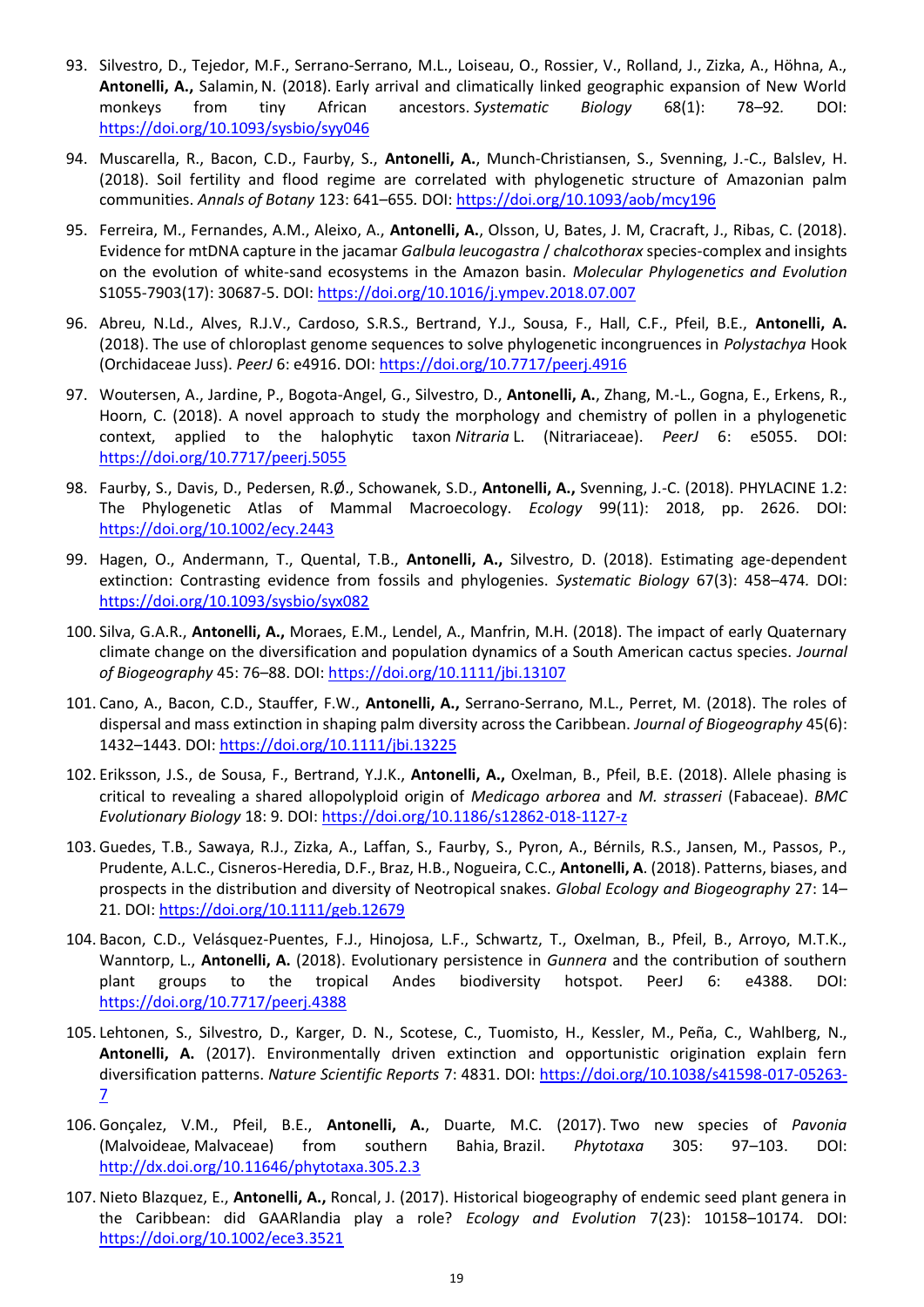- 108. Perez-Escobar, O.A., Chomicki, G., Condamine, F.L., Karremans, A.P., Bogarin, D., Matzke, N., Silvestro, D., **Antonelli, A.** (2017). Recent origin and rapid speciation of Neotropical orchids in the world's richest plant biodiversity hotspot. *New Phytologist* 215(2): 891–905. DOI[: https://doi.org/10.1111/nph.14629](https://doi.org/10.1111/nph.14629)
- 109. Rova, J., Persson, C., Ljungstrand, E., **Antonelli, A.** (2017). Lectotypification of *Pentagonia macrophylla* Benth. (Rubiaceae). *Phytotaxa* 311(3): 288–292. DOI[: http://dx.doi.org/10.11646/phytotaxa.311.3.10](http://dx.doi.org/10.11646/phytotaxa.311.3.10)
- 110. Bacon, C.D., Moraes, M., Jaramillo, C., **Antonelli, A.** (2017) Endemic palm species shed light on habitat shifts and the assembly of the Cerrado and Restinga floras. *Molecular Phylogenetics and Evolution* 110: 127–133. DOI:<https://doi.org/10.1016/j.ympev.2017.03.013>
- 111. **Antonelli, A.,** Hettling, H., Condamine, F.L., Hettling, H., Nilsson, R.H., Sanderson, M.J., Sauquet, H., Scharn, R., Silvestro, D., Töpel, M., Bacon, C.D., Oxelman, B., Vos, R.A. (2017). Toward a self-updating platform for estimating rates of speciation and migration, ages and relationships of taxa. *Systematic Biology* 66(2): 152– 166. DOI:<https://doi.org/10.1093/sysbio/syw066>
- 112. Töpel, M., Zizka, A., Calió, M.F., Scharn, R., Silvestro, D., **Antonelli, A.** (2017). SpeciesGeoCoder: Fast categorisation of species occurrences for analyses of biodiversity, biogeography, ecology and evolution. *Systematic Biology* 66(2): 145–151. DOI: <https://doi.org/10.1093/sysbio/syw064>
- 113. Edler, D., Guedes, T., Zizka, A., Rosvall, M., **Antonelli, A**. (2017). Infomap Bioregions: Interactive mapping of biogeographical regions from species distributions. *Systematic Biology* 66(2): 197–204. DOI: <https://doi.org/10.1093/sysbio/syw087>
- 114. Ritter, C.D., McGrate, G., Nilsson, R.H., Fearnside, P.M., Palme, U., **Antonelli, A**. (2017). Environmental impact assessment in Brazilian Amazonia: Challenges and prospects to assess biodiversity. *Biological Conservation*  206: 161–168. DOI[: https://doi.org/10.1016/j.biocon.2016.12.031](https://doi.org/10.1016/j.biocon.2016.12.031)
- 115. Zizka, A., ter Steege, H., Pessoa, M.C.R, **Antonelli, A.** (2017). Finding needles in the haystack: Where to look for rare species in the American tropics? *Ecography* 41: 321–330. DOI:<https://doi.org/10.1111/ecog.02192>
- 116. Maldonado, C., Persson, C., Alban, J., **Antonelli, A.**, Rønsted, N. (2017). *Cinchona anderssonii* (Rubiaceae)*,* a new overlooked species from Bolivia. *PhytoTaxa* 297(2): 203–208. DOI: <http://dx.doi.org/10.11646/phytotaxa.297.2.8>
- 117. Pessoa, M.C.R, Persson, C., **Antonelli, A.**, Barbosa, M.R.V. (2017). First record of *Chomelia triflora* (J.H. Kirkbr.) Delprete & Achille (Rubiaceae) from Brazil. Check List 13(4): 159–162. DOI: <https://doi.org/10.15560/13.4.159>
- 118. Condamine, F., Leslie, A., **Antonelli, A.** (2017) Ancient islands acted as refugia and pumps for conifer diversity. *Cladistics* 33: 69–92. DOI[: https://doi.org/10.1111/cla.12155](https://doi.org/10.1111/cla.12155)
- 119. Claudel, C., Buerki, S., Chatrou, L., **Antonelli, A.,** Alvarez, N., Hetterscheid, W. (2017). Large-scale phylogenetic analysis of *Amorphophallus* (Araceae) derived from nuclear and plastid sequences reveals new subgeneric delineation. *Botanical Journal of the Linnean Society* 184(1): 32–45. DOI: <https://doi.org/10.1093/botlinnean/box013>
- 120. Maldonado, C., Barnes, C.J., Cornett, C., Holmfred, E., Hansen, S.H., Persson, C., **Antonelli, A.**, Rønsted, N. (2017). Phylogeny predicts the quantity of antimalarial alkaloids within the iconic yellow *Cinchona* bark (Rubiaceae: *Cinchona calisaya*). *Frontiers in Plant Science* 8: 391. DOI: <https://doi.org/10.3389/fpls.2017.00391>
- 121.ter Steege, H., Vaessen, R.W., Cárdenas-López, D., Sabatier, D., **Antonelli, A.**, Mota de Oliveira, S., Pitman, N.C.A., Møller Jørgensen, P., Salomão, R.P. (2016). The discovery of the Amazonian tree flora with an updated checklist of all known tree taxa. *Nature Scientific Reports* 6: 29549. DOI:<https://doi.org/10.1038/srep29549>
- 122. Barnes, C.J., Maldonado, C., Frøslev, T.G., **Antonelli, A**., Rønsted, N. (2016). Unexpectedly high beta-diversity of root-associated fungal communities in the Bolivian Andes. *Frontiers in Microbiology* 7: 1377. DOI: <https://doi.org/10.3389/fmicb.2016.01377>
- 123. Mekkerdchoo, O., chaleeda Borompichaichartkul, C., Perrigo, A.L., Srzednicki, G., Prakitchaiwattana, C., **Antonelli, A.** (2016). Tracing the evolution and economic potential of konjac glucomannan in *Amorphophallus* species (*Araceae*) using molecular phylogeny and RAPD markers. *Phytotaxa* 282(2): 081–106. DOI: <http://dx.doi.org/10.11646/phytotaxa.282.2.1>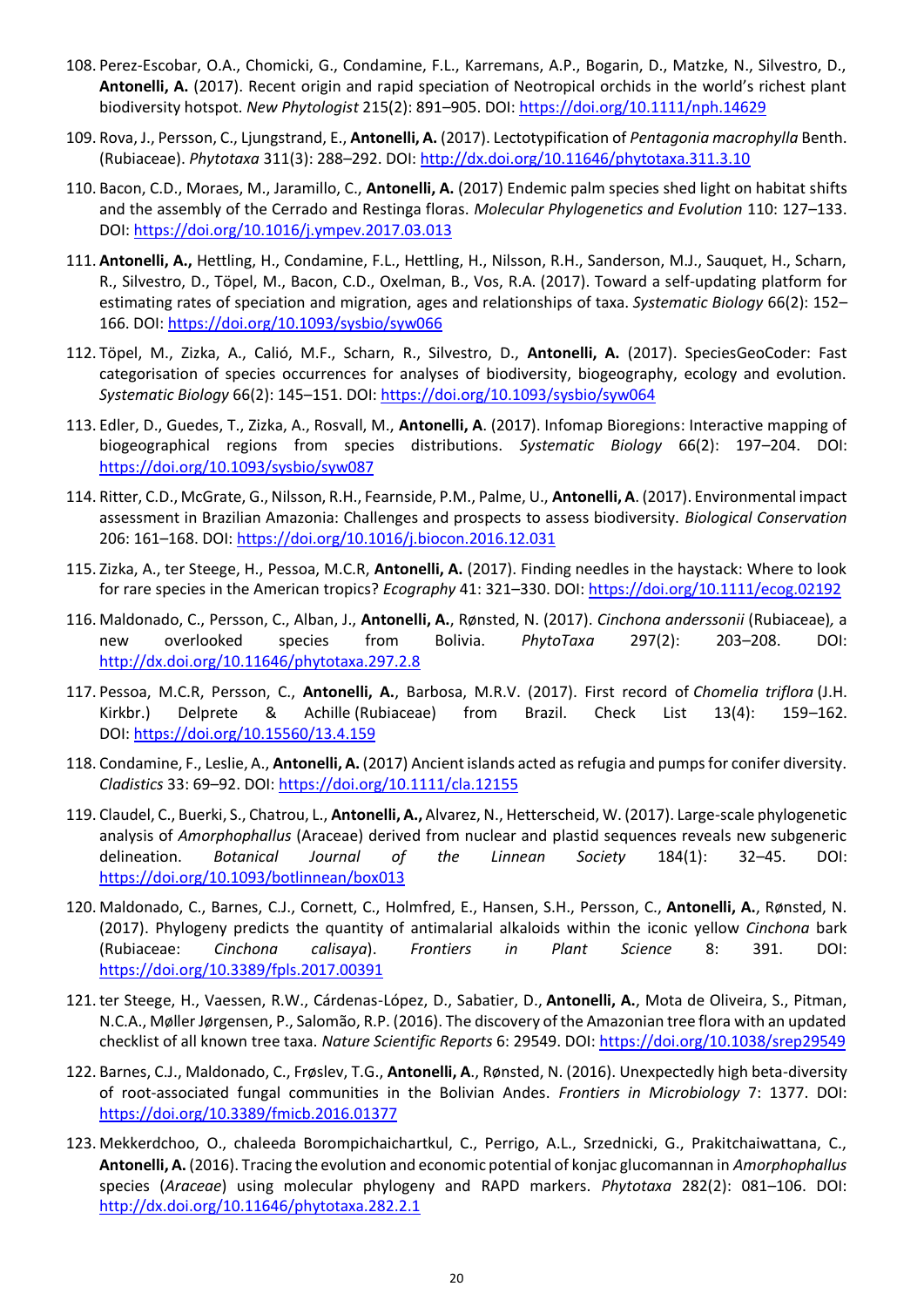- 124. Silvestro, D., Zizka, A., Bacon, C.D., Cascales-Miñana, B., Salamin, N., **Antonelli, A.** (2016) Fossil biogeography: A new model to infer dispersal, extinction and sampling from paleontological data. *Philosophical Transactions of the Linnean Society B* 371: 1691. DOI:<https://doi.org/10.1098/rstb.2015.0225>
- 125. Bacon, C.D., Celasquez-Puentes, F., Florez-Rodriguez, A., Balslev, H., Galeano, G., Bernal, R., **Antonelli, A.** (2016). Phylogeny of Iriarteeae palms, cross-Andean disjunctions, and multiple origins of infructescence morphology in *Wettinia*. *Botanical Journal of the Linnean Society* 182: 272–286. DOI: <https://doi.org/10.1111/boj.12421>
- 126. Bacon, C.D., Molnar, P., **Antonelli, A.,** Crawford, A.J., Montes, C., Vallejo-Pareja, M.C. (2016). Quaternary glaciation and the Great American Biotic Interchange. *Geology* 44(5): 375–378. DOI: <https://doi.org/10.1130/G37624.1>
- 127. Barrett, C.F., Bacon, C.D., **Antonelli, A.** Cano, A., Hofmann, T. (2016). An introduction to plant phylogenomics, with a focus on palms. *Botanical Journal of the Linnean Society* 182: 234–255. DOI: <https://doi.org/10.1111/boj.12399>
- 128. Lagomarsino, L., Condamine, F., **Antonelli, A.,** Mulch, A., Davis, C.C. (2016). The abiotic and biotic drivers of rapid diversification in Andean bellflowers. *New Phytologist* 210: 1430–1442. DOI: <https://doi.org/10.1111/nph.13920>
- 129. Abarenkov, K., Adams, R.I., Laszlo, I., Agan, A., Ambrosio, E., **Antonelli, A.**, Bahram, M., Bengtsson-Palme, J., Bok, G., Cangren, P., Coimbra, V., Coleine, C., Gustafsson, C., He, J., Hofmann, T., Kristiansson, E., Larsson, E., Larsson, T., Liu, Y., Martinsson, S., Meyer, W., Panova, M., Pombubpa, N., Ritter, C., Ryberg, M., Svantesson, S., Scharn, R., Svensson, O., Töpel, M., Unterseher, M., Visagie, C., Wurzbacher, C., Taylor, A.F.S., Kõljalg, U., Schriml, L., Nilsson, R.H. (2016). Annotating public fungal ITS sequences from the built environment according to the MIxS-Built Environment standard – a report from a May 23-24, 2016 workshop (Gothenburg, Sweden). *MycoKeys* 16: 1–15. DOI:<https://doi.org/10.3897/mycokeys.16.10000>
- 130. Silva, G.A.R., Jojima, C.L., Moraes, E.M., **Antonelli, A.,** Manfrin, M.H., Franco, F.F. (2016). Intra and interspecific sequence variation in closely related species of *Cereus* (CACTACEAE). *Biochemical Systematics and Ecology*, pp. 137–142. DOI:<https://doi.org/10.1016/j.bse.2016.02.001>
- 131. Bacon, C.D., Silvestro, D., Jaramillo, C.A., Smith, B.T., Chakrabarty, P., **Antonelli, A.** (2015). Biological evidence supports an early and complex emergence of the Isthmus of Panama. *Proceedings of the National Academy of Sciences of the USA* 112(19): 6110–6115. DOI:<https://doi.org/10.1073/pnas.1423853112>
- 132. Silvestro, D., **Antonelli, A.,** Salamin, N., Quental, T.B. (2015). The role of clade competition in the diversification of North American canids. *Proceedings of the National Academy of Sciences of the USA*  112(28): 8684–8689. DOI[: https://doi.org/10.1073/pnas.1502803112](https://doi.org/10.1073/pnas.1502803112)
- 133. Vilhena, D., **Antonelli, A.** (2015). A network approach for identifying and delimiting biogeographical regions. *Nature Communications* 6*:* 6848*.* DOI:<https://doi.org/10.1038/ncomms7848>
- 134. **Antonelli, A.,** A. Zizka, D. Silvestro, R. Scharn, B. Cascales-Miñana, Bacon, C.D. (2015). An engine for global plant diversity: Highest evolutionary turnover and emigration in the American tropics. *Frontiers in Genetics* 6**:** 130. DOI:<https://doi.org/10.3389/fgene.2015.00130>
- 135. Silvestro, D., Cascales-Miñana, B., Bacon, C.D., **Antonelli, A.** (2015). Revisiting the origin and diversification of vascular plants through a comprehensive Bayesian analysis of the fossil record. *New Phytologist* 207: 425– 436. DOI:<https://doi.org/10.1111/nph.13247>
- 136. Maldonado, C., Molina, C., Zizka, A., Persson, C., Taylor, C., Alban, J., Chilquillo, E., Rønsted, N., **Antonelli, A**. (2015). Estimating species diversity and distribution in the era of big data: To what extent can we trust public databases? *Global Ecology and Biogeography* 24: 973–984. DOI:<https://doi.org/10.1111/geb.12326>
- 137. Wüest, R., **Antonelli, A.,** Zimmermann, N., Linder, H.P. (2015). Available climate regimes drive niche diversification in grasses during range expansion. *The American Naturalist* 185(5): 640–652. DOI: <https://doi.org/10.1086/680551>
- 138. Zhang, Q., Feild, T.S., **Antonelli, A.** (2015). Assessing the impact of phylogenetic incongruence on taxonomy, floral evolution, biogeographical history, and phylogenetic diversity. *American Journal of Botany* 102(4): 566– 580. DOI:<https://doi.org/10.3732/ajb.1400527>
- 139. Schwartz, T., Nylinder, S., Ramadugu, C., **Antonelli, A.,** Pfeil, B.E. (2015). The origin of oranges: a multi-locus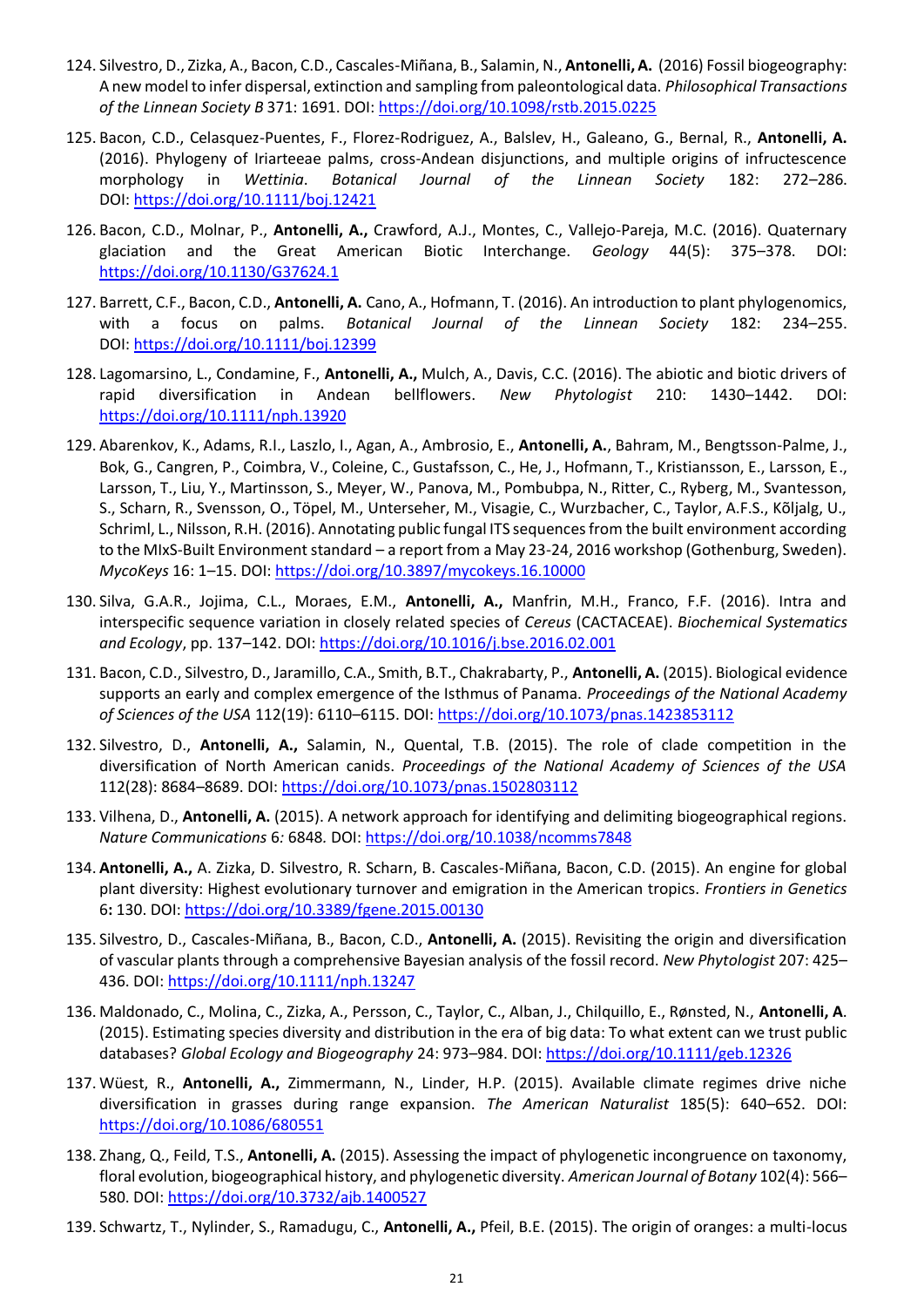phylogeny of Rutaceae subfamily Aurantioideae. *Systematic Botany* 40(4): 1053–1062. DOI: <https://doi.org/10.1600/036364415X690067>

- 140. Lagomarsino, L., **Antonelli, A.,** Muchhala, N., Mathews, S., Davis, C.C. (2014). Phylogeny, classification, and fruit evolution of the species-rich Neotropical bellflowers (Campanulaceae: Lobelioideae). *American Journal of Botany* 101(12): 2097–2112. DOI:<https://doi.org/10.3732/ajb.1400339>
- 141. Silvestro, D., Schnitzler, J., Liow, L.H., **Antonelli, A.**, Salamin, N. (2014). Bayesian estimation of speciation and extinction from incomplete fossil occurrence data. *Systematic Biology* 63(3): 349–367. DOI: <https://doi.org/10.1093/sysbio/syu006>
- 142. Linder, H.P., Rabosky, D.L., **Antonelli, A.**, Wüest, R.O., Ohlemüller, R. (2014). Disentangling the influence of climatic and geological changes on species radiations. *Journal of Biogeography* 41(7): 1313–1325*.* DOI: <https://doi.org/10.1111/jbi.12312>
- 143. Nilsson, R.H., Hyde, K.D., Pawlowska, J., Ryberg, M., Tedersoo, L., Aas, A.B., Alias, S.A., Alves, A., Anderson, C.L., **Antonelli, A.**, Arnold, A.E., Bahnmann, B., Bahram, M., Bengtsson-Palme, J., Berlin, A., Branco, S., Chomnunti, P., Dissanayake, A., Drenkhan, R., Friberg, H., Frøslev, T.G., Halwachs, B., Hartmann, M., Henricot, B., Jayawardena, R., Jumpponen, A., Kauserud, H., Koskela, S., Kulik, T., Liimatainen, K., Lindahl, B., Lindner, D., Liu, J-K., Maharachchikumbura, S., Manamgoda, D., Martinsson, S., Neves, M.A., Niskanen, T., Nylinder, S., Pereira, O.L., Pinho, D.B., Porter, T.M., Queloz, V., Riit, T., Sanchez-García, M., de Sousa, F., Stefaczyk, E., Tadych, M., Takamatsu, S., Tian, Q., Udayanga, D., Unterseher, M., Wang, Z., Wikee, S., Yan, J., Larsson, E., Larsson, K-H., Kõljalg, U., Abarenkov, K. (2014). Improving ITS sequence data for identification of plant pathogenic fungi. *Fungal Diversity* 67: 11–19. DOI:<https://doi.org/10.1007/s13225-014-0291-8>
- 144. Schirrmeister, B.E., de Vos, J., **Antonelli, A.**, Bagheri, H.C. (2013). Evolution of multicellularity coincided with increased diversification of cyanobacteria and the Great Oxidation Event. *Proceedings of the National Academy of Sciences of the USA* 110(5): 1791–1796. DOI:<https://doi.org/10.1073/pnas.1209927110>
- 145. Linder, H.P., **Antonelli, A**., Pirie, M.D., Humphreys, A.M., Wüest, R.O. (2013). What determines biogeographical ranges? Historical wanderings and ecological constraints in the danthonioid grasses. *Journal of Biogeography* 40(5): 821–834. DOI:<https://doi.org/10.1111/jbi.12070>
- 146. Groppo, M., Kallunki, J.A., Pirani, J.R., **Antonelli, A.** (2012). Chilean *Pitavia* more closely related to Oceania and Old World Rutaceae than to Neotropical groups: evidence from two cpDNA non-coding regions, with a new subfamilial classification of the family. *PhytoKeys* 19: 9–29*.* DOI: <https://doi.org/10.3897/phytokeys.19.3912>
- 147. Pirie, M.D., Humphreys, A.M., **Antonelli**, **A**., Galley, C., Linder, H.P. (2012). Model uncertainty in ancestral area reconstruction: A parsimonious solution? *Taxon* 61(3): 652–664. DOI: <https://doi.org/10.1002/tax.613013>
- 148. Töpel, M., **Antonelli, A.**, Yesson, C., Eriksen, B. (2012). Past climate change and plant evolution in western North America: A case study in Rosaceae. *PLoS One* 7: e50358. DOI: <https://doi.org/10.1371/journal.pone.0050358>
- 149. **Antonelli, A.**, Sanmartín, I. (2011). Mass extinction, gradual cooling, or rapid radiation? Reconstructing the spatiotemporal evolution of the ancient angiosperm genus *Hedyosmum* (Chloranthaceae) using empirical and simulated approaches. *Systematic Biology* 60(5): 596–615. DOI[: https://doi.org/10.1093/sysbio/syr062](https://doi.org/10.1093/sysbio/syr062)
- 150. Zhang, Q., **Antonelli, A.,** Feild, T.S., Kong, H.-Z. (2011). Revisiting taxonomy, morphological evolution, and fossil calibration strategies in Chloranthaceae. *Journal of Systematics and Evolution* 49: 315–329. DOI: <https://doi.org/10.1111/j.1759-6831.2011.00129.x>
- 151. Humphreys, A.M., **Antonelli, A.,** Pirie, M.D., Linder, H.P. (2011). Ecology and evolution of the diaspore 'burial syndrome'. *Evolution* 65(4): 1163–1180. DOI:<https://doi.org/10.1111/j.1558-5646.2010.01184.x>
- 152. Schirrmeister, B.E., **Antonelli, A.,** Bagheri, H.C. (2011). The origin of multicellularity in cyanobacteria. *BMC Evolutionary Biology* 11: 45. DOI:<https://doi.org/10.1186/1471-2148-11-45>
- 153. **Antonelli, A.,** Humphreys, A.M., Lee, W.G., Linder, H.P. (2011). Absence of mammals and the evolution of New Zealand grasses. *Proceedings of the Royal Society Series B: Biological Sciences* 278: 695–701. DOI: <https://doi.org/10.1186/1471-2148-11-45>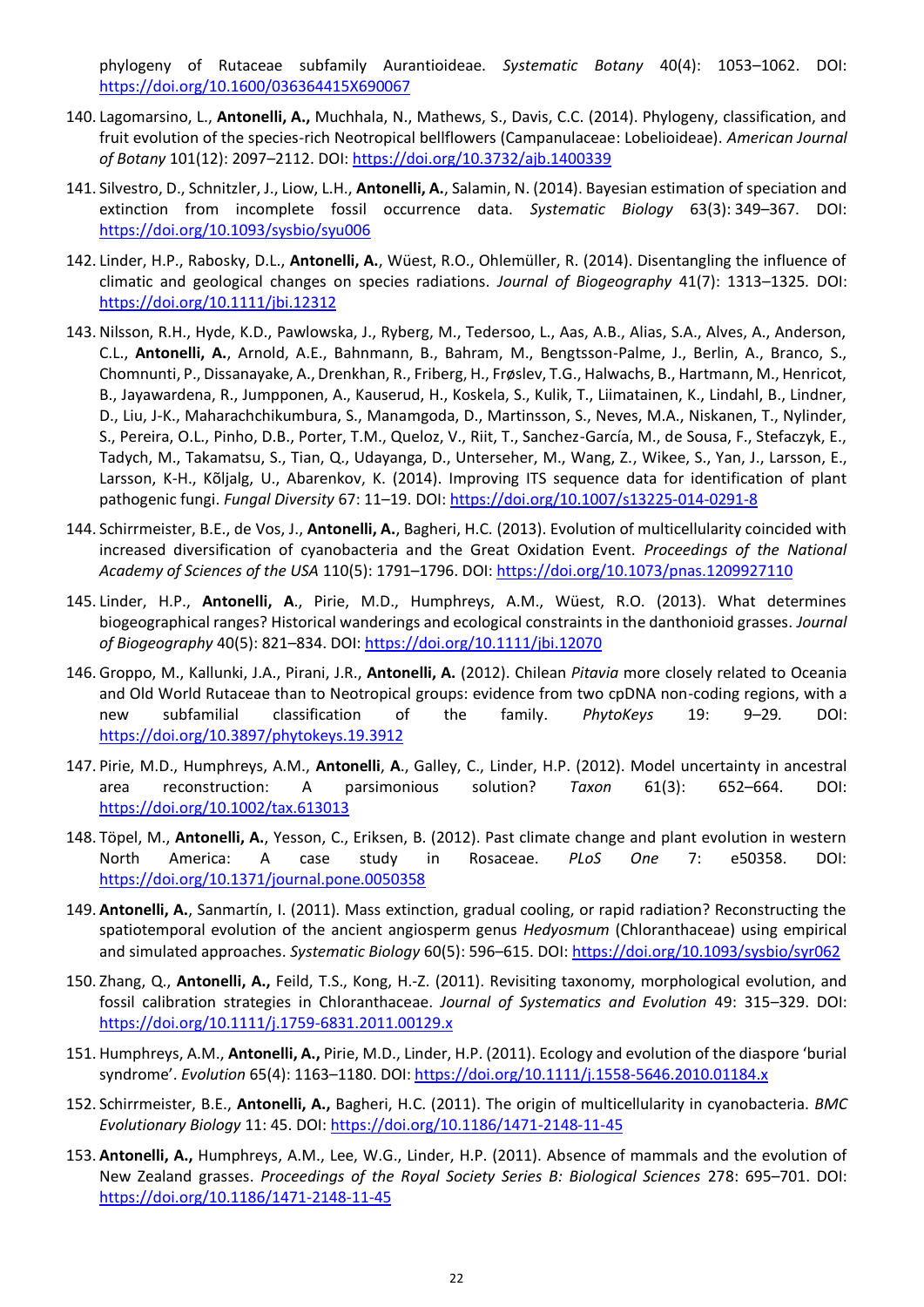- 154. Bartish, I.V., **Antonelli, A.**, Richardson, J.E., Swenson, U. (2011). Vicariance or long-distance dispersal: historical biogeography of the pantropical subfamily Chrysophylloideae (Sapotaceae). *Journal of Biogeography* 38: 177–190*.* DOI:<https://doi.org/10.1111/j.1365-2699.2010.02389.x>
- 155. Bytebier, B., **Antonelli, A.**, Bellstedt, D.U., Linder, P. (2011). Estimating the age of fire in the Cape Flora of South Africa from an orchid phylogeny. *Proceedings of the Royal Society Series B: Biological Sciences* 278: 188–195. DOI:<https://doi.org/10.1098/rspb.2010.1035>
- 156. **Antonelli, A.,** Verola, C.F., Parisod, C. Gustafsson, A.L.S. (2010). Climate cooling promoted the expansion and radiation of a threatened group of South American orchids (Epidendroideae:Laeliinae). *Biological Journal of the Linnean Society* 100(3): 596–606*.* DOI:<https://doi.org/10.1111/j.1095-8312.2010.01438.x>
- 157. Gustafsson, A.L.S., Verola, C.F., **Antonelli, A.** (2010). Reassessing the temporal evolution of orchids with new fossils and a Bayesian relaxed clock, with implications for the diversification of the rare South American genus *Hoffmannseggella* (Orchidaceae: Epidendroideae). *BMC Evolutionary Biology* 10: 177*.* DOI: <https://doi.org/10.1186/1471-2148-10-177>
- 158. Groppo, M., Fiaschi, P., Salatino, M.L.F., Ceccantini, G.T., Santos, F.A.R., Verola, C., **Antonelli, A.** (2010). Placement of *Kuhlmanniodendron* Fiaschi & Groppo in Lindackerieae (Achariaceae, Malpighiales) confirmed by analyses of rbcL sequences, with notes on pollen and wood anatomy. *Plant Systematics and Evolution* 286: 27–37*.* DOI:<https://doi.org/10.1007/s00606-010-0276-3>
- 159. **Antonelli, A.**, Nylander, J.A.A., Persson, C., Sanmartín, I. (2009). Tracing the impact of the Andean uplift on Neotropical plant evolution. *Proceedings of the National Academy of Sciences of the USA* 106(24): 9749– 9754. DOI[: https://doi.org/10.1073/pnas.0811421106](https://doi.org/10.1073/pnas.0811421106)
- 160. **Antonelli, A.** (2009). Have giant lobelias evolved several times independently? Life form shifts and historical biogeography of the cosmopolitan and highly diverse subfamily Lobelioideae (Campanulaceae). *BMC Biology*  7: 82. 21 pp. DOI:<https://doi.org/10.1186/1741-7007-7-82>
- 161. **Antonelli, A.,** Dahlberg, C.J., Karlgren, K.H.I., Appelqvist, T. (2009). Pollination of the Lady's slipper orchid (Orchidaceae: *Cypripedium calceolus*) in southern Scandinavia: taxonomic and conservational aspects**.** *Nordic Journal of Botany* 27: 266–273*.* DOI:<https://doi.org/10.1111/j.1756-1051.2009.00263.x>
- 162. Eriksson, K.M., **Antonelli, A.,** Nilsson, R.H., Clarke, A.K., Blanck, H. (2009). A phylogenetic approach to detect selection on the target site of the antifouling compound irgarol 1051 in tolerant periphyton communities. *Environmental Microbiology* 11(8): 2065–2077. DOI[: https://doi.org/10.1111/j.1462-2920.2009.01928.x](https://doi.org/10.1111/j.1462-2920.2009.01928.x)
- 163. **Antonelli, A.** (2008). Higher level phylogeny and evolutionary trends in Campanulaceae subfam. Lobelioideae: Molecular signal overshadows morphology. *Molecular Phylogenetics and Evolution* 46(1): 1– 18. DOI[: https://doi.org/10.1016/j.ympev.2007.06.015](https://doi.org/10.1016/j.ympev.2007.06.015)
- 164. Hallenberg, N., Henrik Nilsson, R., **Antonelli, A**., Wu, S.H.,Maekawa, N., Nordén, B. (2007). The *Peniophorella praetermissa* species complex (Basidiomycota). *Mycological Research* 111: 1366–1376. DOI: <https://doi.org/10.1016/j.mycres.2007.10.001>
- 165. Verola, C.F., Semir, J., **Antonelli, A.**, Koch, I. (2007). Biosystematic studies in Brazilian endemic genus *Hoffmannseggella* H.G.Jones (Orchidaceae: Laeliinae): a multiple approach applied to conservation. *Lankesteriana* 7(1-2): 419–422. DOI[: https://doi.org/10.15517/LANK.V7I1-2.19651](https://doi.org/10.15517/LANK.V7I1-2.19651)
- 166. Andersson, L., **Antonelli, A**. (2005). Phylogeny of the tribe Cinchoneae (Rubiaceae), its position in Cinchonoideae, and description of a new genus, *Ciliosemina. Taxon* 54(1): 17–28. DOI: <https://doi.org/10.2307/25065412>

#### Review articles in scientific journals (Peer-reviewed):

- 167. Antonelli, A. (2022). The rise and fall of Neotropical biodiversity. *Botanical Journal of the Linnean Society*, 199(1): 8–24. DOI:<https://doi.org/10.1093/botlinnean/boab061>
- 168. Nic Lughadha, E.N, Bachman, S.P., Leão, T.C., Forest, F., Halley, J.M., Moat, J., Acedo, C., Bacon, K. Brewer, R.F.A., Gâteblé, G., Gonçalves, S.C., Govaerts, R., Hollingsworth, P.M., Krisai-Greilhuber, I., de Lirio, E.J., Moore, P.G.P., Negrão, R., Onana, J.-M., Rajaovelona, L., Razanajatovo, H., Reich, P.B., Richards, S.L., Rivers, M.C., Cooper, A., Iganci, J., Lewis, G.P., Smidt, E.C., **Antonelli, A.**, Mueller, G.M., Walker, B.E. (2020).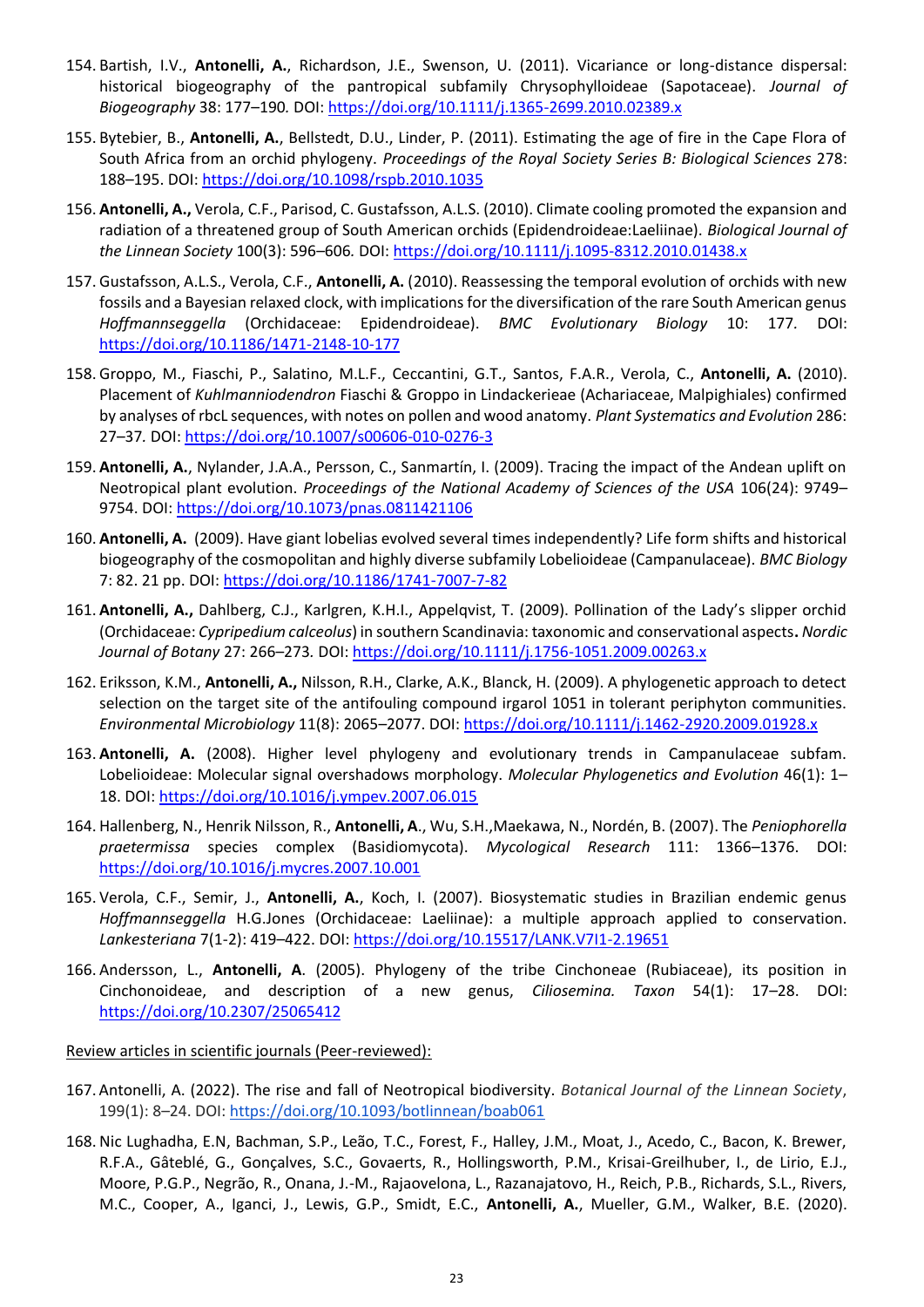Extinction risk and threats to plants and fungi. *Plants, People, Planet* 2(5): 399–408. DOI: <https://doi.org/10.1002/ppp3.10146>

- 169. Ulian, T., Diazgranados, M., Pironon, S., Padulosi, S., Liu, U., Howes, M.-J.R., Borrell, J.S., Ondo, I., Pérez-Escobar, O.A., Sharrock, S., Ryan, P., Hunter, D., Lee, M.A., Barstow, C., Łuczaj, L., Pieroni, A., Cámara-Leret, R., Noorani, A., Mba, C., Nono Womdim, R., Muminjanov, H., **Antonelli, A.**, Pritchard, H.W., Mattana, E. (2020). Unlocking plant resources to support food security and promote sustainable agriculture. *Plants, People, Planet* 2(5): 421–425. DOI[: https://doi.org/10.1002/ppp3.10145](https://doi.org/10.1002/ppp3.10145)
- 170. Grace, O.M., Lovett, J.C., Gore, C.J.N., Moat, J., Ondo, I., Pironon, S., Langat, M.K., Pérez-Escobar, O.A., Ross, A., Abbo, M.S., Shrestha, K.K., Gowda, B., Farrar, K., Adams, J., Cámara-Leret, R., Diazgranados, M., Ulian, T., Sagala, S., Rianawati, E., Hazra, A., Masera, O.R., **Antonelli, A.**, Wilkin, P. (2020). Plant Power: Opportunities and challenges for meeting sustainable energy needs from the plant and fungal kingdoms. *Plants, People, Planet* 2(5): 446–462. DOI[: https://doi.org/10.1002/ppp3.10147](https://doi.org/10.1002/ppp3.10147)
- 171. Paton, A., **Antonelli, A.**, Carine, M., Campostrini Forzza, R., Davies, N., Demissew, S., Dröge, G., Fulcher, T., Grall, A., Holstein, N., Jones, M., Liu, U., Miller, J., Moat, J., Nicolson, N., Ryan, M., Sharrock, S., Smith, D., Thiers, B., Victor, J., Dickie, J. (2020). Plant and Fungal Collections: Current status, future perspectives. *Plants, People, Planet* 2(5): 499–514. DOI[: https://doi.org/10.1002/ppp3.10141](https://doi.org/10.1002/ppp3.10141)
- 172. Pearce, T., **Antonelli, A**., Tambam, B.B., Brearley, F.Q., Couch, C., Campostrini Forzza, R., Gonçalves, S.C., Magassouba, S., Morim, M.P., Mueller, G.M., Nic Lughadha, E., Obreza, M., Sharrock, S., Simmonds, M.S.J., Utteridge, T., Breman, E. (2020). International collaboration between collections-based institutes for halting biodiversity loss and unlocking the useful properties of plants and fungi. *Plants, People, Planet* 2(5): 515–534. DOI:<https://doi.org/10.1002/ppp3.10149>
- 173. Williams, C., Walsh, A., Vaglica, V., Sirakaya, A., da Silva, M., Dalle, G., Winterton, D., Annecke, W., Smith, P., Kersey, P.J., Way, M., **Antonelli, A.,** Cowell, C. (2020). Conservation Policy: Helping or hindering science to unlock properties of plants and fungi. *Plants, People, Planet* 2(5): 535–545. DOI: <https://doi.org/10.1002/ppp3.10139>
- 174. Perrigo, A., Hoorn, C., **Antonelli, A.** (2019). Why Mountains Matter for Biodiversity. *Journal of Biogeography* 47(2): 15–25. DOI:<https://doi.org/10.1111/jbi.13731>
- 175. Chomicki, G., Weber, M., **Antonelli, A**., Bascompte, J., Kiers, E.T. (2019). The impact of mutualisms on species richness. *Trends in Ecology and Evolution* 34(4): 698–711. [COVER] DOI: <https://doi.org/10.1016/j.tree.2019.03.003>
- 176. Rydén, O., Zizka, A., Jagers, S.C., Lindberg, S.I., **Antonelli, A.** (2019). Linking democracy and biodiversity conservation: Empirical evidence and research gaps. *Ambio* 49: 419–433*.* DOI: <https://doi.org/10.1007/s13280-019-01210-0>
- 177. Ritter, C.D., Häggqvist, S., Karlsson, D., Sääksjärvi, I.E., Muasya, M., Nilsson, R.H., **Antonelli, A.** (2019). Biodiversity assessments in the 21st century: The potential of insect traps to complement environmental samples for estimating eukaryotic and prokaryotic diversity using high-throughput DNA metabarcoding. *Genome* 62(3): 147–159. DOI:<https://doi.org/10.1139/gen-2018-0096>
- 178. Matos-Maraví, P., Duarte Ritter, C., Barnes, C.J., Nielsen, M., Olsson, U., Wahlberg, N., Marquina, D., Sääksjärvi, I., **Antonelli, A**. (2019). Biodiversity seen through the perspective of insects: 10 simple rules on methodological choices and experimental design for genomic studies. *PeerJ* 7: e6727. DOI: <https://doi.org/10.7717/peerj.6727>
- 179. Bravo, G.A., **Antonelli, A.,** Bacon, C.D., Bartoszek, K., Blom, M., Huynh, S., Jones, G., Knowles, L., Lamichhaney, S., Marcussen, T., Morlon, H. (2019). Embracing heterogeneity: coalescing the Tree of Life and the future of phylogenomics. *PeerJ* 7: e6399. DOI[: https://doi.org/10.7717/peerj.6399](https://doi.org/10.7717/peerj.6399)
- 180. **Antonelli, A.,** Kissling, W.D., Flantua, S.G.A., Bermúdez, M.A., Mulch, A.M., Muellner-Riehl, A.N., Kreft, H., Linder, H.P., Badgley, C., Fjeldså, J., Fritz, S.A., Rahbek, C., Herman, F., Hooghiemstra, H., Hoorn, C. (2018). Geological and climatic influences on mountain biodiversity. *Nature Geoscience* 11(10): 718–725. DOI: <https://doi.org/10.1038/s41561-018-0236-z>
- 181. **Antonelli, A.,** Ariza, M., Albert, J., Andermann, T., Azevedo, J., Bacon, C., Faurby, S., Guedes, T., Hoorn, C., Lohmann, L., Matos-Maraví, P., Ritter, C. D., Sanmartín, I., Silvestro, D., Tejedor, M., ter Steege, T., Tuomisto,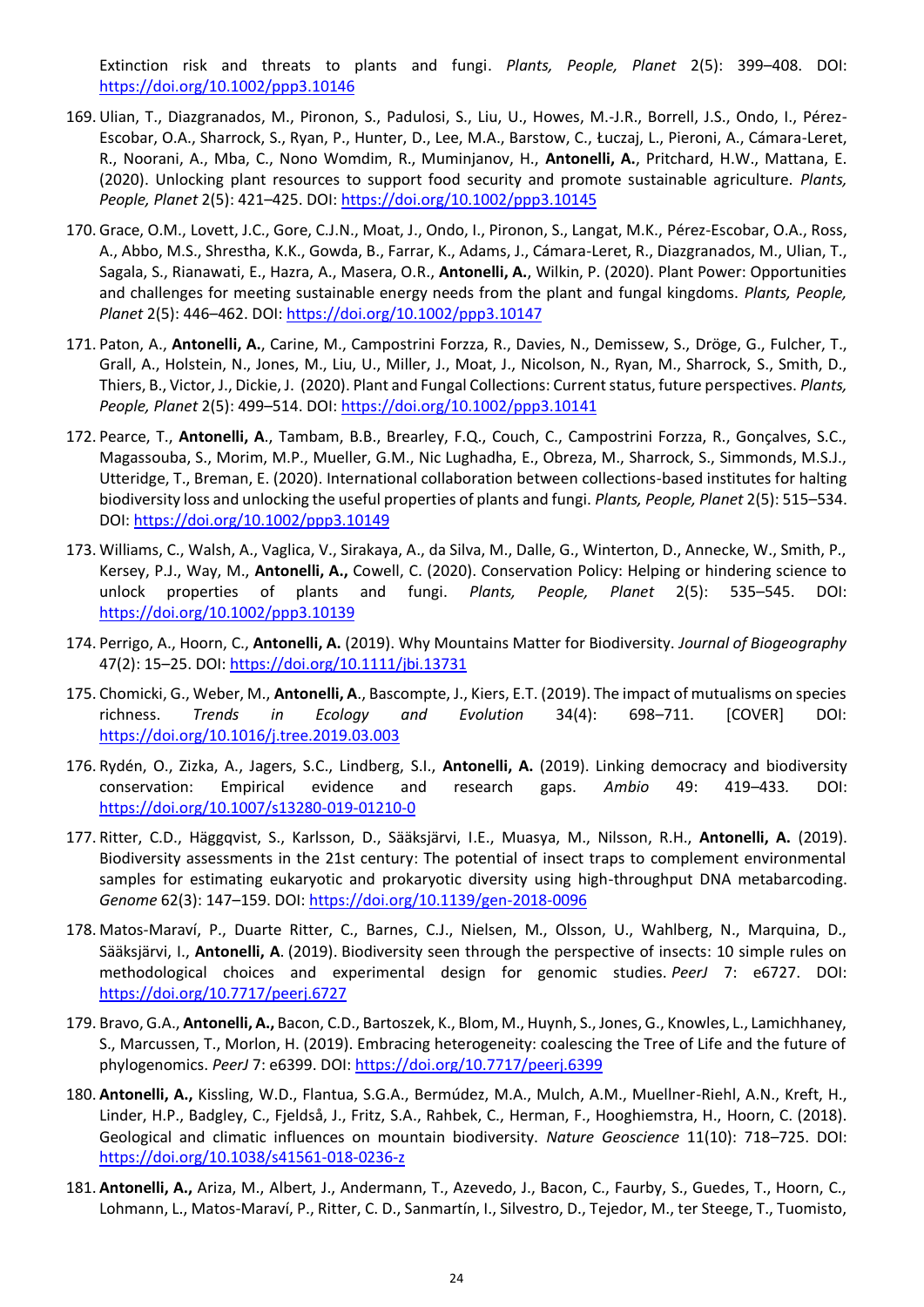H., Werneck, F., Zizka, A., Edwards, S. (2018). Conceptual and empirical advances in Neotropical biodiversity research. *PeerJ* 6: e5644. DOI:<https://doi.org/10.7717/peerj.5644>

- 182. Eiserhardt, W., **Antonelli, A.**, Bennett, D.J., Botigue, L.R., Burleigh, J.G., Dodsworth, S., Enquist, B.J., Forest, F., Kim, J.T., Kozlov, A.M., Leitch, I.J., Maitner, B.M., Mirarab, S., Piel, W.H., Perez-Escobar, O.A., Pokorny, L., Rahbek, C., Sandel, B., Smith, S.A., Stamatakis, A., Vos, R.A., Warnow, T., Baker, W.J. (2018). A roadmap for global synthesis of the plant tree of life. *American Journal of Botany* 105(3): 1–9. DOI: <https://doi.org/10.1002/ajb2.1041>
- 183. Albert, J.S., **Antonelli, A.** (2017). Society for the Study of Systematic Biology symposium: Frontiers in Parametric Biogeography. Systematic Biology 66(2): 125-127. DOI[: https://doi.org/10.1093/sysbio/syx036](https://doi.org/10.1093/sysbio/syx036)
- 184. De Baets, K., **Antonelli, A.**, Donoghue, P. (2016). Tectonic blocks and molecular clocks. *Philosophical Transactions B* 371: 1699. DOI[: http://dx.doi.org/10.1098/rstb.2016.0098](http://dx.doi.org/10.1098/rstb.2016.0098)
- 185. Hughes, C., Pennington, R.T., **Antonelli, A.** (2013). Neotropical plant evolution: assembling the big picture. *Botanical Journal of the Linnean Society* 171: 1–18. DOI:<https://doi.org/10.1111/boj.12006>
- 186. **Antonelli, A.,** Sanmartín, I. (2011). Why are there so many plant species in the Neotropics? *Taxon* 60(2): 403– 414. DOI:<https://doi.org/10.1002/tax.602010>
- 187. Hoorn, C., Wesselingh, F.P., Steege, H. ter., Stadler, T., I. Sanmartín, Sanchez-Meseguer, A., Anderson, C.L., Jaramillo, C.M., Bermudez, C., Figueiredo, J.D., Riff, F.R., Negri, H. Hooghiemstra, J. Lundberg, T. Sarkinen, A. Mora, **Antonelli, A.** (2010). Amazonia through time: Andean uplift, climate change, landscape evolution, and biodiversity. *Science* 330: 927–931. DOI:<https://doi.org/10.1126/science.1194585>

#### Scientific books and book chapters (Peer-reviewed)

- 188. Guedes, T.B., Azevedo, J.A.R, Bacon, C.D., Provete, D.B., **Antonelli, A.** (2020). Diversity, Endemism, and Evolutionary History of Montane Biotas Outside the Andean Region. In: *Neotropical Diversification*. Edited by V. Rull and A. Carnaval. Springer. pp 299–328. ISBN 978-3-030-31166-7. DOI: https://doi.org/10.1007/978-3- 030-31167-4\_13
- 189. Azevedo, J.A.R, Collevatti, G.R., Jaramillo, C.A., Strömberg, C.A.E., Guedes, T.B., Matos-Maraví, P., Bacon, C.D., Carrillo, J.D., Faurby, S., **Antonelli, A.** (2020). On the young savannas in the land of ancient forests. In: *Neotropical Diversification*. Edited by V. Rull and A. Carnaval. Springer. pp 271–298. ISBN 978-3-030-31166- 7. DOI: [https://doi.org/10.1007/978-3-030-31167-4\\_12](https://doi.org/10.1007/978-3-030-31167-4_12)
- 190. Hoorn, C., Perrigo, A., **Antonelli, A.** (2018). *Mountains, Climate and Biodiversity.* Wiley, 594 pp. ISBN: 978-1- 119-15987-2.
- 191. Condamine, F.L., **Antonelli, A.,** Lagomarsino, L.P., Hoorn, C., Liow, L.H. (2018). Teasing apart mountain uplift, climate change and biotic drivers of species diversification. In: *Mountains, Climate and Biodiversity*. Edited by C. Hoorn, A. Perrigo and A. Antonelli. Wiley. pp 257–272. ISBN: 978-1-119-15987-2.
- 192. Hoorn, C., Perrigo, A., **Antonelli, A.** (2018). Mountains, climate and biodiversity: An introduction. In: *Mountains, Climate and Biodiversity*. Edited by C. Hoorn, A. Perrigo and A. Antonelli. Wiley. pp 1–14. ISBN: 978-1-119-15987-2.
- 193. Huber, O., Prance, G.T., Kroonenberg, S., **Antonelli, A.** (2018). The tepuis of the Guiana Highlands. In: *Mountains, Climate and Biodiversity*. Edited by C. Hoorn, A. Perrigo and A. Antonelli. Wiley. pp. 339–353. ISBN: 978-1-119-15987-2.
- 194. **Antonelli, A.** (2017). Comparative biogeography, big data, and common myths. In: Tropical Plant Collections: Legacies from the Past? Essential Tools for the Future? Edited by I. Friis and H. Balslev*. Scientia Danica. Series B, Biologica, vol. 6.* ISSN 1904-5484. ISBN 978-87-7304-407-0
- 195. **Antonelli, A.** (2016). Neotropical biogeography: Possible goals and challenges for the next ten years. [in Portuguese] In: *Biogeografia da América do Sul / Análise de Tempo, Espaço e Forma.* Edited by C.J.B. de Carvalho & E.A.B. Almeida. Rio de Janeiro: Roca. pp 279–288.
- 196. Fiaschi, P., Pirani, J.R., Heiden, G., **Antonelli, A.** (2016). Floristic biogeography of South America**.** [in Portuguese] In: *Biogeografia da América do Sul / Análise de Tempo, Espaço e Forma.* Edited by C.J.B. de Carvalho & E.A.B. Almeida. Rio de Janeiro: Roca. pp 215–226.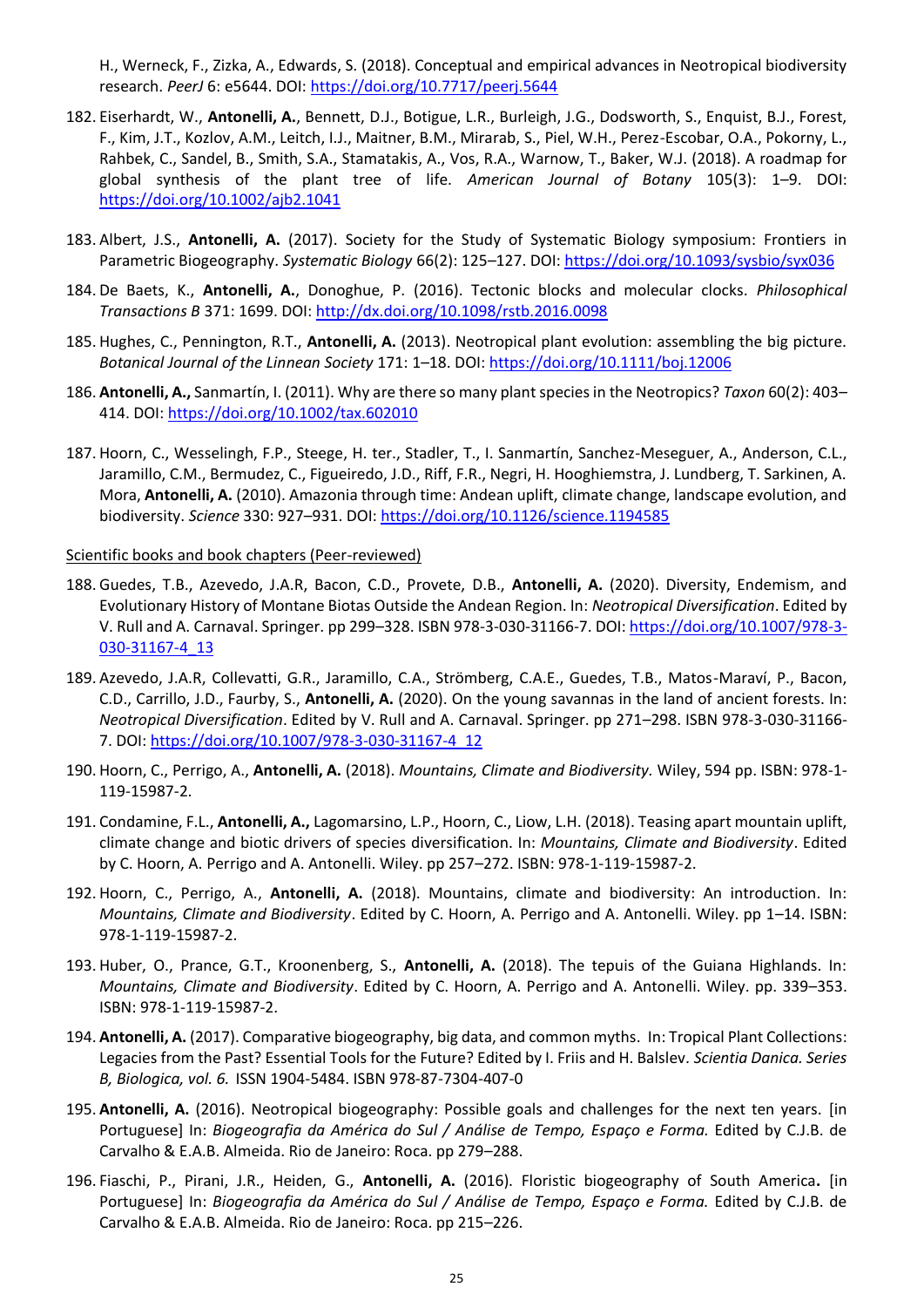- 197. **Antonelli, A.,** Quijada-Masareñas, A., Crawford, A.J., Bates, A.J., Velazco, J.M., Wüster, W. (2010). Molecular studies and phylogeography of Amazonian tetrapods and their relation to geological and climatic models. In*: Amazonia, Landscape and Species Evolution, 1st edition.* Edited by C. Hoorn and F.P. Wesselingh. Blackwell Publishing. ISBN 9781405181136.
- 198. Wesselingh, F. P., Hoorn, C., Kroonenberg, S.B., **Antonelli, A.,** Lundberg, J.G., Vonhof, H.B., Hooghiemstra, H. (2010)*.* On the origin of Amazonian landscapes and biodiversity: a synthesis. In: *Amazonia, Landscape and Species Evolution, 1st edition.* Edited by C. Hoorn and F.P. Wesselingh. Blackwell Publishing, ISBN 9781405181136.
- Opinion, perspective and comment articles, editorials, and reports (Non peer-reviewed)
- 199. The Declaration Drafting Committee. (2021). Kew declaration on reforestation for biodiversity, carbon capture and livelihoods. *Plants People Planet*. DOI:<https://doi.org/10.1002/ppp3.10230>
- 200. Royal Botanic Gardens, Kew (2021). *Science Strategy 2021–2025*. Royal Botanic Gardens, Kew, Richmond. DOI:<https://doi.org/10.34885/rbgkewsciencestrategy2021>
- 201. **Antonelli**, A.\*, Fry, C.\*, Smith, R.J.\*, Simmonds, M.S.J.\*, Kersey, P.J.\*, Pritchard, H.W.\*, et al. (2020). *State of the World's Plants and Fungi 2020.* Royal Botanic Gardens, Kew. DOI:<https://doi.org/10.34885/172>
- 202. **Antonelli, A.,** Hiscock, S., Lennon, S., Simmonds, M., Smith, R.J., Young, B. (2020). Protecting and sustainably using the world's plants and fungi. *Plants, People, Planet* 2(5): 368–370. DOI: <https://doi.org/10.1002/ppp3.10150>
- 203. Nic Lughadha, E., **Antonelli, A.**, Humphreys, A.M. (2020) Plant diversity is in serious decline. In: *Living Planet Report 2020 - Bending the curve of biodiversity loss*. Almond, R.E.A., Grooten M. and Petersen, T. (Eds). WWF, Gland, Switzerland.
- 204. Antonelli, A. (2020). [Director of Science at Kew: it's time to decolonise botanical collections.](https://theconversation.com/director-of-science-at-kew-its-time-to-decolonise-botanical-collections-141070) The Conversation. 19 June 2020.
- 205. **Antonelli, A.**, Smith, R.J., Simmonds, M.S.J. (2019). Unlocking the properties of plants and fungi for sustainable development. *Nature Plants* 5: 1100–1102. DOI: [https://doi.org/10.1038/s41477-019-0554-1.](https://doi.org/10.1038/s41477-019-0554-1) Full text link[: https://rdcu.be/bWBkv](https://rdcu.be/bWBkv)
- 206. **Antonelli, A.** (2019). Tree plantations: get them right. *Nature* 572: 178. DOI[: https://doi.org/10.1038/d41586-](https://doi.org/10.1038/d41586-019-02366-1) [019-02366-1](https://doi.org/10.1038/d41586-019-02366-1)
- 207. Kehoe, L., Reis, T., Virah-Sawmy, M., Balmford, A., Kuemmerle, T., Knohl, A., **Antonelli, A**., *et al.* (2019). Make EU trade with Brazil sustainable. *Science* 364(6438): 341. DOI:<https://doi.org/10.1126/science.aaw8276>
- 208. **Antonelli, A.**, Perrigo, A. (2018). The science and ethics of extinction. *Nature Ecology and Evolution* 2: 581. DOI:<https://doi.org/10.1038/s41559-018-0500-z>
- 209. Zizka, A. and **Antonelli, A.** (2018). Mountains of diversity. *Nature* 555: 173–174. DOI: <https://doi.org/10.1038/d41586-018-02062-6>
- 210. **Antonelli, A.**, Perrigo, A. (2018). The pitfalls of taking science to the public. *Science* 359(6373): 283. DOI: <https://doi.org/10.1126/science.aar8468>
- 211. **Antonelli, A.** (2018). *Neotropical Biogeography: Regionalisation and Evolution*. CRC Biogeography Series. *Quarterly Review of Biology* 93(3): 266*.* [Book review]
- 212. Jaramillo, J., Montes, C., Cardona, C., Silvestro, D., **Antonelli, A.,** Bacon, C.D. (2018). Comments to "Formation of the Isthmus of Panama: Response to Jaramillo et al.". *Science Advances* 3(6): e1602321. DOI: <https://doi.org/10.1126/sciadv.1602321> (eLetter, 26 April 2018).
- 213. Pérez-Escobar, O.A., Cámara-Leret, R., **Antonelli**, **A**., Bateman, R., Bellot, S., Chomicki, G., Cleef, A., Diazgranados, M., Dodsworth, S., Jaramillo, C., Madriñan, S., Olivares, I., Zuluaga, A., Bernal, R. (2018). Mining threatens Colombian ecosystems. *Science* 359(6383): 1475–1475. DOI: <https://doi.org/10.1126/science.aat4849>
- 214. **Antonelli, A.** (2017). Drivers of bioregionalisation. *Nature Ecology and Evolution* 1: 0114. DOI: <https://doi.org/10.1038/s41559-017-0114>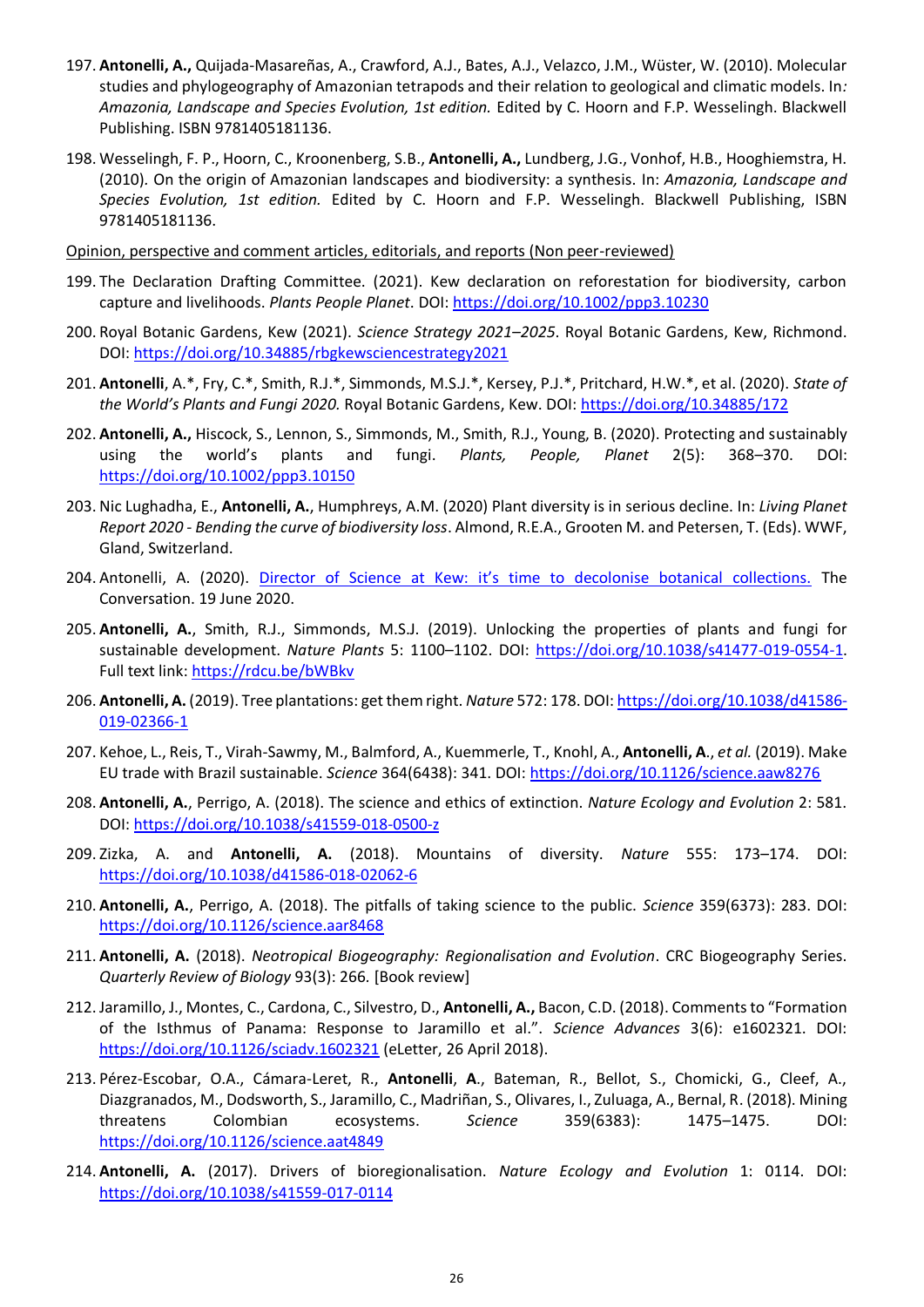- 215. Jaramillo, J., Montes, C., Cardona, C., Silvestro, D., **Antonelli, A.**, Bacon, C.D. (2017). Comment (1) on "Formation of the Isthmus of Panama" by O'Dea et al. *Science Advances* 3(6): e1602321. DOI: <https://doi.org/10.1126/sciadv.1602321>
- 216. **Antonelli, A.,** Perrigo, A. (2016). Cities: factor in their biological impact. *Nature* (540): 39. DOI: <https://doi.org/10.1038/540039a>
- 217. **Antonelli, A.** (2015). Multiple origins of mountain life. *Nature* 524: 300–301. DOI: <https://doi.org/10.1038/nature14645>
- 218. Bacon, C.D., Silvestro, D., Jaramillo, C.A., Smith, B.T., Chakrabarty, P., **Antonelli, A.** (2015). Reply to Lessios and Marko et al.: Early and progressive migration across the Isthmus of Panama is robust to missing data and biases. *Proceedings of the National Academy of Sciences* 112(43): E5767–E5768. DOI: <https://doi.org/10.1073/pnas.1515451112>
- 219. **Antonelli, A.** (2014). The evolution and fate of Neotropical biomes. In: *Proceedings of the XI Latin American Botanical Congress*. Salvador, Brazil.
- 220. Hoorn, C., Mosbrugger, V., Mulch, A., **Antonelli, A.** (2013). Biodiversity from mountain building. *Nature Geoscience* 6: 154*.* DOI:<https://doi.org/10.1038/ngeo1742>
- 221. Dawson, M.N., Algar, A.C., **Antonelli, A.**, Dávalos, L.M., Davis, E., Early, R., Guisan, A., Jansson, R., Lessard, J-P., Marske, K.A., McGuire, J.L., Stigall, A.L., Swenson, N.G., Zimmermann, N.E., Gavin, D.G. (2013). A horizon scan of Biogeography. *Frontiers of Biogeography* 5(2): 130–157. DOI[: https://doi.org/10.21425/F5FBG18854](https://doi.org/10.21425/F5FBG18854)
- 222. Hoorn, C., Wesselingh, F.P., Steege, H. ter., Stadler, T., I. Sanmartín, Sanchez-Meseguer, A., Anderson, C.L., Jaramillo, C.M., Bermudez, C., Figueiredo, J.D., Riff, F.R., Negri, H. Hooghiemstra, J. Lundberg, T. Sarkinen, A. Mora, **Antonelli, A.** (2011). Origins of Biodiversity–Response. *Science* 331: 399–400. DOI: [https://doi.org/](https://doi.org/%2010.1126/science.331.6016.399)  [10.1126/science.331.6016.399](https://doi.org/%2010.1126/science.331.6016.399)
- 223. Schirrmeister, B.E., Anisimova, M., **Antonelli, A.**, Bagheri, H.C. (2011). Evolution of cyanobacterial morphotypes: Taxa required for improved phylogenomic approaches. *Communicative & Integrative Biology* 4: 424–427. DOI:<https://doi.org/10.4161/cib.16183>
- 224. **Antonelli, A.** (2010). The Andean uplift and Neotropical diversification. In*: Diversidade Vegetal Brasileira.* Edited by M. L. Absy, F. D. A. Matos, I. L. Amaral. Sociedade Brasileira de Botânica. ISBN 978-85-211-0062-1.
- 225. Byttebier, B., **Antonelli, A.**, Bellstedt, D.U., Linder, P. (2010). Estimating the age of fire in the Cape flora of South Africa from an orchid phylogeny. In*:* XIXth AETFAT Congress-Madagascar, 25-30 April 2010. Abstracts. Edited by V. H. Jeannoda, S. G. Razafimandimbison, P. De Block. Meise. *Scripta Botanica Belgica* 46: 102.
- 226. Rodriguez, V., **Antonelli, A.** (2009). Gaining access to biological material from Brazil. *Taxon* 58(3): 1025*.* DOI: <https://doi.org/10.1002/tax.583046>
- 227. **Antonelli, A.,** Rodriguez, V. (2009). Brazil should facilitate research permits. *Conservation Biology* 23 (5), 1068-1069.<https://doi.org/10.1111/j.1523-1739.2009.01300.x>
- Pre-prints for studies not listed above (non-peer-reviewed)
- 228. Tedersoo, L. et al. (2022). Towards understanding diversity, endemicity and global change vulnerability of soil fungi. *bioRxiv* 2022.03.17.484796. DOI: <https://doi.org/10.1101/2022.03.17.484796>
- 229. Cassemiro, F.A.S., Albert, J.S., **Antonelli, A.**, Menegotto, A., Wüest, R.O., Coelho, M.T.P., Bailly, D., da Silva, V.F.B, Frota, A., da Graça, W.J., Ré, R., Ramos, T., de Oliveira, A.G., Dias, M.S., Colwell. R.K., Rangel, T.F., Graham, C.J. (2021). Landscape dynamics promoted the evolution of mega-diversity in South American freshwater fishes. b*ioRxiv*. DOI:<https://doi.org/10.1101/2021.12.13.472133>
- 230. Andermann, T., Strömberg, C., **Antonelli, A.**, Silvestro, D. (2021). The evolution of open habitats in North America revealed by deep learning models. *bioRxiv*: 2021.2009.2003.458822. DOI: <https://doi.org/10.1101/2021.09.03.458822>
- 231. Torres Jiménez, M.F., Chazot, N., Emilio, T., Fredin, J.U., **Antonelli, A.**, Faurby, S., Bacon, C.D. (2021). Temperature predicts leaf shape in palms (Arecaceae). *bioRxiv*: 2021.2010.2026.465896. DOI: <https://doi.org/10.1101/2021.10.26.465896>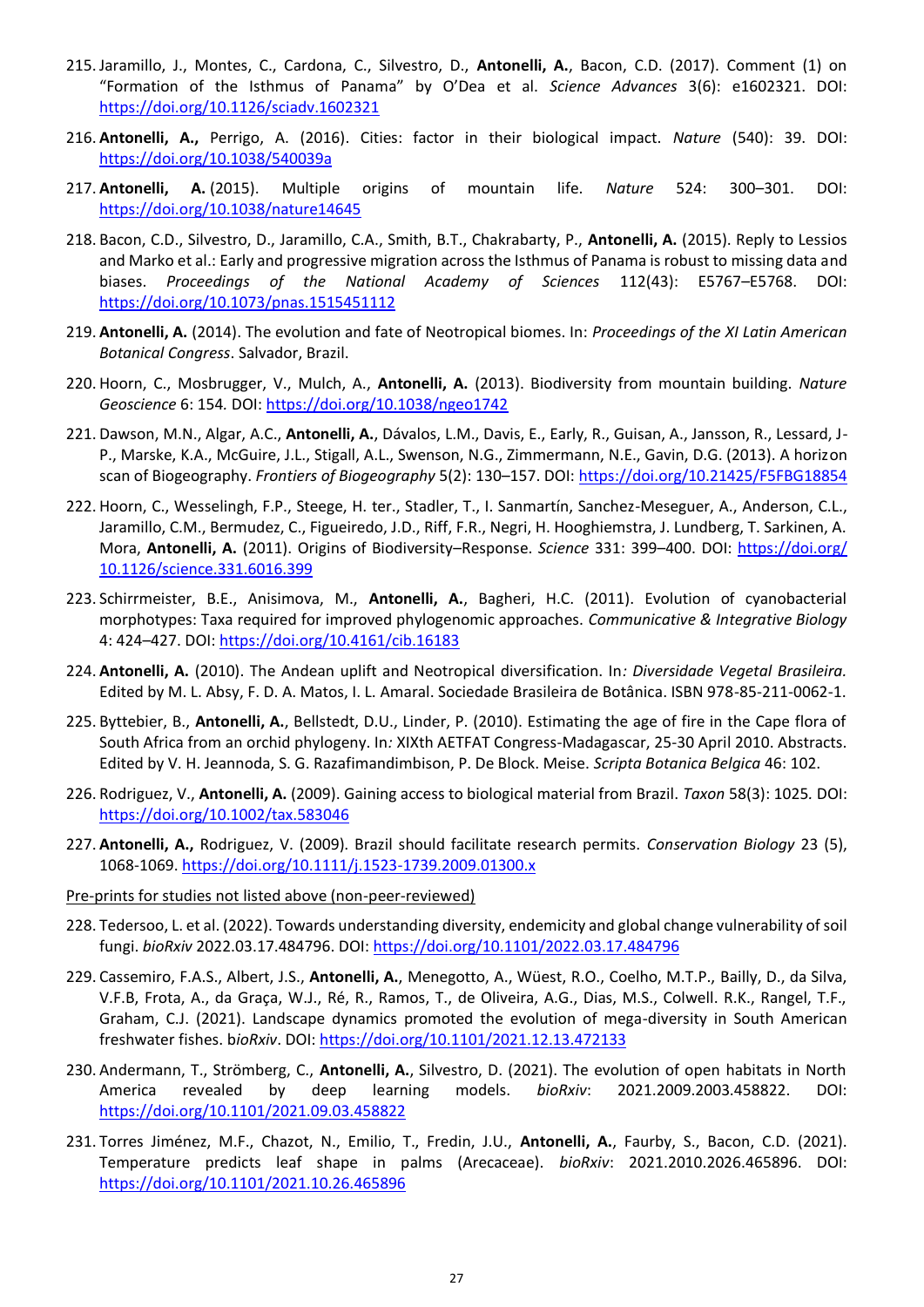232. Meseguer, A., Michel, A., Fabre, P-H, Perez-Escobar, O., Chomicki, G., Riina, R., **Antonelli, A.**, Jaramillo, C. (preprint, 20 Jan 2020). The origin and drivers of Neotropical plant and tetrapod diversification. *Authorea:* DOI:<https://doi.org/10.22541/au.157954144.40496750>

#### Doctoral Thesis

233. **Antonelli, A.** (2008). *Spatiotemporal Evolution of Neotropical Organisms: New Insights into an Old Riddle*. Doctoral Thesis. Department of Plant and Environmental Sciences, University of Gothenburg, Göteborg, Sweden.<http://hdl.handle.net/2077/17695>

#### **POPULAR SCIENCE BOOK CHAPTERS, ARTICLES AND PUBLIC BLOGS**

- **Antonelli, A.** (2022). *The Hidden Universe: Adventures in Biodiversity.* Witness Books, Penguin. ISBN: 9781529109160
- **Antonelli, A.** (2021). Foreword in: *Flora: Inside the Secret World of Plants*. Kew Publishing.
- Perrigo, A., Vraskdonk, E., Durkin, L., Antonelli, A. (2020)[. The full impact of supermarket products.](https://sustainabilitycommunity.springernature.com/posts/the-full-impact-of-supermarket-products) Nature Sustainability Community.
- Owen, N. et al. (2020). [We call on you to help protect evolutionary distinct species across the Tree of Life.](http://www.ontheedge.org/iucn-ssc-phylogenetic-diversity-task-force) OnTheEdge Conservation.
- **Antonelli, A.** (2020)[. Seeds of hope.](https://www.kew.org/sites/default/files/2020-11/13091%20Samara%20Newsletter%20Issue%2036%20-%20November%202020%20Web%20Accessible.pdf) *Samara* 36: Nov 2020.
- Antonelli, A. (2020)[. Biodiversity, resilience and a green recovery.](https://www.kew.org/read-and-watch/biodiversity-green-recovery) Kew Science blog.
- **Antonelli, A.** (2020). [Curiosity is the first step in fighting the climate crisis.](https://www.standard.co.uk/comment/comment/curiosity-is-the-first-step-in-fighting-the-climate-crisis-a4359291.html) Evening Standard comment piece, 11 Feb 2020.
- **Antonelli, A.** (2019). Nature's small things with big values. In: Håkansson, D., (ed.) *A kaleidoscope of knowledge*. Santérus. ISBN: 978-91-7359-140-9. Pp 11–22.
- Antonelli, A. (2019)[. The Amazon is burning. Will the world just watch?](https://www.kew.org/read-and-watch/amazon-fires-brazil) Kew Science blog.
- **Antonelli, A.** (2019). *[We need to plant 3 billion trees to save the planet](https://www.telegraph.co.uk/news/2019/06/12/need-plant-3-billion-trees-save-planet-not-just-trees/) – but not just any trees*. The Telegraph.
- **Antonelli, A.** (2019). *When [scientists and visitors meet](about:blank)*. Kew Science Blog.
- **Antonelli, A.,** Sterner, T. (2019). SOS (Saving Our Species). *[Nature Research Sustainability Community](https://go.nature.com/2Gtu56w)*.
- **Antonelli, A.** (2019). Förord. *In:* Danielsson, C. *Göteborgs botaniska trädgård.* (in Swedish)
- **Antonelli, A.,** Eriksen, B., Hansson, E., Hilding-Rydevik, T., Karlsson, P., Krause, T., Källersjö, M., Lindberg, S.I., Persson, M., Rockström, J., Sigurdsson, H., Sköld, H., Sterner, T., Sundström, M., Sveide, J., Thiel, P. L., Vajda, V., Ölund, M. (2019)[. Sweden can save Amazonas.](https://www.svd.se/sverige-kan-radda-amazonas) *Svenska Dagbladet*. (in Swedish)
- **Antonelli, A.,** Burnelius, L., Hansson, E., Lind, J., Pettersson, M., Sandahl, J., Strand, L., van der Spoel, D., Westman, P. (2018). Our animals are dying – [this is how Sweden can save them.](https://www.aftonbladet.se/debatt/a/ng6KOJ/vara-djur-dor--sa-kan-vi-svenskar-radda-dem) *Aftonbladet*. (in Swedish)
- Goodall., J., … **Antonelli, A.,** … (2018). [Letter of Concern from the International Community of](https://anyhopefornature.wordpress.com/letter-of-concern-from-the-international-community-of-conservationists-and-scholars/)  [Conservationists and Scholars.](https://anyhopefornature.wordpress.com/letter-of-concern-from-the-international-community-of-conservationists-and-scholars/) *Any Hope for Nature.*
- **Antonelli, A.** (2018)[. Everyone should try a sabbatical.](https://www.tidningencurie.se/gastbloggar/alexandreantonelli/alla-borde-prova-pa-att-gastforska/) *Curie – Swedish research magazine*. (in Swedish)
- Moberg, A., Strandberg, S., Nordström, J., **Antonelli, A.** (2018) [Complexity.](https://soundcloud.com/sveriges-unga-akademi/akademipodden-om-komplexitet?utm_campaign=cmp_852040&utm_medium=email&utm_source=getanewsletter) *Podcast of the Young Academy of Sweden* (in Swedish)
- **Antonelli, A.** (2018)[. How Harvard motivates its students.](https://www.tidningencurie.se/gastbloggar/alexandreantonelli/sa-motiverar-harvard-sina-studenter/) *Curie – Swedish research magazine*. (in Swedish)
- **Antonelli, A.** (2018)[. Only Sweden Swedish fika has.](https://www.tidningencurie.se/gastbloggar/alexandreantonelli/bara-sverige-svenskt-fika-har/) *Curie – Swedish research magazine*. (in Swedish)
- Almroth, B.C., Backhaus, T., Andersson, L., **Antonelli, A.,** *et al.* (2018). Erroneous and unethical reasoning about immigration. *ETC* March 23, 2018 (in Swedish)
- **Antonelli, A.** (2018). [When I knocked on the door of the world's most famous biologist](https://www.tidningencurie.se/gastbloggar/alexandreantonelli/nar-jag-knackade-pa-hos-varldens-mest-kanda-biolog/). *Curie – Swedish research magazine*. (in Swedish)
- **Antonelli, A.** (2018). [The carefully chosen.](https://www.tidningencurie.se/gastbloggar/alexandreantonelli/de-noggrant-utvalda/) *Curie – Swedish research magazine*. (in Swedish) [Curie's most read blog during 2018]
- **Antonelli, A.** (2018). [Oh, what I've been longing to this](https://www.tidningencurie.se/gastbloggar/alexandreantonelli/ah-vad-jag-langtar-efter-detta)! *Curie – Swedish research magazine*. (in Swedish)
- **Antonelli, A.** and Perrigo, A. (2017). [We must protect biodiversity.](https://www.washingtonpost.com/opinions/letters-to-the-editor/?utm_term=.f2df53b86ae7) Washington Post, December 15.
- **Antonelli, A.** (2017)[. Biodiversity must](https://issuu.com/folkuniversitetet/docs/fu_4_2017_webb) come into focus. Tidsskriften Folkuniversitetet (4):6–7. (in Swedish)
- **Antonelli, A.** (2017). Sensual Women, Lush Wetlands and Cool Caimans. ReVista Harvard Review of Latin America 1:37.
- **Antonelli, A.** (2017). Invited by the City of Gothenburg to blog on biodiversity for a full week, c. 28 posts [\(https://www.instagram.com/greenhackgbg/?hl=en\)](https://www.instagram.com/greenhackgbg/?hl=en)